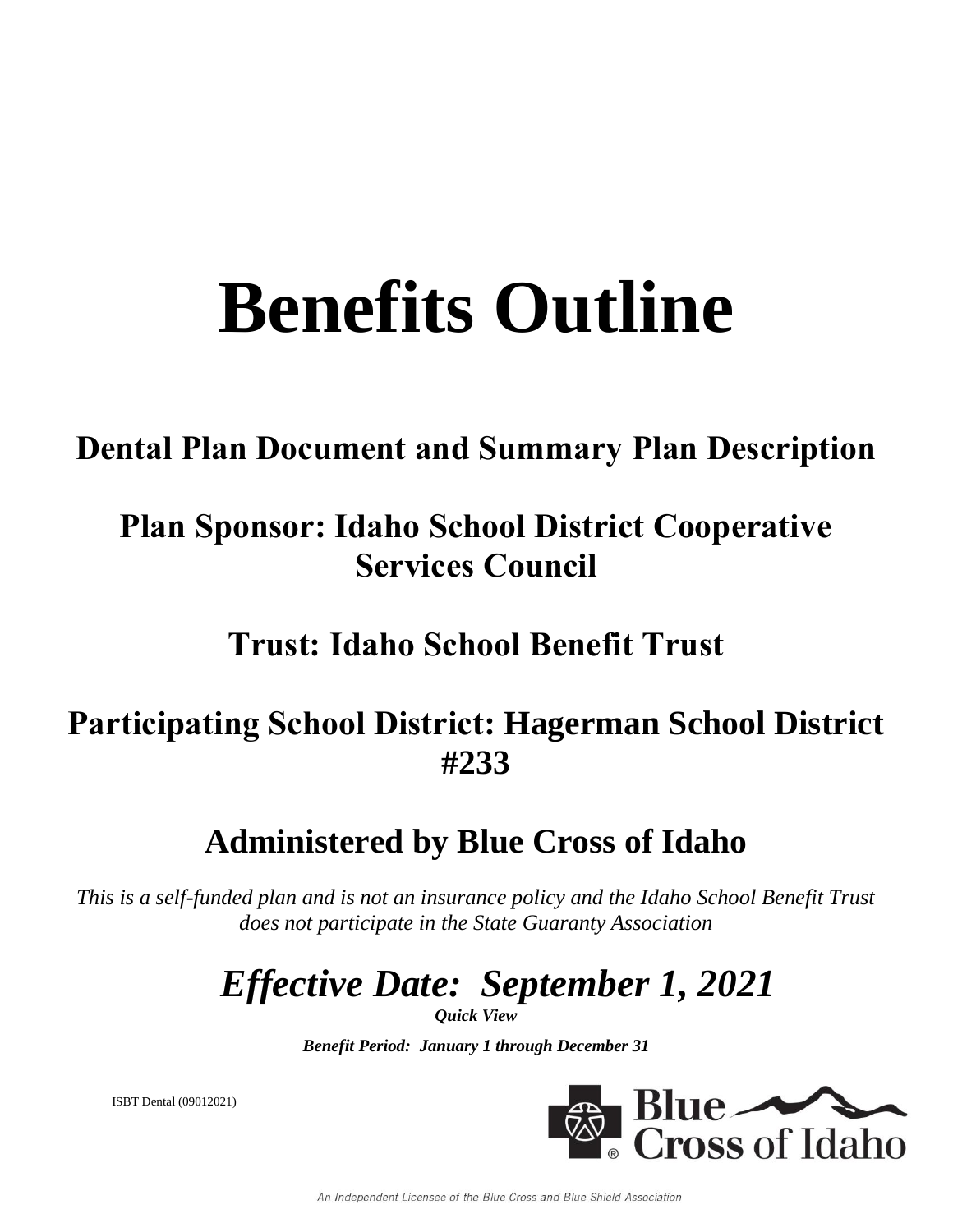### **PLAN UPDATES** To Your Group Plan

*Please Read Carefully*

This *Plan Update* is a summary of the changes to your health insurance coverage effective on September 1, 2021. We encourage you to review this carefully. For reference, the words and terms capitalized in this document are defined in your Summary of Health Care Benefits.

#### **Dental Benefits Section**

- We have clarified the benefits for oral examinations, dental prophylaxis and periodontal maintenance to two per **benefit period.**
- We have set a **maximum allowance** for **implants**.

*Please note:* Any changes made to your benefit plan by the Trust are not included in this *Plan Update.* This *Plan Update* is only a brief summary of the changes made by Blue Cross of Idaho.

9.21 ASC ISBT Std Alone Dental and Vol Dentals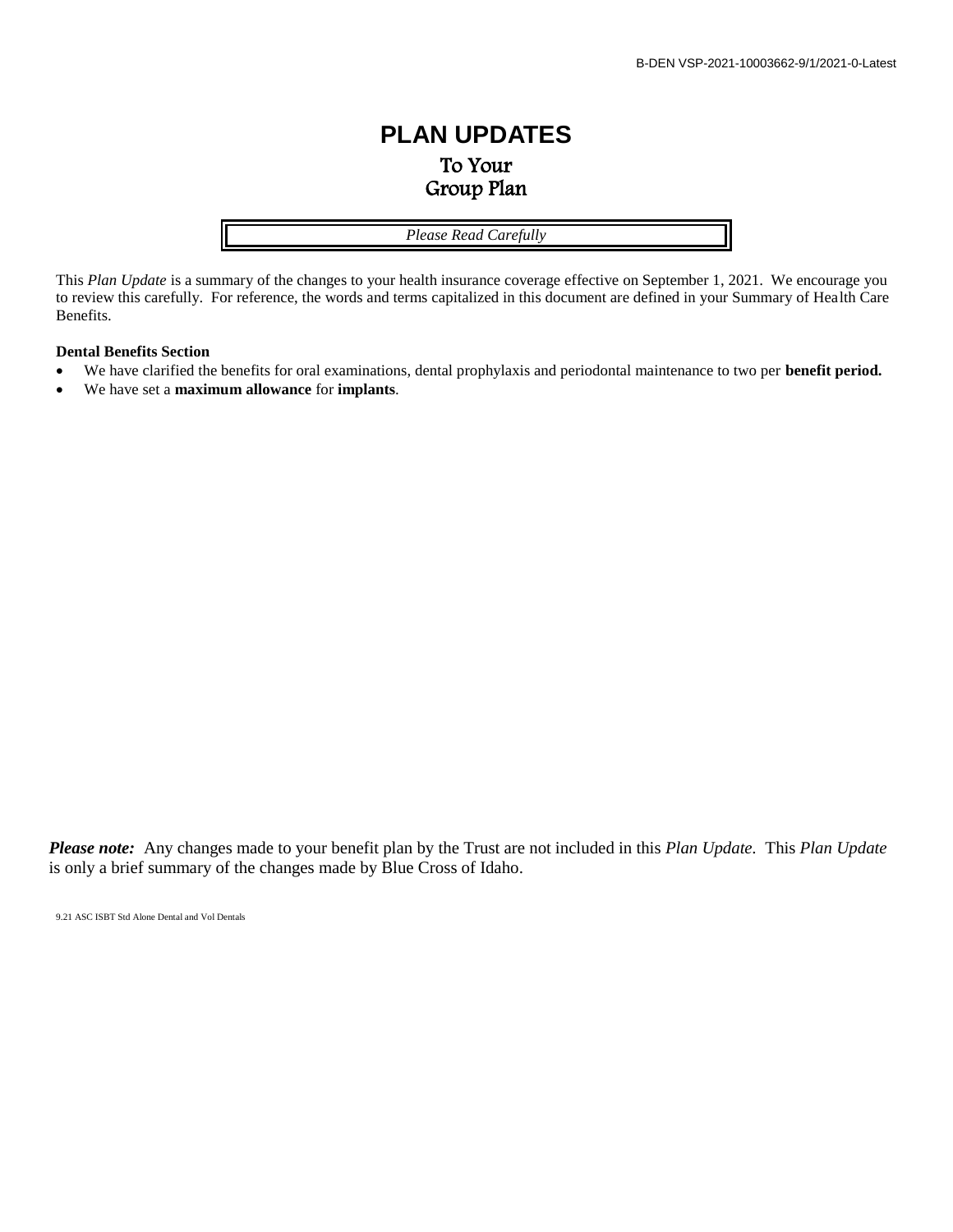The Plan is exempt from the requirements of the Employee Retirement Income Security Act of 1974 ("ERISA") because the Plan is established or maintained by a governmental entity. Any usage of a word or phrase defined in ERISA is not intended to cause the plan to become subject to ERISA.

This Benefits Outline describes the benefits in general terms. It is important to read the Summary Plan Description document in full for specific and detailed information that includes additional exclusions and limitations on benefits. Your manager of employee benefits should be able to help if you have questions.

If Participants receive these documents and/or any other Plan notices electronically, Participants have the right to receive paper copies of the electronic documents, including summary plan descriptions and plan amendments, upon request at no additional charge.

For Covered Services under the terms of this Plan, Maximum Allowance is the amount established as the highest level of compensation for a Covered Service. There is more detailed information on how Maximum Allowance is determined and how it affects out-of-state coverage in the Definitions Section of the Summary Plan Description.

To locate a Contracting Provider in your area, please visit Blue Cross of Idaho's Web site at [www.bcidaho.com.](http://www.bcidaho.com/) You may also call Blue Cross of Idaho's Dental Customer Services Department at 208-363-8755 or 800-289-7929 for assistance in locating a Provider.

#### **NONDISCRIMINATION STATEMENT: DISCRIMINATION IS AGAINST THE LAW**

Blue Cross of Idaho complies with applicable Federal civil rights laws and does not discriminate on the basis of race, color, national origin, age, disability or sex. Blue Cross of Idaho does not exclude people or treat them differently because of race, color, national origin, age, disability or sex.

Blue Cross of Idaho:

- Provides free aids and services to people with disabilities to communicate effectively with us, such as:
	- o Qualified sign language interpreters
	- o Written information in other formats (large print, audio, accessible electronic formats, other formats)
	- Provides free language services to people whose primary language is not English, such as:
		- o Qualified interpreters
			- o Information written in other languages

If you need these services, contact Blue Cross of Idaho Customer Service Department. Call 1-800-627-1188 (TTY: 711), or call the customer service phone number on the back of your card.

If you believe that Blue Cross of Idaho has failed to provide these services or discriminated in another way on the basis of race, color, national origin, age, disability or sex, you can file a grievance with Blue Cross of Idaho's Grievances and Appeals Department at:

> Manager, Grievances and Appeals 3000 East Pine Avenue, Meridian, Idaho 83642 Telephone: (800) 274-4018, Fax: (208) 331-7493 Email: grievances&appeals@bcidaho.com TTY: 711

You can file a grievance in person or by mail, fax, or email. If you need help filing a grievance, our Grievances and Appeals team is available to help you. You can also file a civil rights complaint with the U.S. Department of Health and Human Services, Office for Civil Rights electronically through the Office for Civil Rights Complaint Portal, available at [https://ocrportal.hhs.gov/ocr/portal/lobby.jsf,](https://ocrportal.hhs.gov/ocr/portal/lobby.jsf) or by mail or phone at: U.S. Department of Health and Human Services, 200 Independence Avenue SW., Room 509F, HHH Building, Washington, DC 20201, 1-800-368-1019, 800-537-7697 (TTY).

Complaint forms are available at *[http://www.hhs.gov/ocr/office/file/index.html.](http://www.hhs.gov/ocr/office/file/index.html)*

#### **Language Assistance**

ATTENTION: If you speak Arabic, Bantu, Chinese, Farsi, French, German, Japanese, Korean, Nepali, Romanian, Russian, Serbo-Croatian, Spanish, Tagalog, or Vietnamese, language assistance services, free of charge, are available to you. Call 1-800-627-1188 (TTY: 711).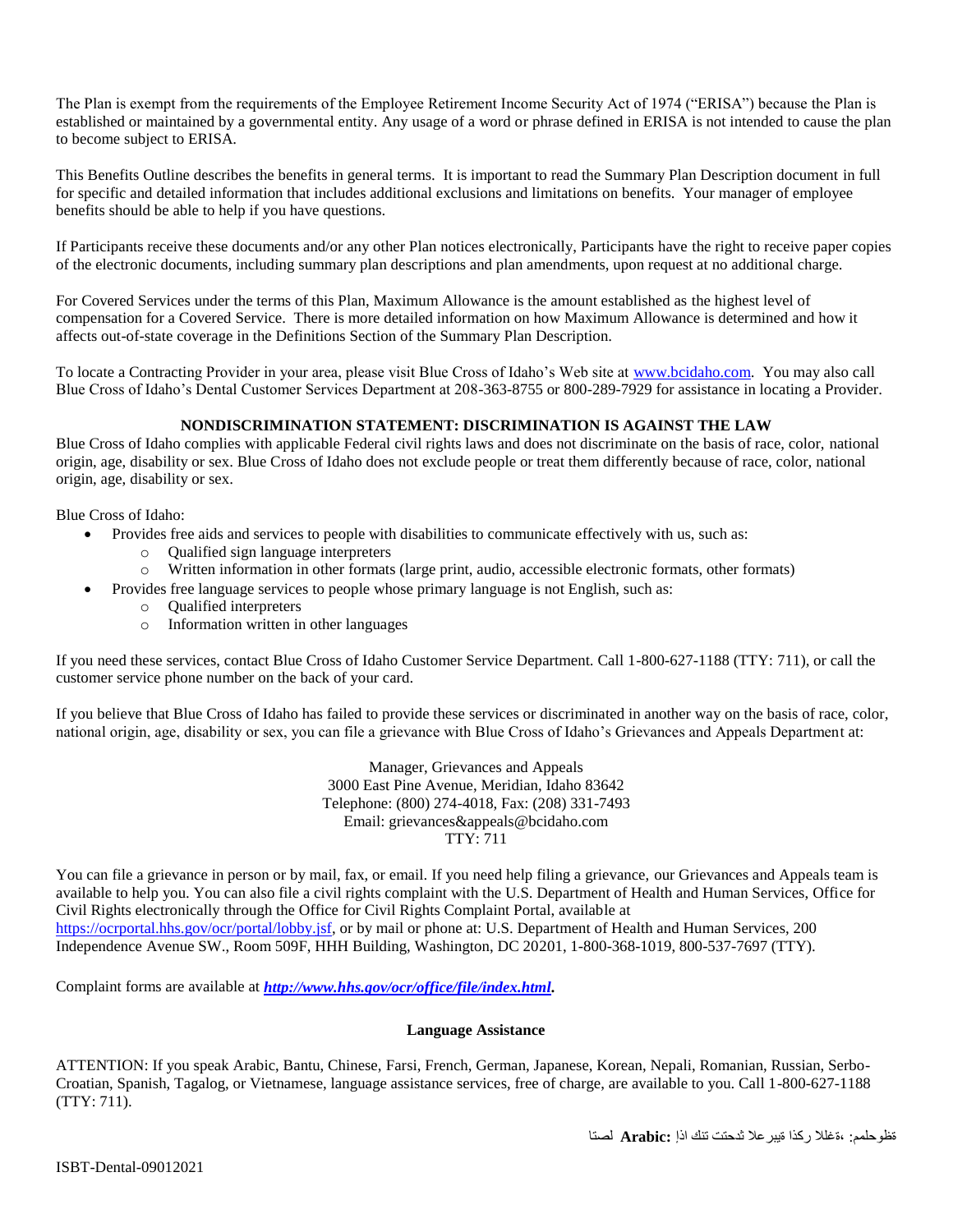مكبلاو مصلا فتاه:ناجملاب كل رفاوتت تيوغللا ةدعاسملا تامدخ نإف مقس) 1-800-627-1188 ãÞÑÈ

(711).

**Bantu** ICITONDERWA: Nimba uvuga Ikirundi, uzohabwa serivisi zo gufasha mu ndimi, ku buntu. Woterefona 1-800-627-1188 (TTY: 711).

**Chinese** 注意:如果您使用繁體中文,您可以免費獲得語言援助服務。請致電 1-800-627-1188(TTY:711)。

هجىت: زگا هة ناتز يسساف وگتفگ يم دينک **:Farsi** مهازف يم امش يارب ناگيار تروصب ينابز تاليهست (711 :TTY (1-800-627-1188اب دشاب .دیزیگة سامت

**French** ATTENTION : Si vous parlez français, des services d'aide linguistique vous sont proposés gratuitement. Appelez le 1-800- 627-1188 (ATS : 711).

**German** ACHTUNG: Wenn Sie Deutsch sprechen, stehen Ihnen kostenlos sprachliche Hilfsdienstleistungen zur Verfügung. Rufnummer: 1-800-627-1188 (TTY: 711).

**Japanese** 注意事項:日本語を話される場合、無料の言語支援をご利用いただけます。1-800-627-1188(TTY: 711)まで、お電話にてご連絡ください。

**Korean** 주의: 한국어를 사용하시는 경우, 언어 지원 서비스를 무료로 이용하실 수 있습니다. 1-800-627-1188 (TTY: 711)번으로 전화해 주십시오.

Nepali ध्यान दिनुहोस्: तपाईँले नेपाली बोल्नुहुन्छ भने तपाईँको निम्ति भाषा सहायता सेवाहरू निःशुल्क रूपमा उपलब्ध छ । फोन गर्नुहोस् 1-800-627-1188 (टिटिवाइ: 711) ।

**Romanian** ATENȚIE: Dacă vorbiți limba română, vă stau la dispoziție servicii de asistență lingvistică, gratuit. Sunați la 1-800-627- 1188 (TTY: 711).

**Russian** ВНИМАНИЕ: Если вы говорите на русском языке, то вам доступны бесплатные услуги перевода. Звоните 1-800-627- 1188 (телетайп: 711).

**Serbo-Croatian** OBAVJEŠTENJE: Ako govorite srpsko-hrvatski, usluge jezičke pomoći dostupne su vam besplatno. Nazovite 1- 800-627-1188 (TTY- Telefon za osobe sa oštećenim govorom ili sluhom: 711).

**Spanish** ATENCIÓN: si habla español, tiene a su disposición servicios gratuitos de asistencia lingüística. Llame al 1-800-627-1188 (TTY: 711).

**Tagalog** PAUNAWA: Kung nagsasalita ka ng Tagalog, maaari kang gumamit ng mga serbisyo ng tulong sa wika nang walang bayad. Tumawag sa 1-800-627-1188 (TTY: 711).

**Vietnamese** CHÚ Ý: Nếu bạn nói Tiếng Việt, có các dịch vụ hỗ trợ ngôn ngữ miễn phí dành cho bạn. Gọi số 1-800-627-1188 (TTY: 711). .

#### **ELIGIBILITY AND ENROLLMENT**

To qualify as an Eligible Employee under this Plan, a person must be and remain a full-time employee of a Participating School District who regularly works at least 20 hours per week and is paid on a regular, periodic basis through the school district's payroll system. Pre-65 retirees may also be eligible.

*(see the Summary Plan Description for additional Eligibility and Enrollment provisions)*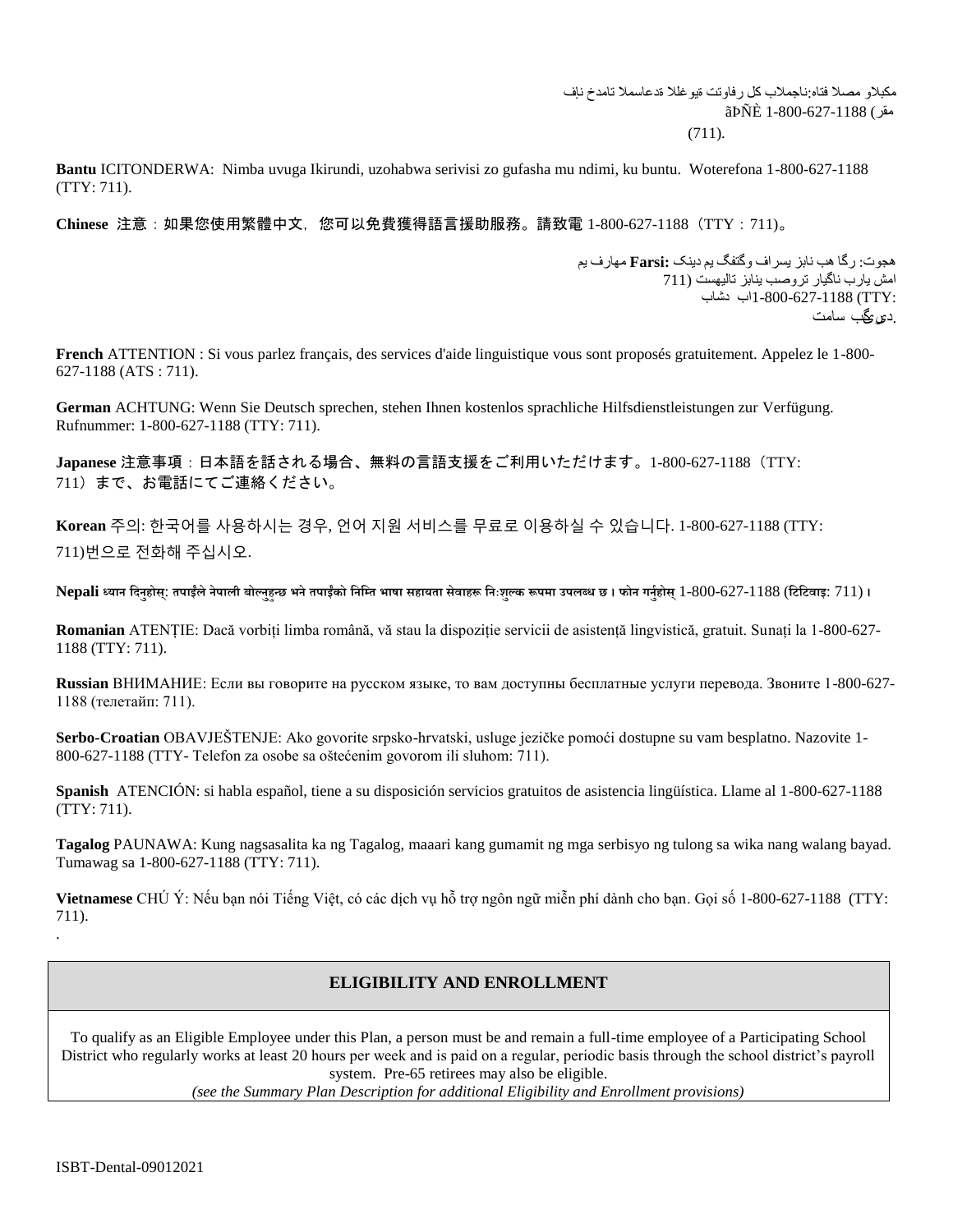#### **PROBATIONARY PERIOD**

The Participating School District will determine if there are certain probationary periods that must be satisfied before a new Eligible Employee can qualify for coverage under this Plan.

| PPO1<br><b>DENTAL PLAN BENEFITS SECTION - PPO</b>                                                     |                                                                                                                                                                                                                                                                                                     |                                                        |  |  |
|-------------------------------------------------------------------------------------------------------|-----------------------------------------------------------------------------------------------------------------------------------------------------------------------------------------------------------------------------------------------------------------------------------------------------|--------------------------------------------------------|--|--|
| <b>For Covered Providers and Services</b>                                                             | <b>In-Network</b>                                                                                                                                                                                                                                                                                   | <b>Out-of-Network</b>                                  |  |  |
| <b>Benefit Limit</b>                                                                                  | \$1,250 per Participant, per Benefit Period                                                                                                                                                                                                                                                         |                                                        |  |  |
| Deductible:<br>Individual<br>Family                                                                   | Participant pays \$50 per Benefit Period<br>The Benefit Period Family Deductible is satisfied after three (3) Participants of<br>the same family have met their Individual Deductible<br>(No Participant may contribute more than the Individual Deductible amount<br>toward the Family Deductible) |                                                        |  |  |
| <b>DENTAL PLAN BENEFITS (PPO)</b><br>(Deductible does not apply to In-Network<br>Preventive Services) | <b>In-Network</b>                                                                                                                                                                                                                                                                                   | <b>Out-of-Network</b>                                  |  |  |
| <b>Preventive Dental Services</b>                                                                     | Plan pays 100% of Maximum<br>Allowance                                                                                                                                                                                                                                                              | Plan pays 80% of Maximum<br>Allowance after Deductible |  |  |
| <b>Basic Dental Services</b>                                                                          | Plan pays 80% of Maximum<br>Allowance after Deductible                                                                                                                                                                                                                                              | Plan pays 70% of Maximum<br>Allowance after Deductible |  |  |
| <b>Major Dental Services</b>                                                                          | Plan pays 50% of Maximum<br>Allowance after Deductible                                                                                                                                                                                                                                              | Plan pays 40% of Maximum<br>Allowance after Deductible |  |  |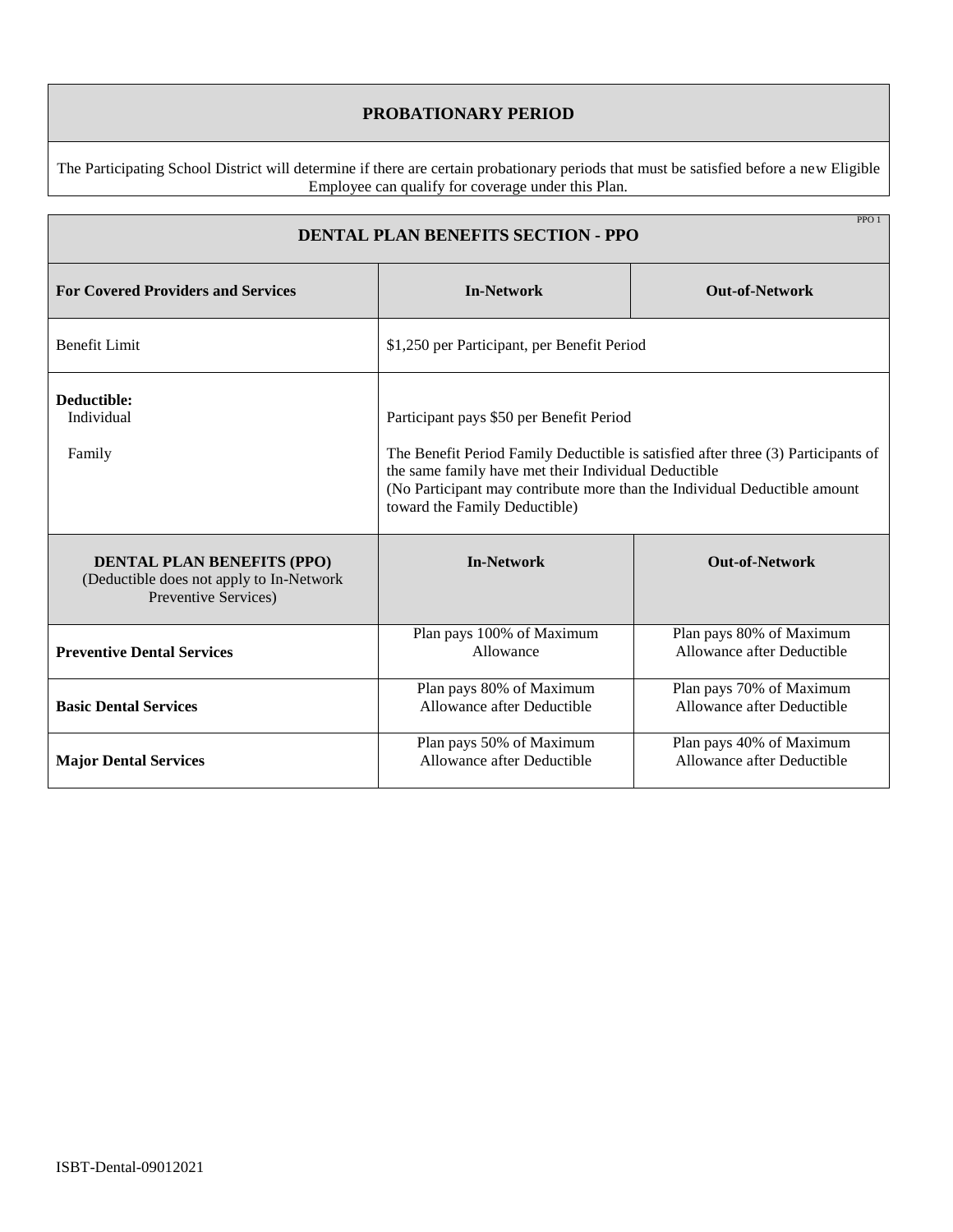### Dental Plan Document and Summary Plan Description

### Plan Sponsor: Idaho School District Cooperative Services Council

### Trust: Idaho School Benefit Trust

### Effective Date: September 1, 2021

### Administered by Blue Cross of Idaho

*This is a self-funded plan and is not an insurance policy and the Idaho School Benefit Trust does not participate in the State Guaranty Association.*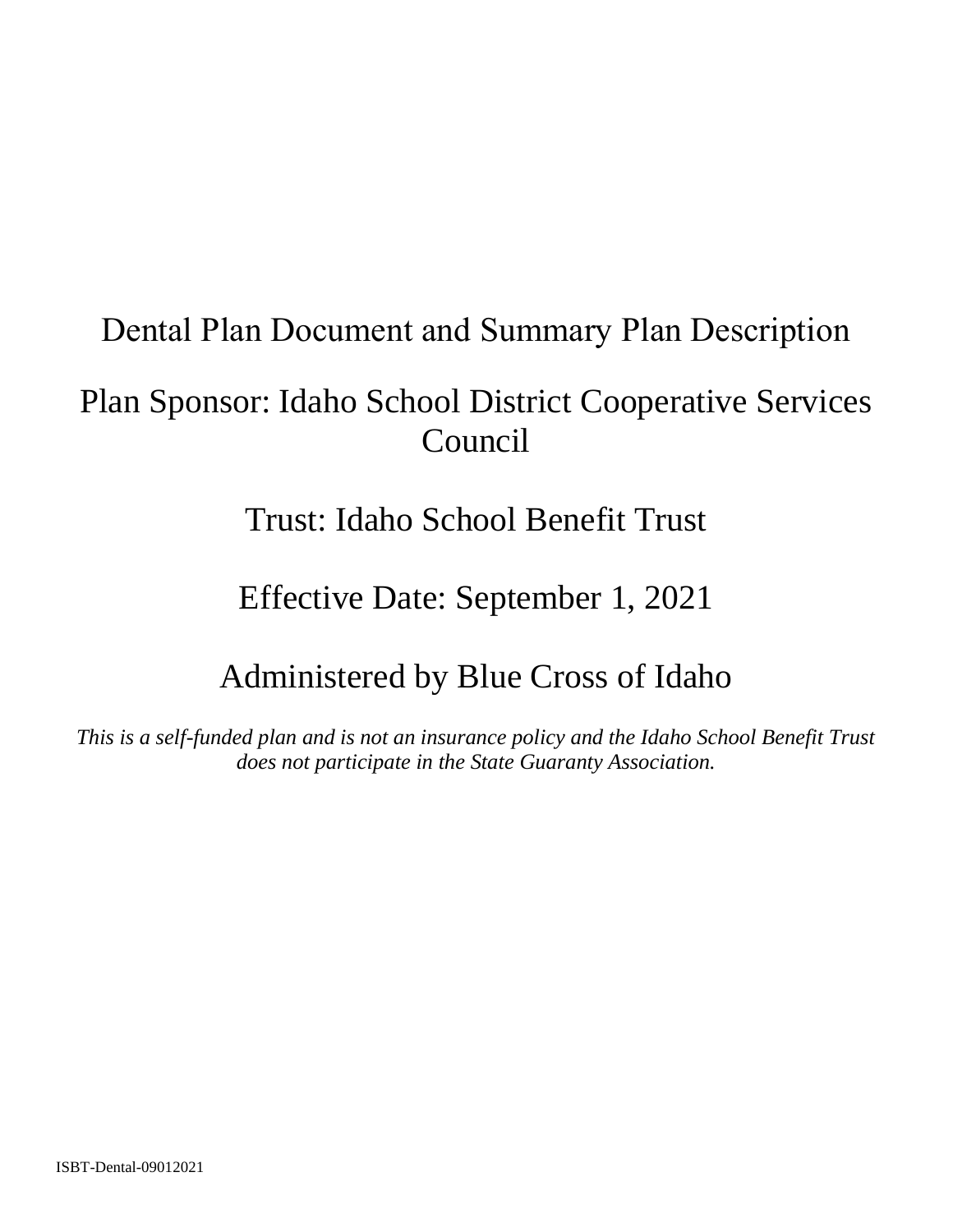### **TABLE OF CONTENTS**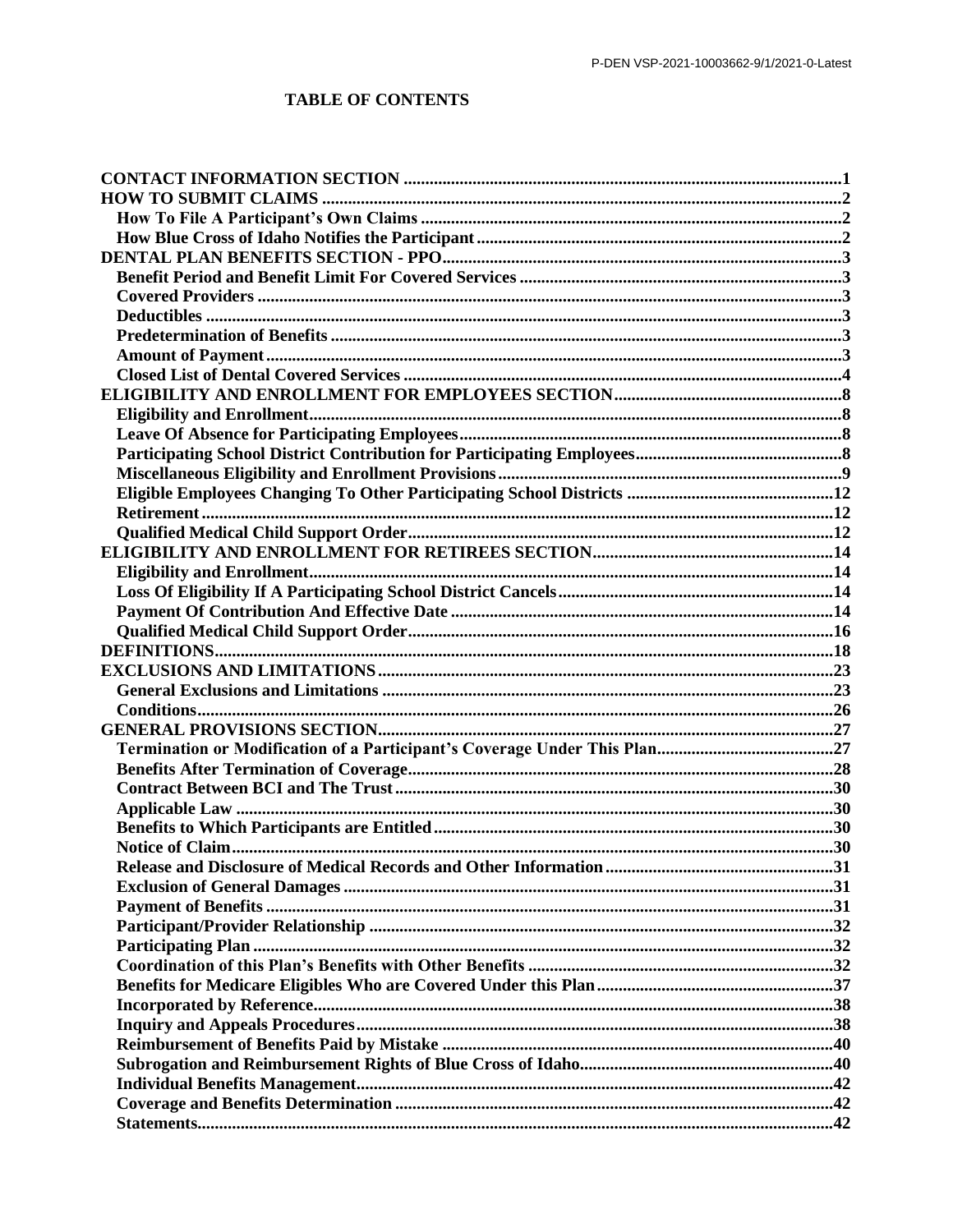|--|--|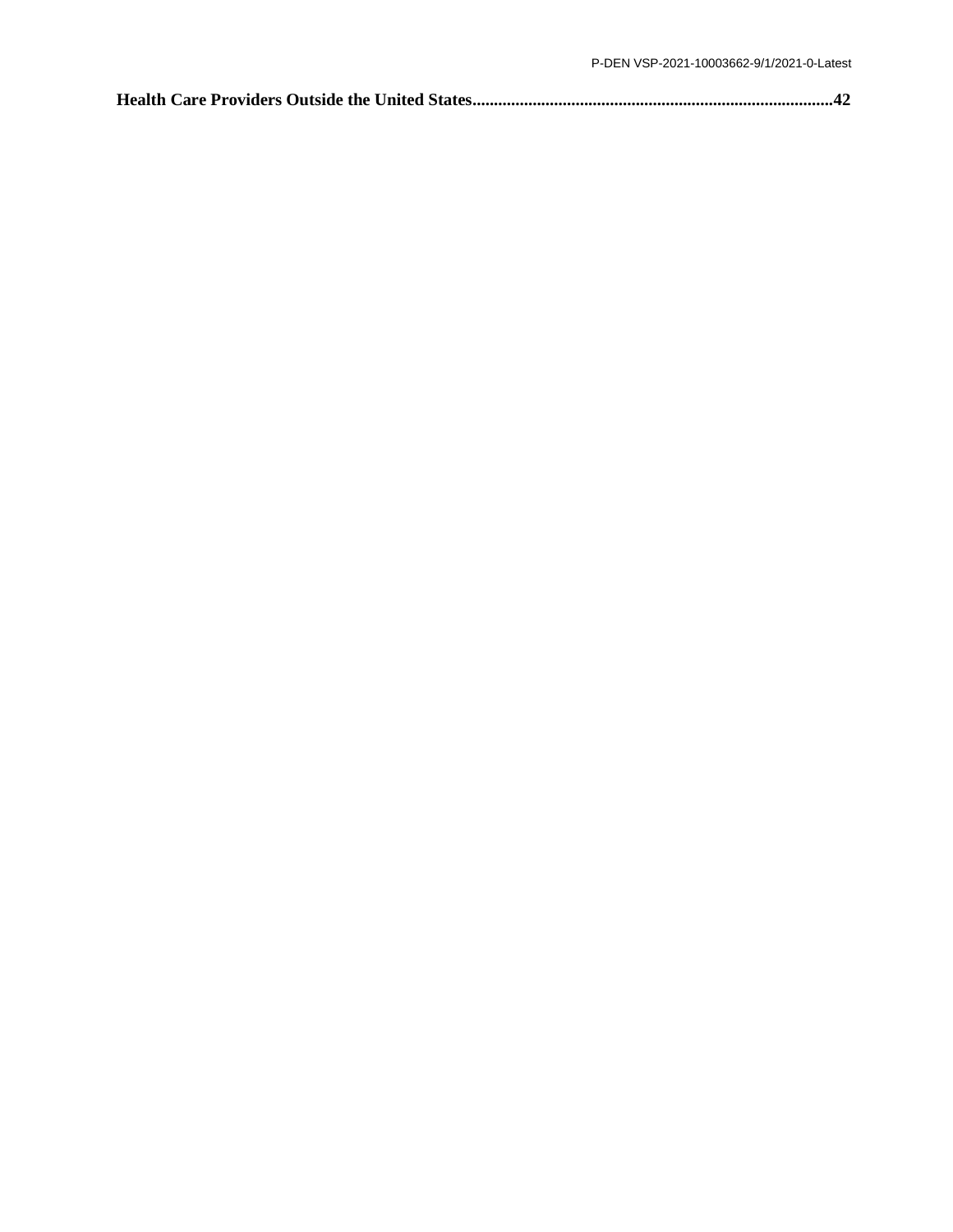#### **CONTACT INFORMATION SECTION**

The Idaho School District Cooperative Service Council sponsors the Idaho School Benefit Trust, which provides various medical, dental and vision benefit programs through the Idaho School Benefit Trust to active employees and pre-65 retirees and their Eligible Dependents. These medical, dental and vision benefits are not paid through an insurance policy. Rather, the Trust funds the payment of claims through Participating School District and employee Contributions up to a certain limit and then has an agreement for stop-loss coverage that pays for claims that exceed that limit. The Idaho Department of Insurance requires the Trust to provide an annual audit and to have an independent accredited actuary provide annual certification of the funding amounts and the Contributions.

Blue Cross of Idaho ("BCI") is the Contract Administrator. BCI may act on behalf of the Trust as directed. This Plan document and Summary Plan Description will be used to administer and determine the benefits under this Plan.

#### **BLUE CROSS OF IDAHO CONTACT INFORMATION**

For general information, please contact a local Blue Cross of Idaho office:

#### **Meridian**

Customer Service Department 3000 East Pine Avenue Meridian, ID 83642 1-800-365-2345

2929 W. Navigator Drive, Suite 140 Meridian, ID 83642

#### *Mailing Address*

P.O. Box 7408 Boise, ID 83707 (208) 331-7347 (Boise Area) 1-800-627-1188

#### **Coeur d'Alene Pocatello**

1812 N. Lakewood Dr., Suite 200 850 W. Quinn Coeur d'Alene, ID 83814 Chubbuck, ID 83202 (208) 666-1495 (208) 232-6206

#### **Idaho Falls Twin Falls**

1910 Channing Way 428 Cheney Dr. W., Suite 101 Idaho Falls, ID 83404 Twin Falls, ID 83301 (208) 522-8813 (208) 733-7258

#### **IDAHO DEPARTMENT OF INSURANCE CONTACT INFORMATION**

#### *Idaho Department of Insurance*

Consumer Affairs 700 W State Street, 3rd Floor PO Box 83720 Boise ID 83720-0043 1-800-721-3272 or [www.DOI.Idaho.gov](http://www.doi.idaho.gov/)

CONTACT INFORMATION SECTION 1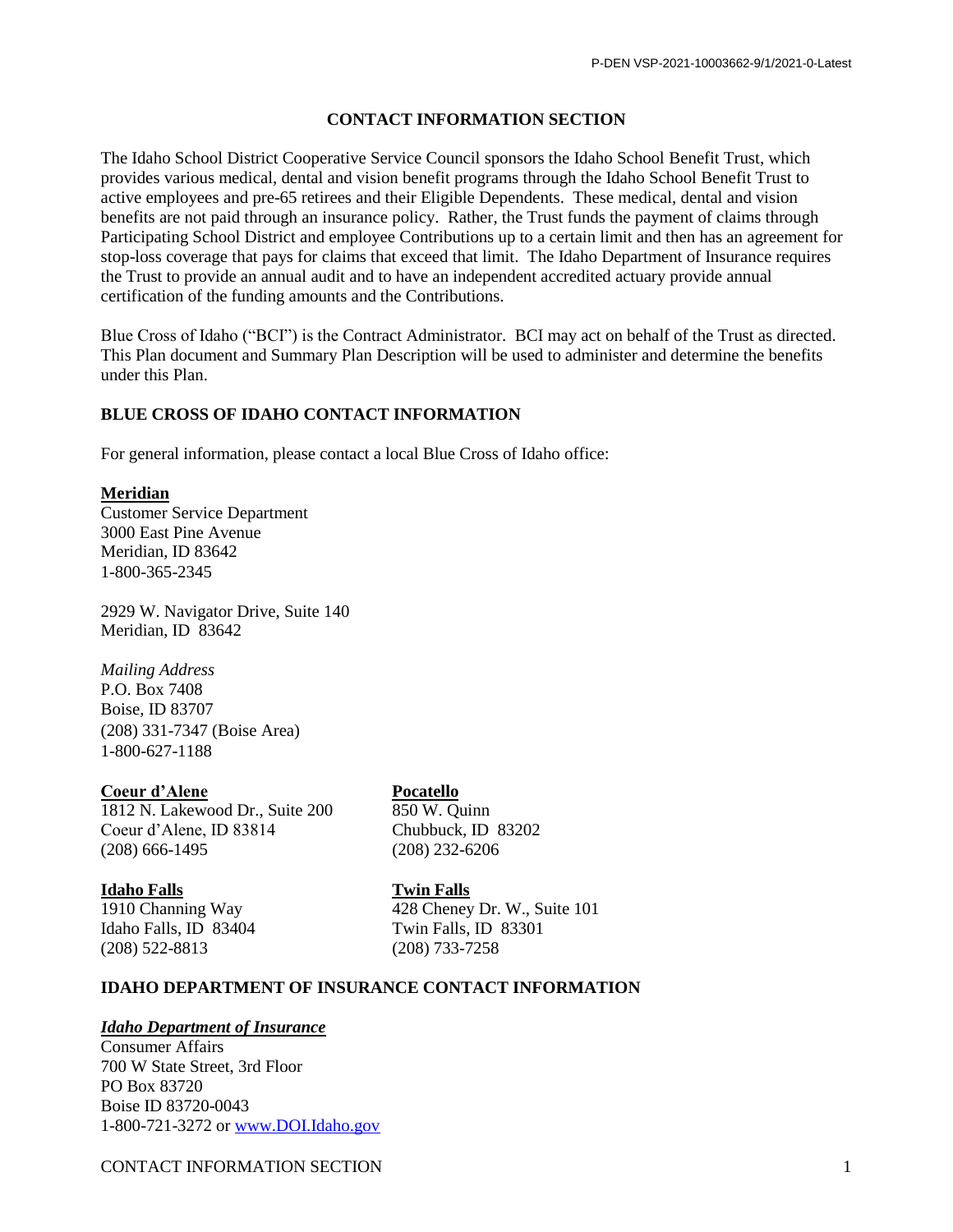#### **HOW TO SUBMIT CLAIMS SECTION**

A Participant must submit a claim to BCI in order to receive benefits for Covered Services. There are two ways for a Participant to submit a claim:

- 1. The Provider can file the claims for the Participant. Most Providers will submit a claim on a Participant's behalf if the Participant shows them a BCI identification card and asks them to send BCI the claim.
- 2. The Participant can send BCI the claim.

#### **I. How To File A Participant's Own Claims**

If a Covered Provider prefers that a Participant file the claim, here is the procedure to follow:

- A. Ask the Dentist or other Covered Provider for an itemized billing. The itemized billing should show each service received and its procedure code, the date each service was furnished, and the charge for each service. BCI cannot accept billings that only say "Balance Due," "Payment Received" or some similar statement.
- B. Obtain a Member Claim Form from the BCI Web site, [www.bcidaho.com,](http://www.bcidaho.com/) the Covered Provider or any of BCI's offices, and follow the instructions. Use a separate billing and Member Claim Form for each patient.
- C. Attach the billing to the Member Claim Form and send it to:

Blue Cross of Idaho Dental Services Blue Cross of Idaho P.O. Box 7408 Boise, ID 83707

For assistance with claims or health benefit information, please call BCI Dental Customer Service at (208) 363-8755 or 1-800-289-7929.

#### **II. How Blue Cross Of Idaho Notifies The Participant**

BCI will send the Participant an Explanation of Benefits (EOB) either electronically or by mail as soon as the claim is processed. The EOB will show all the payments BCI made and to whom the payments were sent. It will also explain any charges BCI did not pay in full. Participants should print the electronic copy and keep the EOB for their records. If a Participant would like a paper copy of their EOB, they may request one from BCI Customer Service.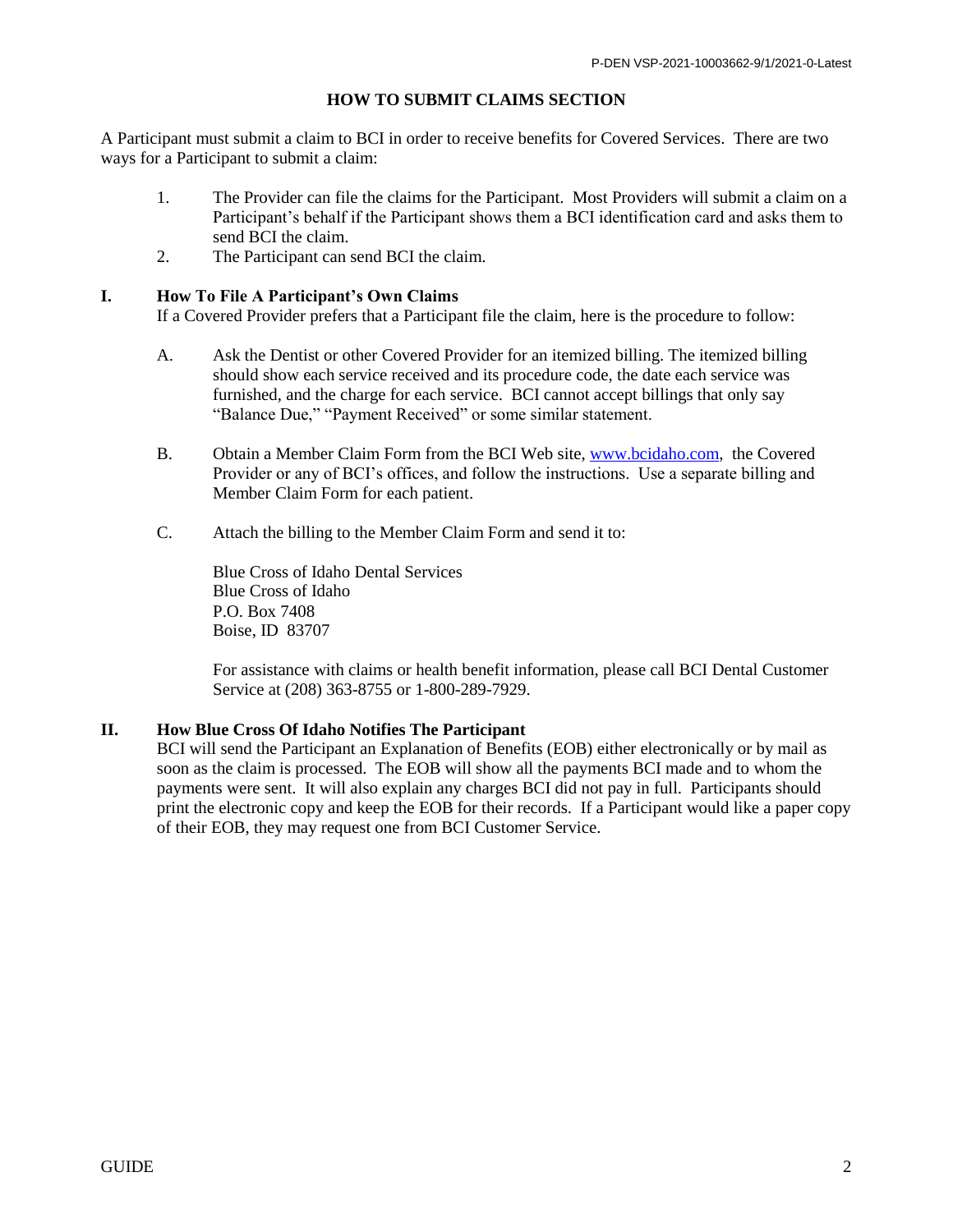#### **DENTAL PLAN BENEFITS SECTION - PPO**

This section specifies the benefits a Participant is entitled to receive for the Dental Covered Services described, subject to the other provisions of this Plan.

#### **I. Benefit Period And Benefit Limit For Covered Services**

The Benefit Period and the Benefit limits are shown in the Benefits Outline.

#### **II. Covered Providers**

The following are Covered Providers under this section:

- Dentist
- Denturist

#### **III. Deductibles**

The individual and family Deductible amounts are shown in the Benefits Outline.

#### **IV. Predetermination Of Benefits**

A recommended Dental Treatment Plan must be submitted to Blue Cross of Idaho (BCI) for a Predetermination of Benefits before treatment begins if the Plan includes one (1) or more of the following procedures:

| А. | <b>Bonding Procedures</b>                                     |    | Laminate Veneers                   |
|----|---------------------------------------------------------------|----|------------------------------------|
| В. | Bridgework                                                    | G. | Periodontal Surgery                |
| C. | Crowns.                                                       | Н. | Surgical Removal of Impacted Teeth |
| D. | <b>Full or Partial Dentures</b>                               |    | Implants                           |
|    | $\mathbf{L} \cdot \mathbf{L}$ . $\mathbf{L} \cdot \mathbf{L}$ |    |                                    |

E. Inlays/Onlays

The Dental Treatment Plan must be accompanied by supporting preoperative x-rays and any other appropriate diagnostic materials requested by BCI or the Dental Consultant(s).

BCI will notify the Participant and his or her Dentist of the benefits available based upon the Dental Treatment Plan. In determining the amount of benefits available, BCI or the Dental Consultant(s) considers whether alternate procedures would accomplish a professionally satisfactory result. If the charges or fees for the treatment chosen by the Participant and his or her Dentist exceed the charges or fees for the treatment BCI has determined will accomplish a professionally satisfactory result, then BCI will only provide benefits based on the charges or fees for the less costly treatment.

If a Participant submits a claim for completed treatment that includes services in the above listed categories, and benefits have not been predetermined by BCI, the claim is reviewed in the same manner as if it were being submitted for a Predetermination of Benefits. BCI or the Dental Consultant(s) will consider whether alternate procedures would have accomplished a professionally satisfactory result. If the Participant and his or her Dentist have chosen a more expensive method of treatment than is determined professionally satisfactory by BCI, the excess charge is solely the responsibility of the Participant, whether services are provided by a Contracting or Noncontracting Provider.

A Predetermination of Benefits is valid for six (6) months from the date it is issued. After six (6) months, a Dental Treatment Plan must be resubmitted for a new Predetermination of Benefits before treatment begins. All Predetermination of Benefits will be processed without taking into consideration dental benefits that may be paid under another certificate of insurance.

#### **V. Amount of Payment**

Except as stated elsewhere in this Plan, BCI will pay benefits for Preventive, Basic, and Major Dental Covered Services after a Participant has satisfied his or her Deductible, if applicable. The reimbursement schedule is shown in the Benefits Outline.

#### **A. Dental Services Outside Idaho**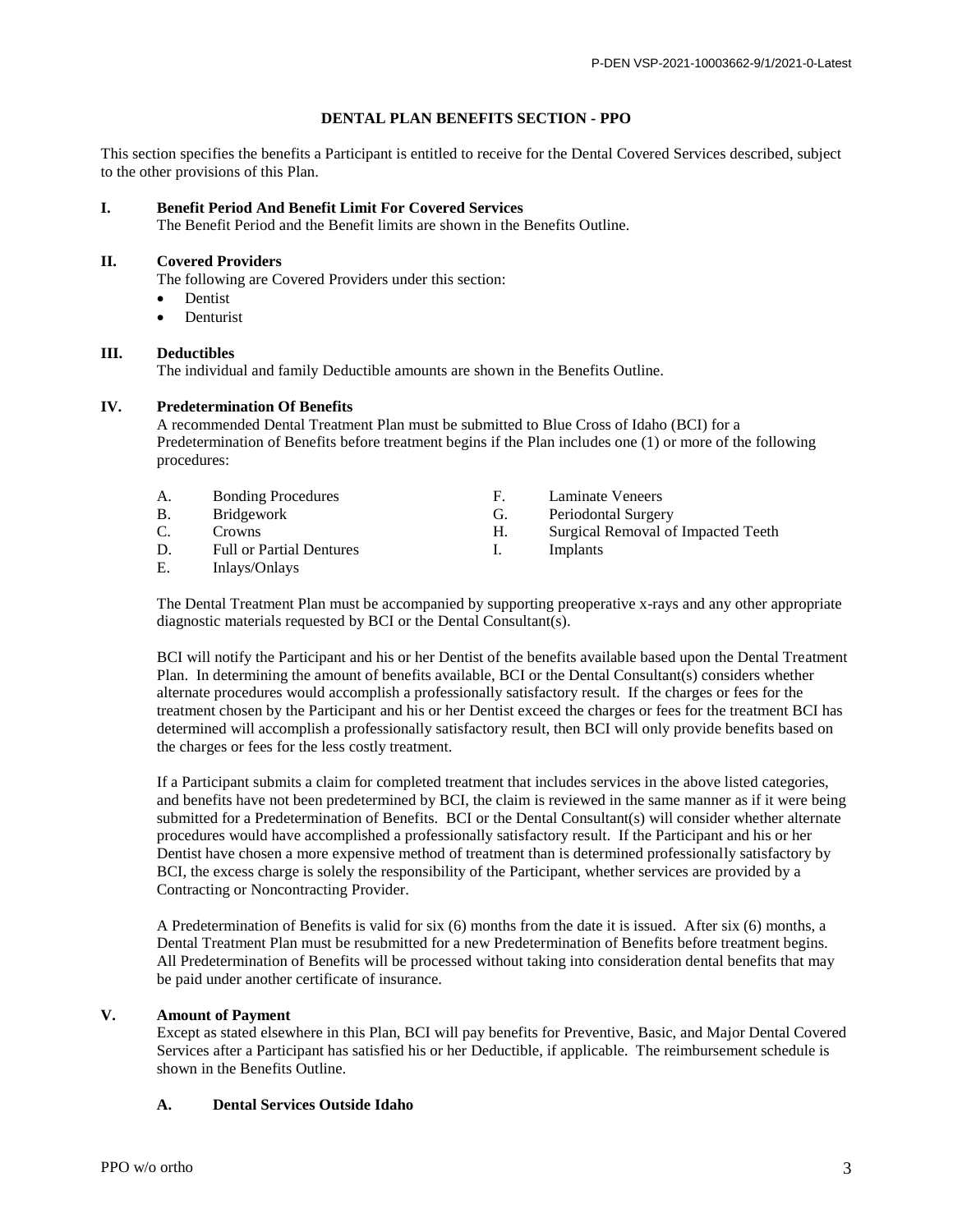For Dental Covered Services furnished by a Dentist outside the state of Idaho, BCI will provide benefit payments according to the following:

- 1. If the Dentist has a PPO or Traditional agreement for claims payment with the Blue Cross and/or Blue Shield plan or an affiliate in the area where the Covered Services were rendered, BCI will base the payment on the local plan's payment arrangement and allow In-Network benefits.
- 2. If the Dentist does not have a PPO or Traditional agreement for claims payment with the Blue Cross and/or Blue Shield plan or an affiliate in the area where the Covered Services are rendered, BCI will base the payment on the Maximum Allowance and allow Out-of-Network benefits.

The Dentist is not obligated to accept the Maximum Allowance as payment in full. BCI is not responsible for the difference, if any, between BCI's payment and the actual charge, unless otherwise specified. Participants are responsible for any such difference, including Deductibles, Cost Sharing, Copayments, charges for noncovered services, and the amount charged by the Dentist in excess of the Maximum Allowance.

#### **B. Dental Services From A Contracting Dentist**

A Contracting Dentist rendering Covered Services as provided in this section shall not make an additional charge to a Participant for amounts in excess of the Maximum Allowance except for Deductible, Cost Sharing, and charges for noncovered services, if any. A Contracting Dentist is not obligated to accept BCI's Maximum Allowance for services provided after any Benefit Period or lifetime maximum limit or frequency limitations. In this instance, Participants are responsible for any difference between the amount charged by the Contracting Dentist and the Maximum Allowance.

#### **C. Dental Services From A Noncontracting Dentist**

A Noncontracting Dentist is not obligated to accept the Maximum Allowance as payment in full. BCI is not responsible for the difference, if any, between BCI's payment and the actual charge, unless otherwise specified. Participants are responsible for any such difference, including Deductibles, Cost Sharing, Copayments, charges for noncovered services, and the amount charged by the Noncontracting Dentist that exceed the Maximum Allowance.

#### **VI. Closed List of Dental Covered Services**

The following is a complete list of Dental Covered Services for which benefits are available. Only those services included on this list are eligible for payment.

There are no waiting periods for benefits except as stated in the following list of Dental Covered Services or in the exclusions and limitations provisions.

#### **A. Type I: Preventive Dental Services**

- 1. Oral examination—limited to two (2) per Benefit Period.
- 2. Emergency oral examination—covered for trauma, acute infection, or acute pain.
- 3. Complete mouth series or panoramic x-ray—limited to one (1) time in any five (5) consecutive Benefit Periods, unless requested by BCI for verification of treatment claimed.
- 4. Individual periapical x-rays—limited to the same benefit as a complete mouth series or panoramic x-ray. Individual periapical x-rays are not covered when performed during root canal therapy as an intra-operative procedure.
- 5. Occlusal x-rays—limited to once per Benefit Period.
- 6. Extraoral x-rays limited to once per Benefit Period.
- 7. Bitewing x-rays—limited to once per Benefit Period. Limited to the same benefit as a complete mouth series or panoramic x-ray.
- 8. Dental prophylaxis—limited to two (2) per Benefit Period regardless of type (dental prophylaxis or periodontal maintenance).
- 9. Fluoride treatments—limited to one (1) application per Benefit Period and limited to Participants who are under age twenty-six (26).
- 10. Palliative treatment—paid as a separate benefit only if no other treatment is rendered during the visit.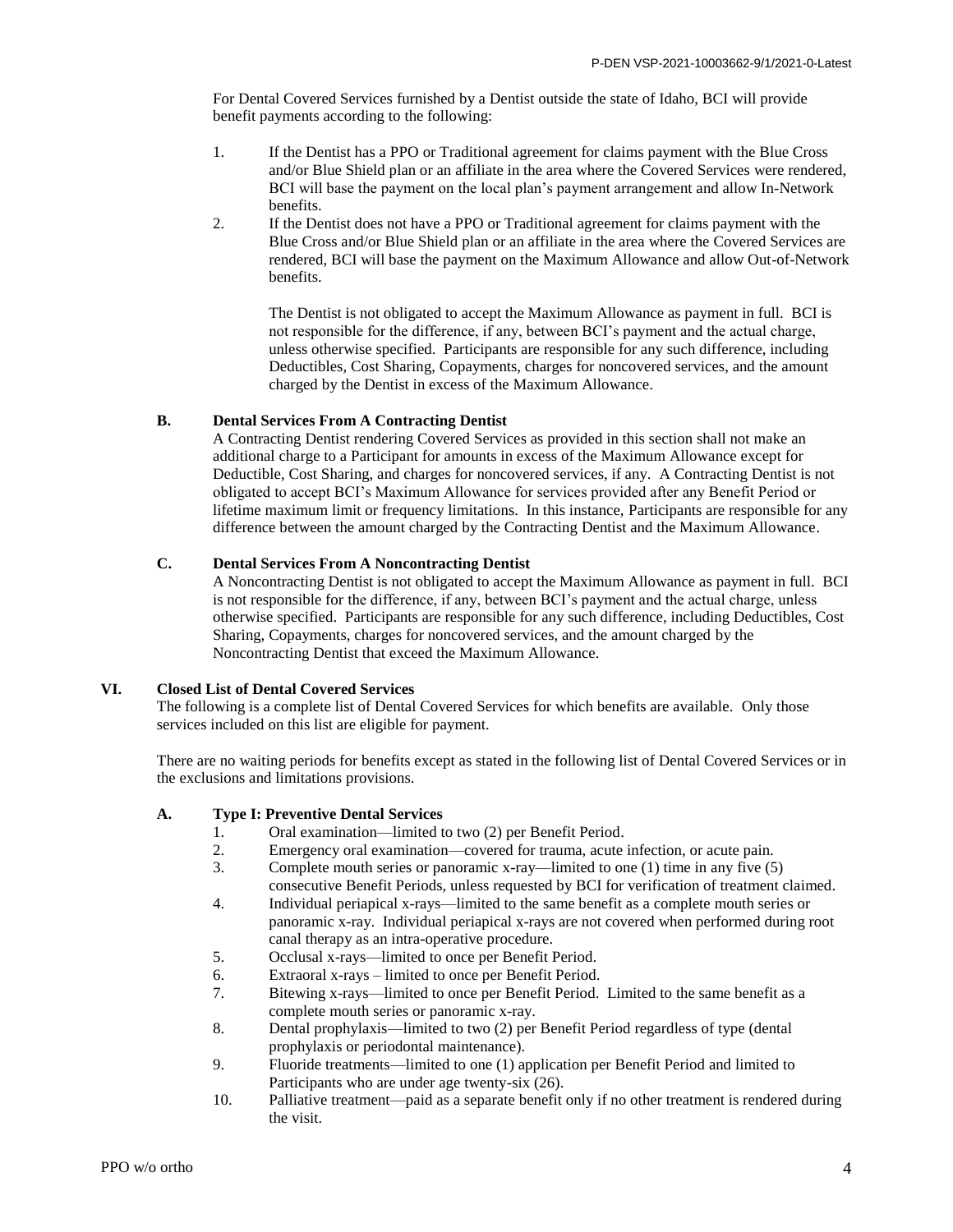- 11. Topical application of sealants per tooth—limited to permanent posterior unrestored dentition of Participants under age sixteen (16). Also limited to one (1) time per tooth in any three (3) consecutive Benefit Periods.
- 12. Biopsy of soft or hard oral tissue (for removal of specimen only).

#### **B. Type II: Basic Dental Services**

- 1. Amalgam restorations—posterior restorations involving multiple surfaces will be combined for benefit purposes and paid according to the number of surfaces treated. Same tooth surface restoration is covered once in a two  $(2)$  year period.
- 2. Pin retention.
- 3. Resin-Composite restorations—posterior restorations involving multiple surfaces will be combined for benefit purposes and paid according to the number of surfaces treated. Same tooth surface restoration is covered once in a two (2) year period.
- 4. Simple extractions.
- 5. Surgical removal of an erupted or partially erupted tooth or mucoperiosteal flap or incision of soft tissue.
- 6. Impaction that requires incision of overlying soft tissue, elevation of a flap and either removal of bone and tooth or sectioning and removal of the tooth (extraction of tooth, partial bony impaction).
- 7. Impaction that requires incision of overlying soft tissue, elevation of a flap, removal of bone, and sectioning of the tooth for removal (extraction of tooth, complete bony extraction).
- 8. Impaction that requires incision of overlying soft tissue, elevation of a flap, removal of bone, sectioning of the tooth for removal, and/or presents unusual difficulties and circumstances (including report).
- 9. Root recovery.
- 10. Excision of pericoronal tissues.
- 11. Tooth reimplantation.<br>12. Tooth transplantation-
- Tooth transplantation—separate benefits are not payable for donor site charges.
- 13. Alveoloplasty and alveolectomy—not separately payable if performed on the same date as extraction.
- 14. Removal of exostosis.
- 15. Frenectomy (frenulectomy).
- 16. Excision of hyperplastic tissue.
- 17. Incision and drainage.
- 18. Radical excision (lesion diameter up to or greater than 1.25 cm)—not payable in addition to extraction performed in same site on same date.
- 19. Excision pericoronal gingiva (operculectomy).
- 20. Excision of benign tumor (lesion diameter up to or greater than 1.25 cm) —not payable in addition to extraction performed in same site on same date.
- 21. Removal of odontogenic cyst or tumor (diameter up to or greater than 1.25 cm)—not payable in addition to extraction performed in same site on same date.
- 22. Suture of small wounds.
- 23. General Anesthesia.
- 24. I.V. Sedation.
- 25. Pulp cap (direct or indirect).
- 26. Pulpotomy.
- 27. Root canal therapy—multiple endodontic treatments, on the same tooth within a period of one (1) year, are subject to review and approval by BCI.
- 28. Apicoectomy and retrograde filling.
- 29. Hemisection.<br>30. Scaling and re
- Scaling and root planing—limited to once per quadrant of the mouth, every three (3) Benefit Periods.
- 31. Periodontal maintenance—limited to two (2) per Benefit Period regardless of type (dental prophylaxis or periodontal maintenance).
- 32. Gingivectomy—one (1) such surgical procedure per quadrant, once every three (3) years.
- 33. Osseous Surgery—one (1) such surgical procedure per quadrant, once every three (3) years.
- 34. Osseous grafts—only autogenous grafts are covered. Synthetic grafting techniques are not covered.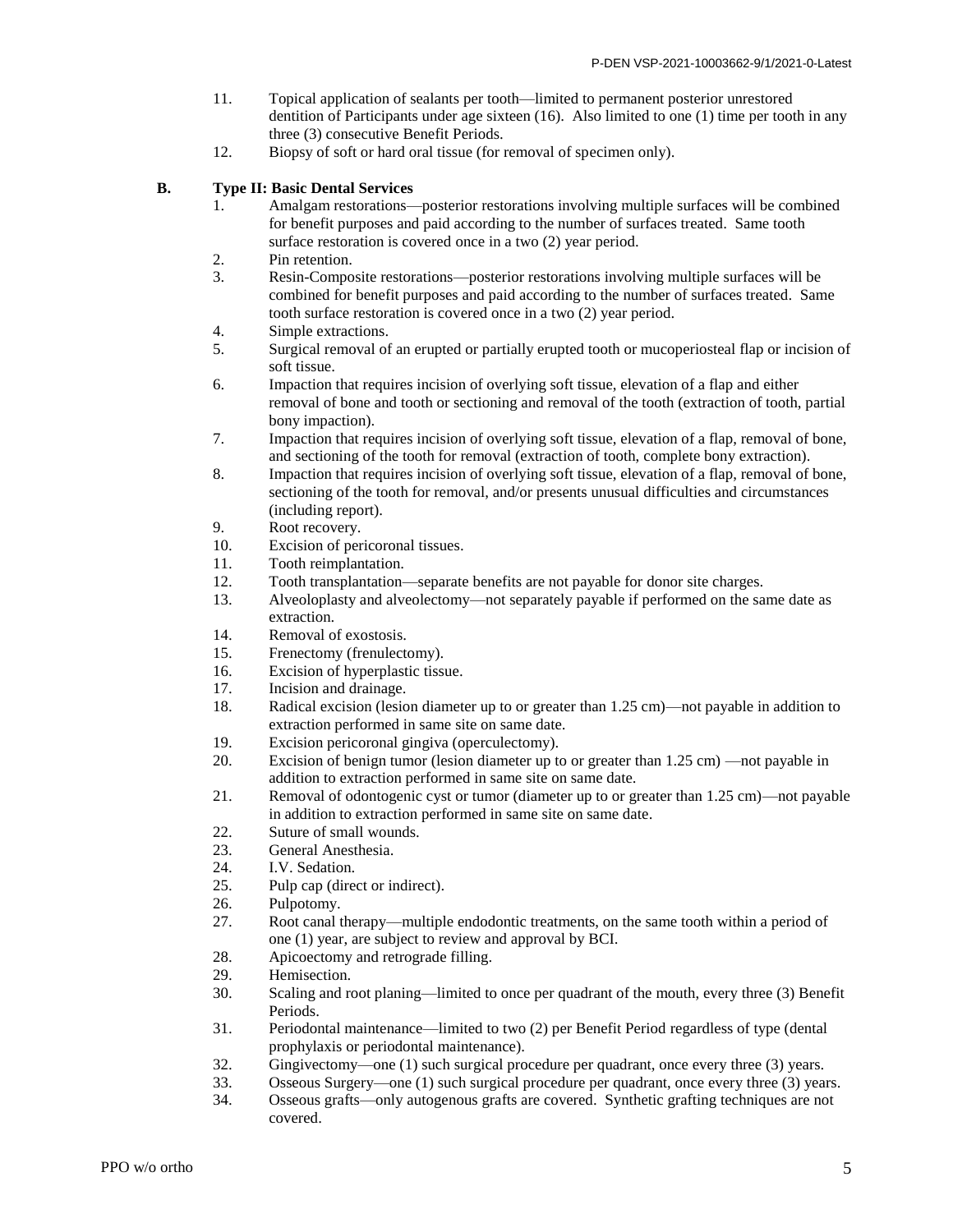- 35. Pedicle grafts.
- 36. Free soft tissue grafts.
- 37. Occlusal guard—covered for erosion or abrasion limited to one (1) appliance every two (2) Benefit Periods.
- 38. Space maintainers—limited to Participants who are under age sixteen (16). Benefits limited to deciduous teeth. Includes all adjustments made within six (6) months of installation.
- 39. Full Mouth Debridement—limited to one time in a three (3) year period.
- 40. Sedative Fillings.

#### **C. Type III: Major Dental Services**

Benefits for the services listed below include an allowance for all temporary restorations and appliances and for one (1) year follow-up care:

- 1. Synthetic bone grafting procedures.
- 2. Periodontal splinting procedures.
- 3. Recement inlays; recement crowns; recement bridges.
- 4. Crown build-up—covered only for endodontically treated teeth that require crowns and only if Medically Necessary.
- 5. Tissue conditioning—limited to repairs or adjustments performed more than twelve (12) months after the initial insertion of prosthesis.
- 6. Repairs to full dentures, repairs to partial dentures, and/or repairs to bridges—limited to repairs performed more than twelve (12) months after the initial insertion of prosthesis.
- 7. Repairs to crowns.
- 8. Inlays and onlays—covered only when the teeth cannot be restored by a filling, and only if more than five (5) years have elapsed since the last placement. If a tooth can be restored with a filling, the benefit will be limited to the allowable benefit for an amalgam or composite restoration.
- 9. Crowns and laminate veneers—covered only when the tooth has visible destruction of tooth surface from decay and the tooth cannot be restored by a filling. Benefits will not be allowed when placement of the crown or veneer is for micro fractures, stress fractures, or craze lines. Coverage is available if more than one-third (1/3) of the tooth is missing due to accident or erosion. Coverage is allowed if more than five (5) years have elapsed since the last placement. For Participants under age sixteen (16), benefits are limited to plastic/resin based or stainless steel crowns.
- 10. Stainless steel crowns—covered only when the tooth has visible destruction of tooth surface from decay and the tooth cannot be restored by a filling. Benefits will not be allowed when placement of the crown or veneer is for micro fractures, stress fractures, or craze lines. Coverage is available if more than one-third (1/3) of the tooth is missing due to accident or erosion. Coverage is allowed if more than five (5) years have elapsed since the last placement.
- 11. Post and core.
- 12. Full dentures—includes all adjustments within six (6) months of installation. Replacement of a denture is covered only if the existing denture is more than five (5) years old and cannot be repaired. There are no additional benefits for overdentures or customized dentures.
- 13. Partial dentures—includes two (2) clasps and rests, all teeth, and all adjustments within six (6) months of installation. Replacement of a partial denture with another denture or fixed bridgework is eligible for benefits only if the existing denture is more than five (5) years old and cannot be repaired. There are no additional benefits for precision or semi-precision attachments.
- 14. Each additional clasp and rest (beyond two (2)).
- 15. Denture adjustments—one (1) adjustment per Benefit Period and only if performed more than six (6) months after the insertion of the denture.
- 16. Relining dentures—Relines performed twelve (12) months after initial placement and no more than once in a twenty-four (24) month period.
- 17. Fixed bridges—upgrading from a partial denture to fixed bridgework is covered only if the patient's arch cannot be adequately restored with a partial denture. Replacement of an existing fixed bridge or partial denture is eligible only if the existing appliance is more than five (5) years old and cannot be repaired.
- 18. Implants, including the implant body, implant abutment and implant crown.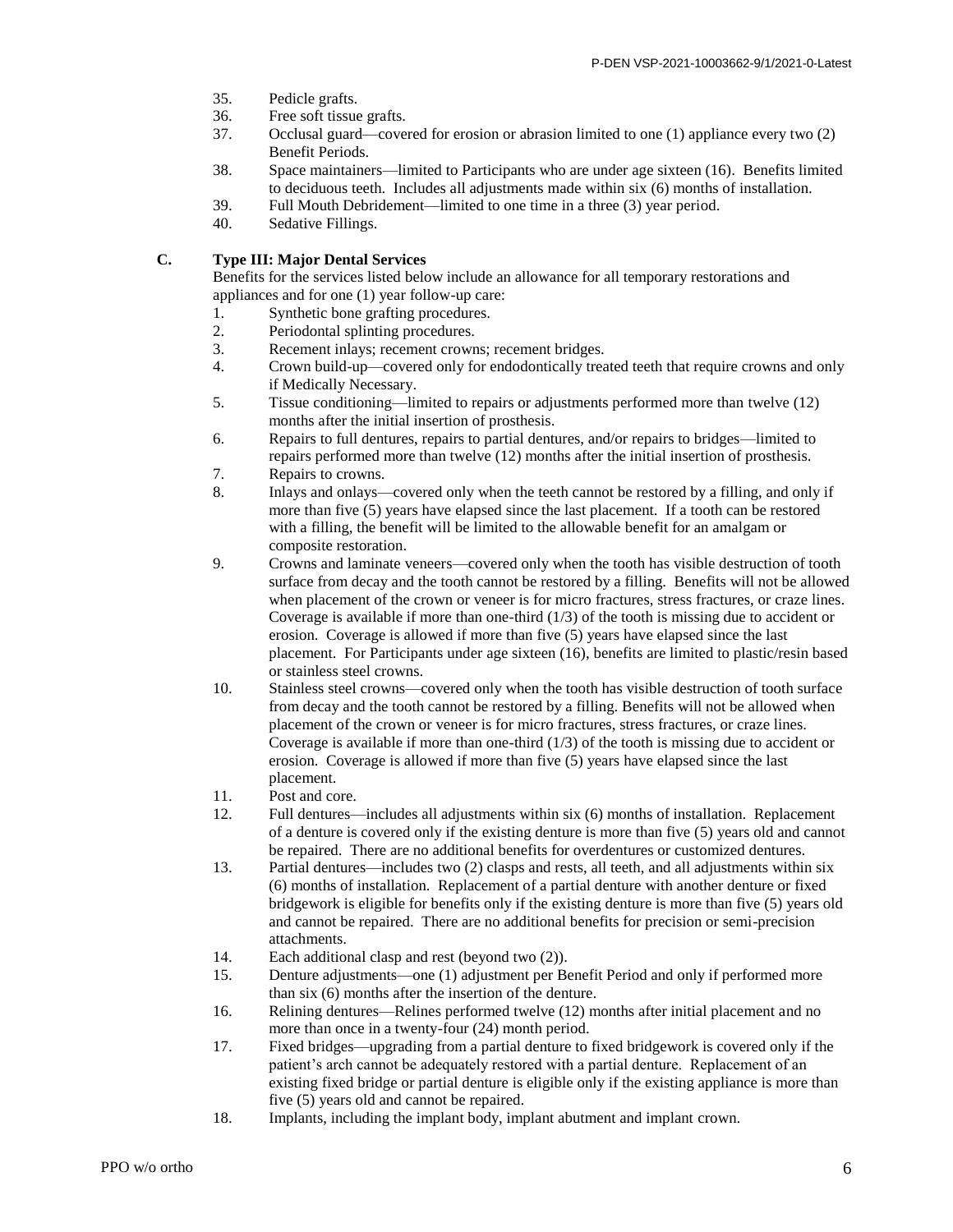- a. Implant body—limited to once per tooth, per Lifetime. Coverage is allowed if more than five (5) years has elapsed since the last placement of a prosthetic of any type on the tooth.
- b. Implant abutment—limited to once per tooth, per Lifetime. Coverage is allowed if more than five (5) years has elapsed since the last placement of a prosthetic of any type on the tooth.
- c. Implant Crown Coverage is allowed if more than five (5) years has elapsed since the last placement of a prosthetic of any type on the tooth.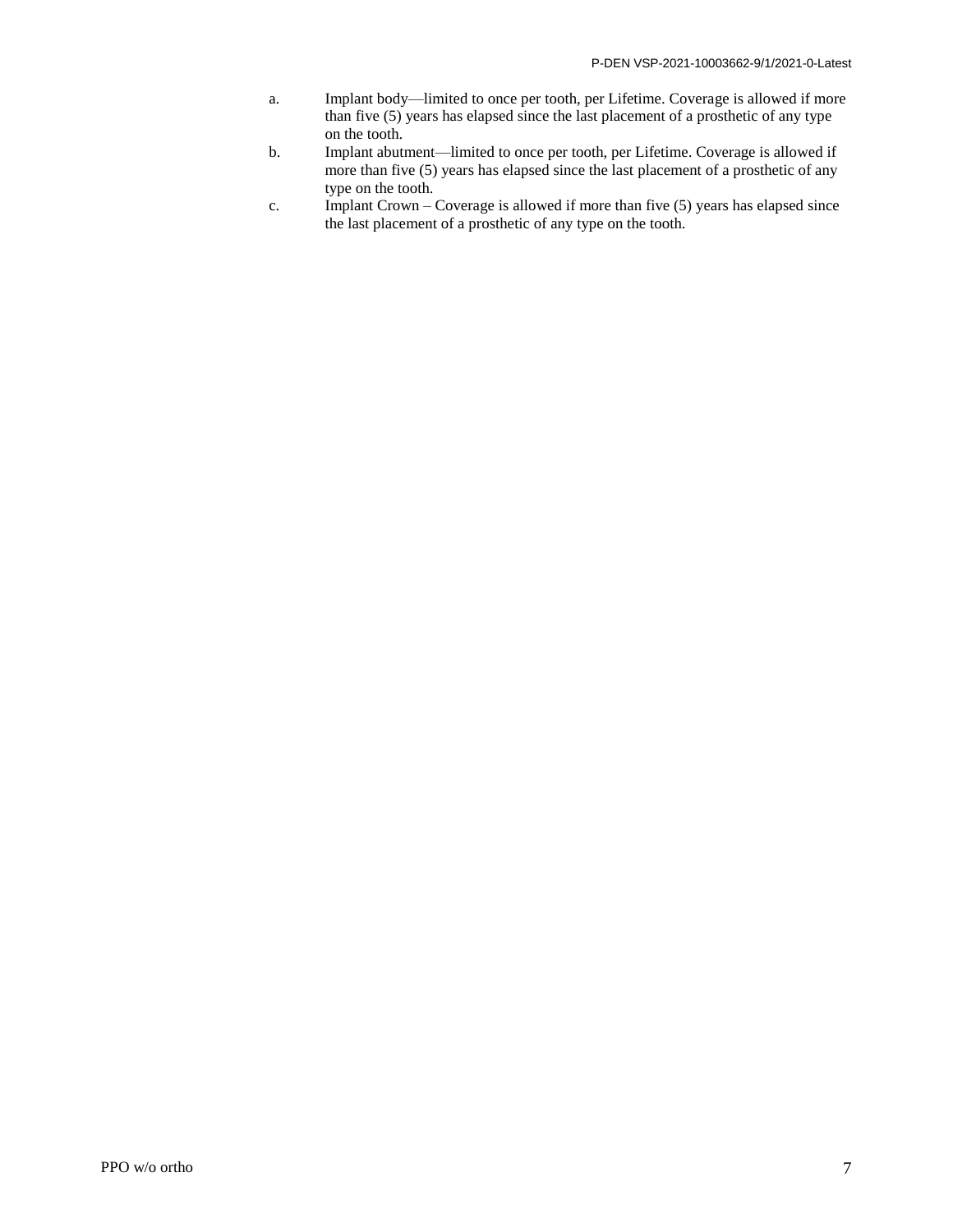#### **ELIGIBILITY AND ENROLLMENT FOR EMPLOYEES SECTION**

#### **I. Eligibility and Enrollment**

All Eligible Employees will have the opportunity to apply for coverage under this Plan. All applications submitted to Blue Cross of Idaho (BCI) by the Participating School District now or in the future, will be for Eligible Employees or Eligible Dependents only.

#### **A. Eligible Employee**

Qualifications for eligibility are shown in the Benefits Outline.

#### **B. Eligible Dependent**

To qualify as an Eligible Dependent under this Plan, a person must be and remain one (1) of the following:

- 1. The Participating Employee's spouse under a legally valid marriage.
- 2. The Participating Employee's natural child, stepchild, legally adopted child, child placed with the Participating Employee for adoption, or child for whom the Participating Employee or the Participating Employee's spouse has court-appointed guardianship or custody. The child must be:
	- a) Under the age of twenty-six (26); or
	- b) Medically certified as disabled due to intellectual disability or physical handicap *and* financially dependent upon the Participating Employee for support, regardless of age.
- 3. A Participating Employee must notify BCI or the Participating School District within thirty (30) days when a dependent no longer qualifies as an Eligible Dependent. Coverage for the former Eligible Dependent will terminate the last day of the month in which the change in eligibility status took place.

#### **II. Leave Of Absence for Participating Employees**

- **A.** Participating Employees who subsequently fail to fulfill the twenty (20) or thirty (30) hour-perweek employment requirement and who have been enrolled for nine (9) months or more, may retain coverage and receive benefits defined in this Plan while on a paid, approved leave of absence for a period not to exceed one (1) year; provided the Participating School District continues to pay not less than fifty dollars (\$50.00) per month for each Participant and remits the entire Contribution due with the payment for the other Participants. Coverage for an employee on a paid leave of absence in excess of twelve (12) months will be permitted only on an exception basis approved by the Plan.
- **B.** Participating Employees who fail to fulfill the twenty (20) or thirty (30) hour-per-week employment requirement and who have been enrolled for at least one (1) month may retain coverage and receive benefits defined in this Plan while on an unpaid, approved leave of absence for a period not to exceed one (1) year. The monthly Contribution is the sole responsibility of the Participant and must be submitted with the Participating School District payment for the other Participants.
- **C.** An unpaid leave of absence may be granted by the Participating School District, provided it does not exceed twelve (12) months, and that the Participant intends to return to employment with the Participating School District at the end of the leave of absence.

#### **III. Participating School District Contribution for Participating Employees**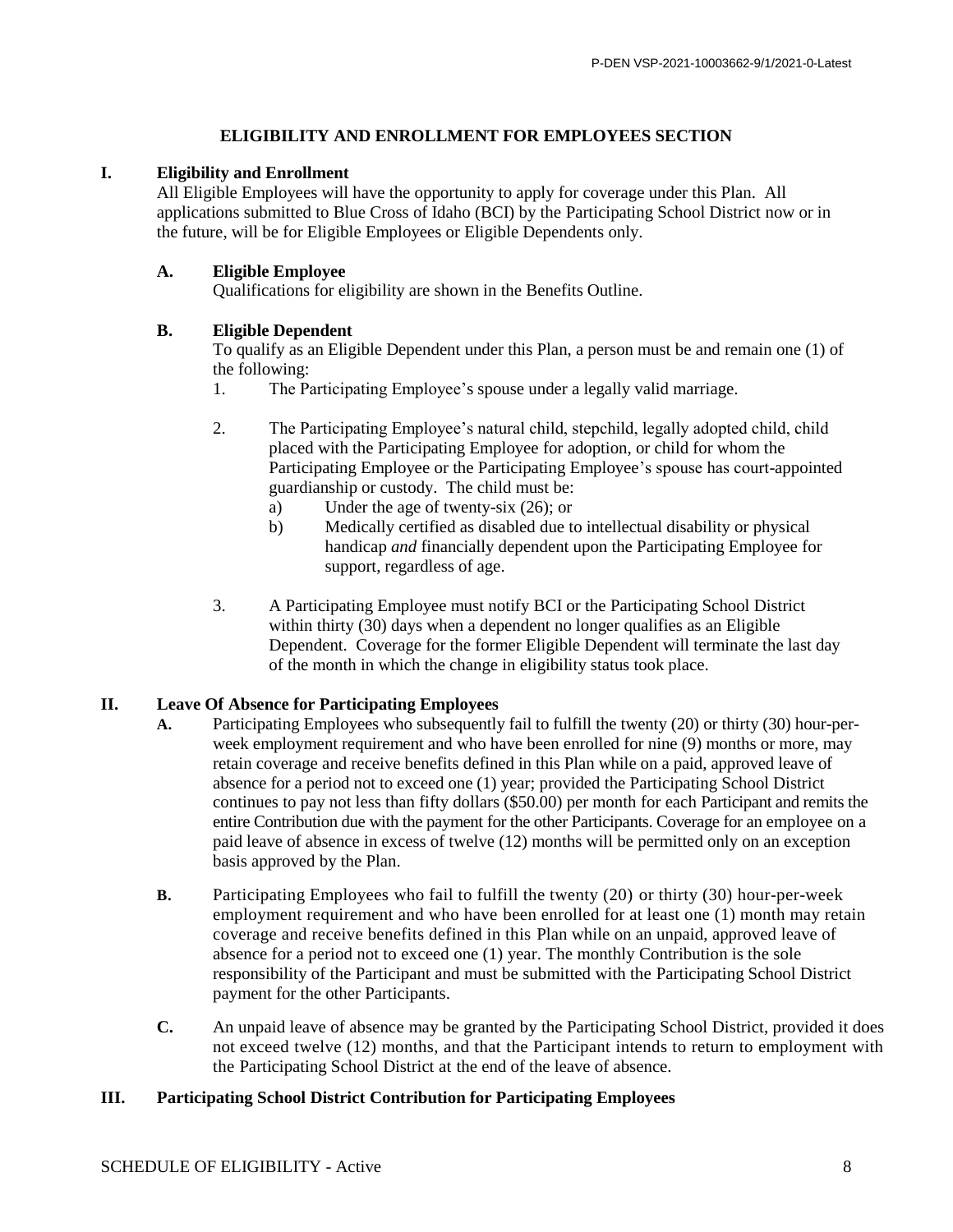The Participating School District will pay a uniform amount for each classification of employee; i.e., certified/noncertified, but not less than a rate in proportion to full-time employment for each Participant from district funds. The balance of the Contribution will be payroll-deducted from the Participant' s wage.

#### **IV. Miscellaneous Eligibility and Enrollment Provisions**

- A. The Participating School District will collect Participating Employee Contributions through payroll withholding and be responsible for making the required payments to the Trust through BCI on or before the first of each month. Unless required by state or federal law or unless agreed to in writing by the Trustees, the Participating School District will not offer to its employees any other hospital, medical, dental or surgical coverage that is not provided by or through this Plan, including but not limited to, coverage under a fee for service/indemnity plan, managed care organization or other similar program or plan, if such coverage is available to the Participating School District through the Plan during the twelve (12) month period from September 1 through August 31 of each year.
- B. This Plan is offered to the Participating School District upon the express condition that a pre-established required percentage of the Eligible Employees specified in the Application for Participating School District Coverage who meet the underwriting criteria of BCI are and continue to be Participating Employees. This Plan is issued under the express condition that the Participating School District continues to make the employer Contribution specified in the Application for Participating School District Coverage and this Plan. BCI may terminate this Plan if the percentage of Eligible Employees as Participating Employees or the percentage of the employer Contribution drops below the required level. It is understood that no Plan will be in effect unless 85% of all Eligible Employees enroll. Employees who certify enrollment under another employer health benefit plan and for whom no cash-in-lieu payment is made are not included in the 85% calculation. Should the total enrollment of Eligible Employees fall below the required 85% the Plan will be subject to surcharge or discontinued at the next renewal date. Existing districts that do not meet this criteria must submit to the Trust a written plan showing how and when compliance will be accomplished.
- C.
- 1. For an Eligible Employee to enroll himself or herself and any Eligible Dependents for coverage (or for a Participating Employee to enroll Eligible Dependents for coverage) the Eligible Employee or Participating Employee must complete an enrollment application and submit it and any required Contributions to BCI in a manner approved by both BCI and the Trust.
- 2. Except as provided otherwise in this section, the Effective Date of coverage for an Eligible Employee or an Eligible Dependent is the first day of the month following the month of enrollment.
- 3. The Effective Date of coverage for an Eligible Employee and Eligible Dependents listed on the Eligible Employee's application is the Participating School District's Plan Date, if the application is submitted to BCI by the Participating School District on or before the Plan Date.
- D.
- 1. Except as stated otherwise in subparagraphs D.2. and 3. below, the initial enrollment period is thirty (30) days for Eligible Employees and Eligible Dependents. The initial enrollment period begins on the date the Eligible Employees or Eligible Dependent first becomes eligible for coverage.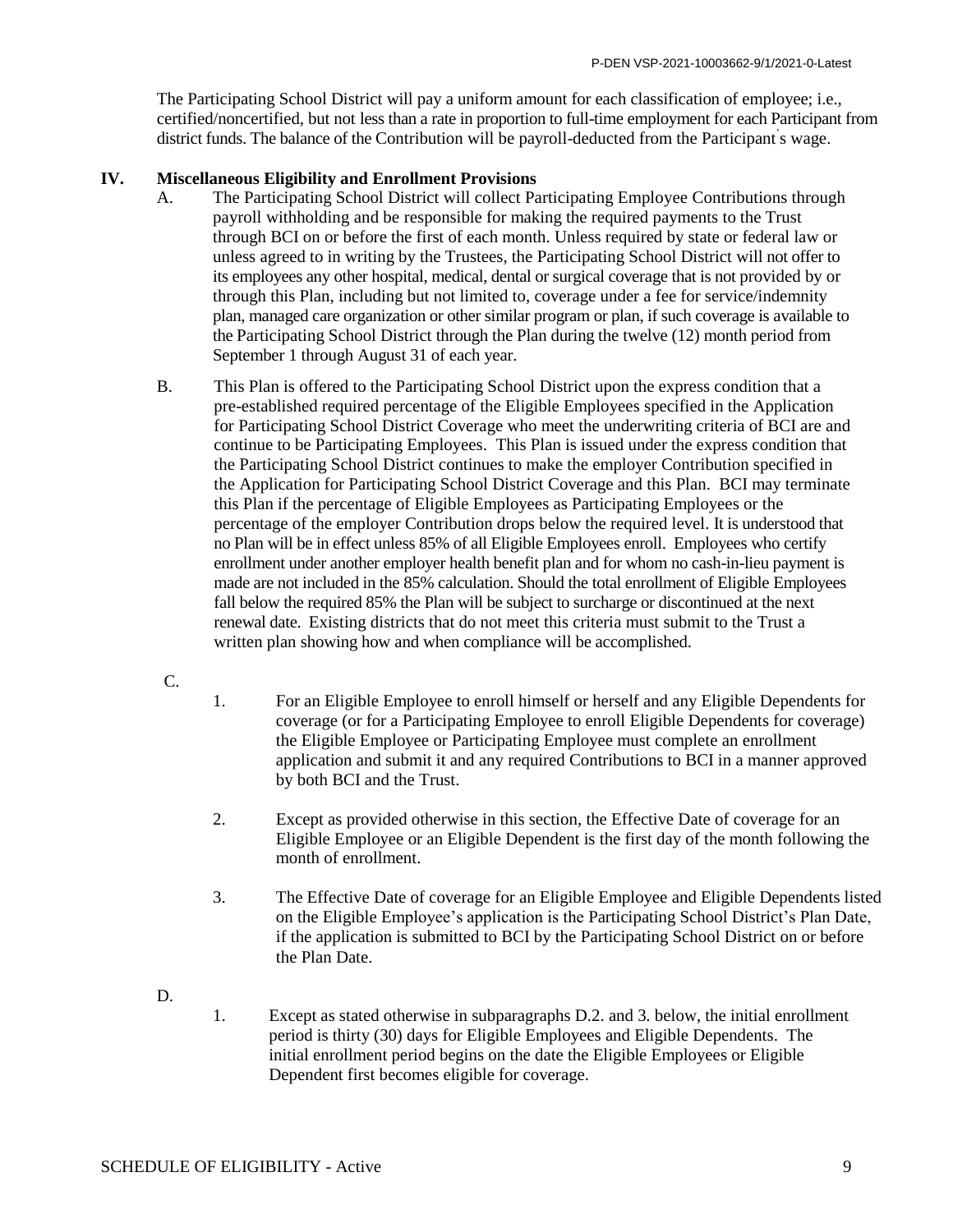- 2. A Participating Employee's newborn Dependent, including adopted newborn children who are placed with the adoptive Participating Employee within sixty (60) days of the adopted child's date of birth, are covered under this Plan from and after the date of birth for sixty (60) days.
- 3. In order to continue coverage beyond the sixty (60) days outlined above, the Participating Employee must complete an enrollment application within sixty (60) days of date of birth and submit the required Contribution, for the first sixty (60) days, within thirty-one (31) days of the date monthly billing is received and a notice of Contribution is provided to the Enrollee from the Trust.
- 4. The Effective Date of coverage will be the date of birth for a newborn natural child or a newborn child adopted or placed for adoption within sixty (60) days of the child's date of birth.
- 5. If the date of adoption or the date of placement for adoption of a child is more than sixty (60) days after the child's date of birth, the Effective Date of coverage will be the date of adoption or the date of placement for adoption. In this Plan, 'child' means an individual who has not attained age eighteen (18) years as of the date of the adoption or placement for adoption. In this Plan, "placed for adoption" means physical placement in the care of the adoptive Participating Employee, or in those circumstances in which such physical placement is prevented due to the medical needs of the child requiring placement in a medical facility, it means when the adoptive Participating Employee signs an agreement for adoption of the child and signs an agreement assuming financial responsibility for the child.
- 6. The initial enrollment period is thirty (30) days for an Eligible Dependent who becomes eligible because of marriage. The initial enrollment period begins on the date of such marriage. The Effective Date of coverage is the first day of the month following the month of enrollment.

#### E. **Late Participating Employee**

If an Eligible Employee or Eligible Dependent does not enroll during the initial enrollment period described in Paragraph D. of this section or during a special enrollment period described in Paragraph F. of this section, the Eligible Employee or Eligible Dependent is a Late Participating Employee. Following the receipt and acceptance of a completed enrollment application, the Effective Date of coverage for a Late Participating Employee will be the date of the Participating School District's next Plan Date.

#### F. **Special Enrollment Periods**

An Eligible Employee or Eligible Dependent will not be considered a Late Participating Employee if:

- 1. Participant Losing Other Coverage An Eligible Participating Employee or Eligible Dependent losing other coverage may enroll for coverage under this Plan if each of the following conditions is met:
	- a) The Eligible Participating Employee or Eligible Dependent was covered under a group health plan or had health insurance coverage at the time coverage under this Plan was previously offered to the Eligible Person or Eligible Dependent.
	- b) The Eligible Participating Employee's or Eligible Dependent's coverage described in subparagraph a):
		- (1) was under a COBRA continuation provision and the coverage under such provision was exhausted; or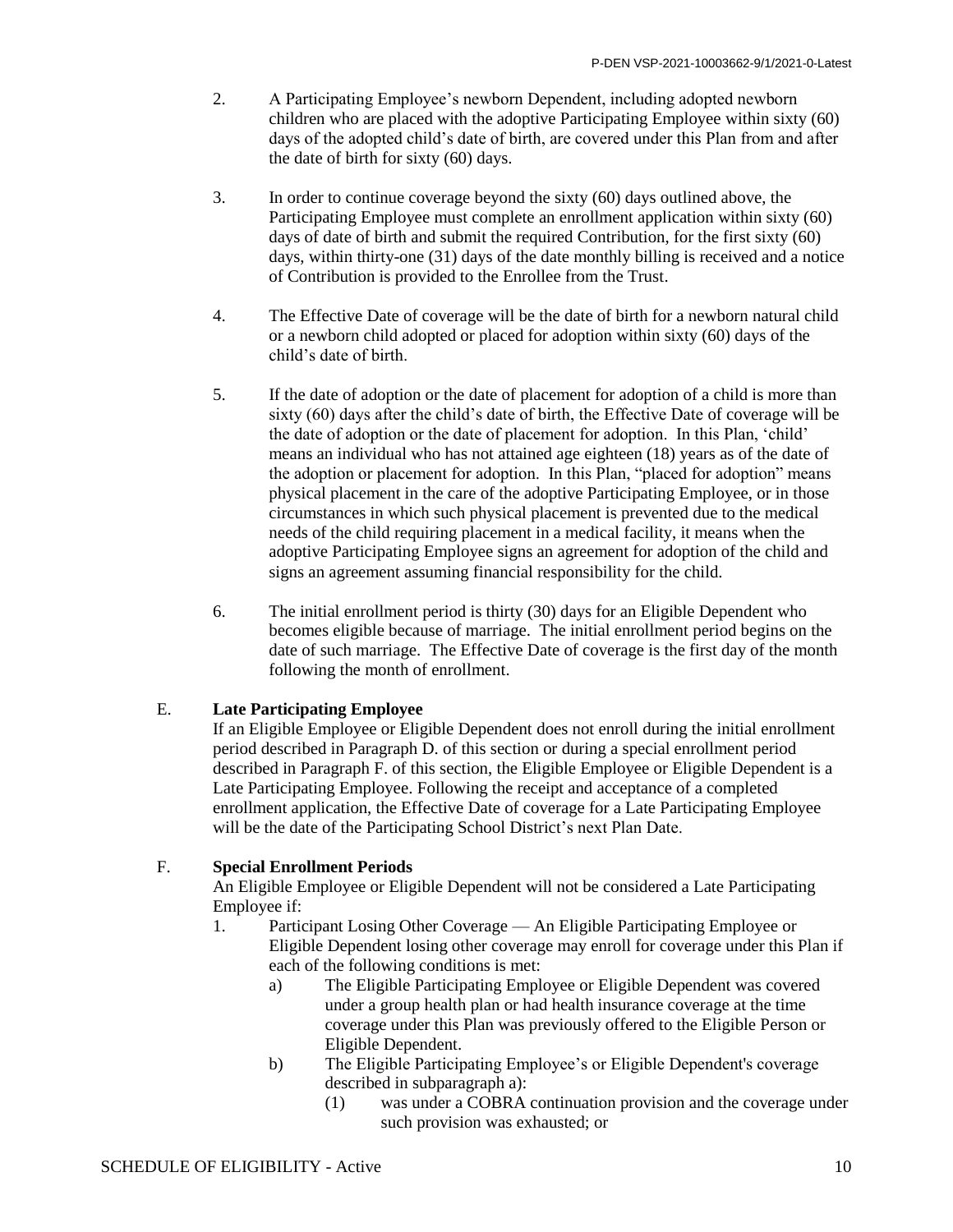- (2) was not under such a provision and either the coverage was terminated as a result of loss of eligibility for the coverage (including as a result of legal separation, divorce, death, termination of employment or reduction in the number of hours of employment) or employer Contributions toward such coverage were terminated.
- c) Under the terms of this Plan, the Eligible Participating Employee requests such enrollment not later than thirty (30) days after the date of exhaustion of coverage described in subparagraph b)(1) or termination of coverage or employer Contribution described in subparagraph b)(2).
- 2. For Dependent Beneficiaries
	- a) If a person becomes an Eligible Dependent of a Participating Employee (or of an Eligible Employee who failed to enroll during a previous enrollment period) through marriage, birth, adoption before age eighteen (18) or placement for adoption before age eighteen (18), the Eligible Dependent (or, if not otherwise enrolled, the Eligible Person) may enroll, and in the case of the birth or adoption of a child, the spouse of the Participating Employee or Eligible Employee may enroll as an Eligible Dependent if such spouse is otherwise eligible for coverage.
	- b) The dependent special enrollment period under this subparagraph 2 shall be a period of sixty (60) days and shall begin on the date of the marriage, birth, adoption or placement for adoption (as the case may be).
	- c) If a Participating Employee enrolls an Eligible Dependent during the dependent special enrollment period described in this subparagraph 2, the Effective Date of coverage shall be:
		- (1) in the case of marriage, the first day of the month beginning after the date a completed application and any required Contribution is received by Blue Cross of Idaho;
		- (2) in the case of an Eligible Dependent's birth, as of the date of such birth; or
		- (3) in the case of an Eligible Dependent's adoption or placement for adoption, the date of birth for an Eligible Dependent adopted or placed for adoption within sixty (60) days of the Eligible Dependent's date of birth; and the date of such adoption or placement for adoption for an Eligible Dependent adopted or placed for adoption more than sixty (60) days after the Eligible Dependent's date of birth.
- 3. The Eligible Employee and/or Eligible Dependent become eligible for financial assistance subsidy under Medicaid or the Children's Health Insurance Program (CHIP) and coverage under this Plan is requested no later than sixty (60) days after the date the Eligible Employee and/or Eligible Dependent is determined to be eligible for such assistance.
- 4. Coverage under Medicaid or CHIP for an Eligible Employee and/or Eligible Dependent is terminated as a result of loss of eligibility for such coverage, and coverage is requested under this Plan no later than sixty (60) days after the date of termination of such coverage.
- G. Eligible Employees and their enrolled Eligible Dependents who become eligible for retirement benefits by permanently separating from public employment in accordance with Idaho Code Title 59, Chapter 13 shall be continued on their former Participating School District's benefit schedule until eligible for Medicare coverage. At the age of sixty-five (65) or when otherwise eligible for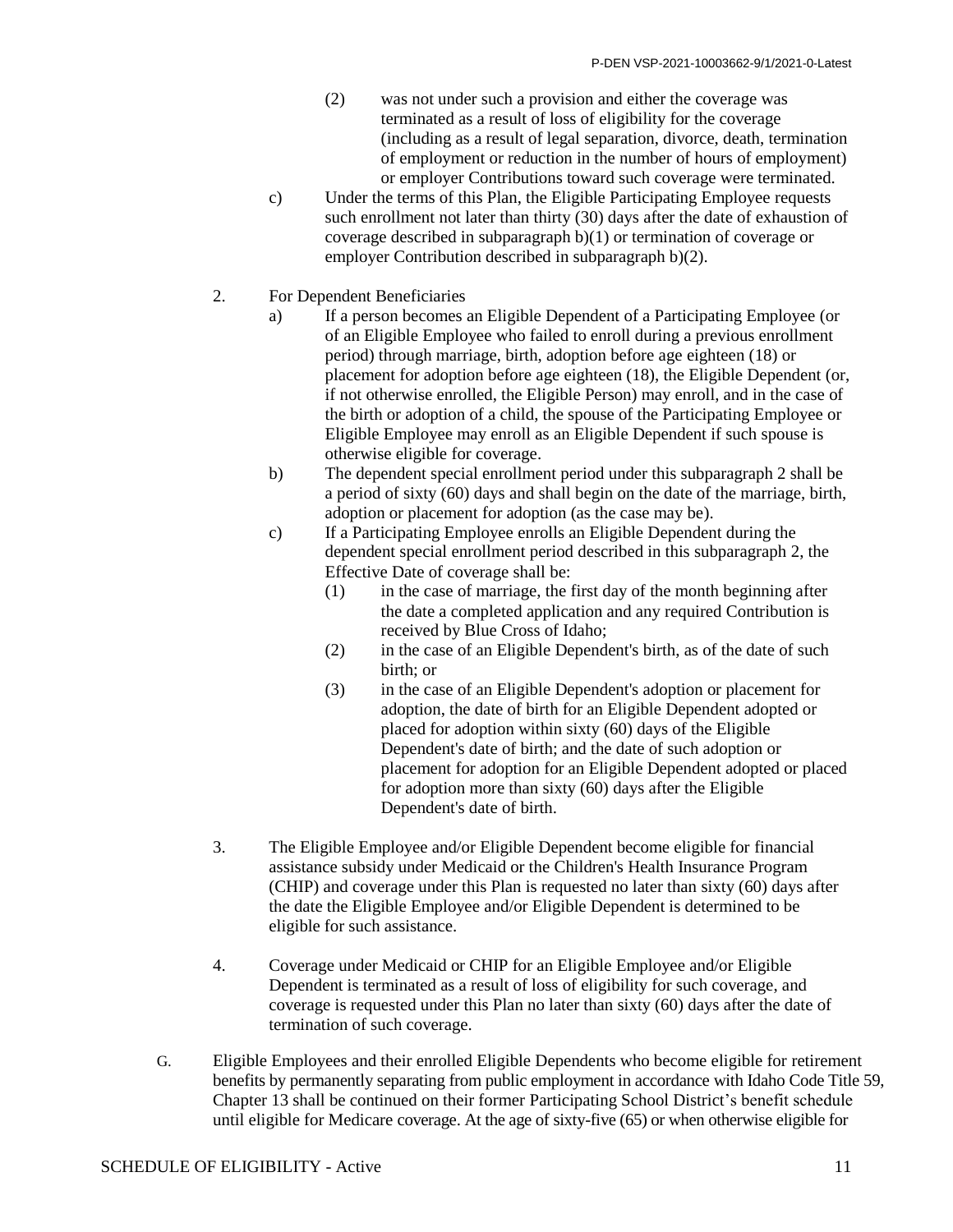Medicare, the Eligible retired Employee or Eligible Dependent shall be converted to the Statewide School Retiree Program, which is a Blue Cross of Idaho program that supplements Medicare.

#### **V. Eligible Employees Changing To Other Participating School Districts**

Coverage may be continuous for any Eligible Employee who changes employment to another Participating School District. There will be no waiting period for full benefit eligibility if there is no interruption in coverage.

#### **VI. Retirement**

If a Participant separates from public school employment by retirement in accordance with Idaho Code Title 59, Chapter 13, the Participant and/or his or her spouse shall be eligible for coverage under the retiree Plan of the Idaho Schools Benefit Trust Program only if the Participant and/or his or her spouse have been continuously enrolled in the active employee Idaho Schools Benefit Trust Program for the twelve (12) months immediately prior to the Participant's retirement. Any exceptions will require a health statement.

#### **VII. Qualified Medical Child Support Order**

- A**.** If this Plan provides for Family Coverage, BCI, on behalf of the Trust, will comply with a Qualified Medical Child Support Order (QMCSO) according to the provisions of applicable federal or state laws. A medical child support order is any judgment, decree, or order (including approval of a settlement agreement) issued by a court of competent jurisdiction that:
	- 1. Provides for child support with respect to a child of a Participating Employee or provides for health benefit coverage to such a child, is made pursuant to a state domestic relations law (including a community property law) and relates to benefits under this Plan**,** or
	- 2. Enforces a law relating to medical child support described in Section 1908 of the Social Security Act with respect to a group health plan.
- B**.** A medical child support order meets the requirements of a QMCSO if such order clearly specifies:
	- 1. The name and the last known mailing address (if any) of the Participating Employee and the name and mailing address of each child covered by the order.
	- 2. A reasonable description of the type of coverage to be provided by this Plan to each such child, or the manner in which such type of coverage is to be determined.
	- 3. The period to which such order applies.
- C**.** 1. Within fifteen (15) days of receipt of a medical child support order, BCI will notify the party who sent the order and each affected child of the receipt and of the criteria by which BCI determines if the medical child support order is a QMCSO. In addition, BCI will send an application to each affected child. The application must be completed by or on behalf of the affected child and promptly returned to BCI. With respect to a medical child support order, affected children may designate a representative for receipt of copies of notices sent to each of them.
	- 2. Within thirty (30) days after receipt of a medical child support order and a completed application, BCI will determine if the medical child support order is a QMCSO and will notify the Participating Employee, the party who sent the order, and each affected child of such determination.
- D**.** BCI, on behalf of the Trust, will make benefit payments to the respective party for reimbursement of eligible expenses paid by an enrolled affected child or by an enrolled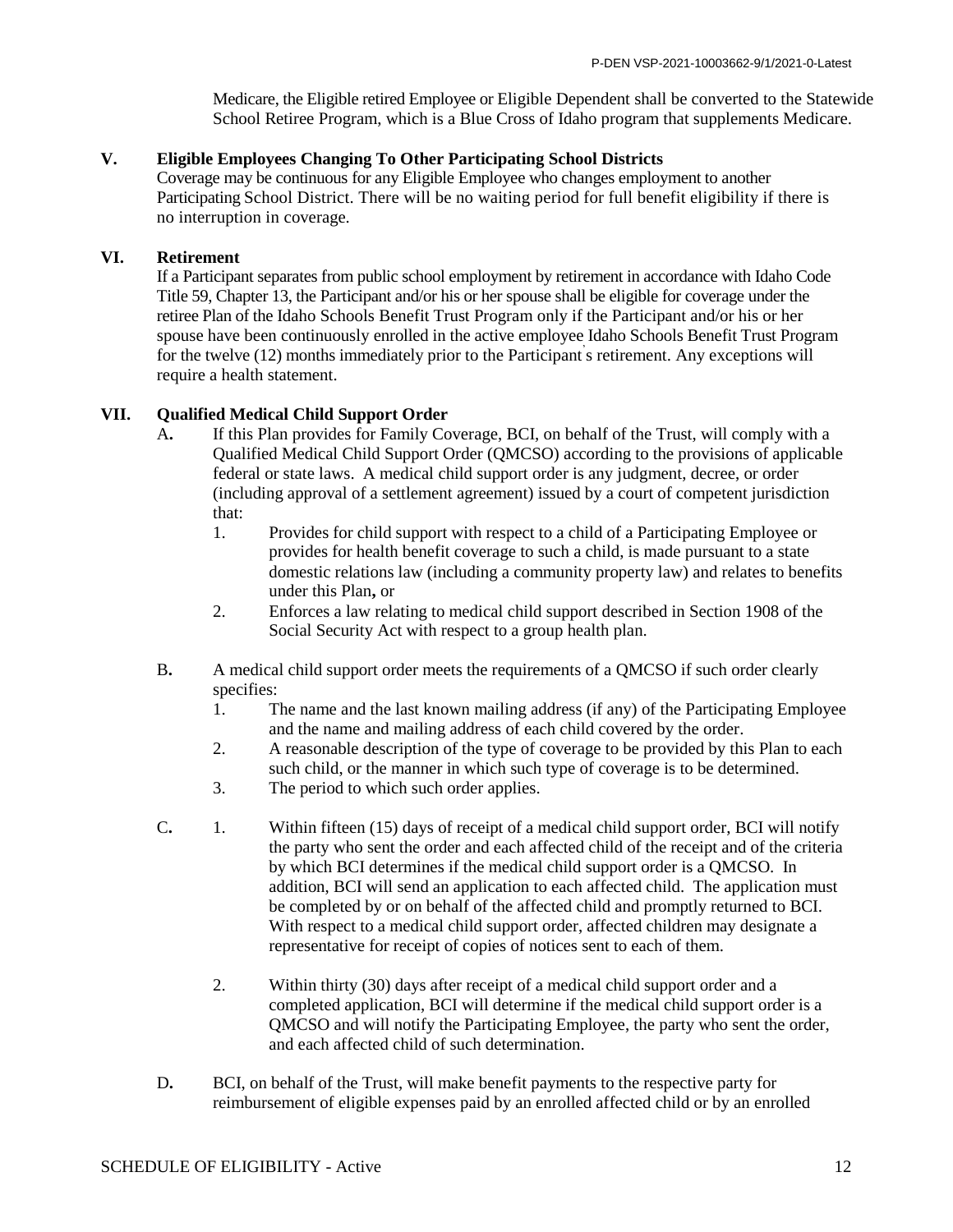affected child's custodial parent, legal guardian, or the Idaho Department of Health and Welfare.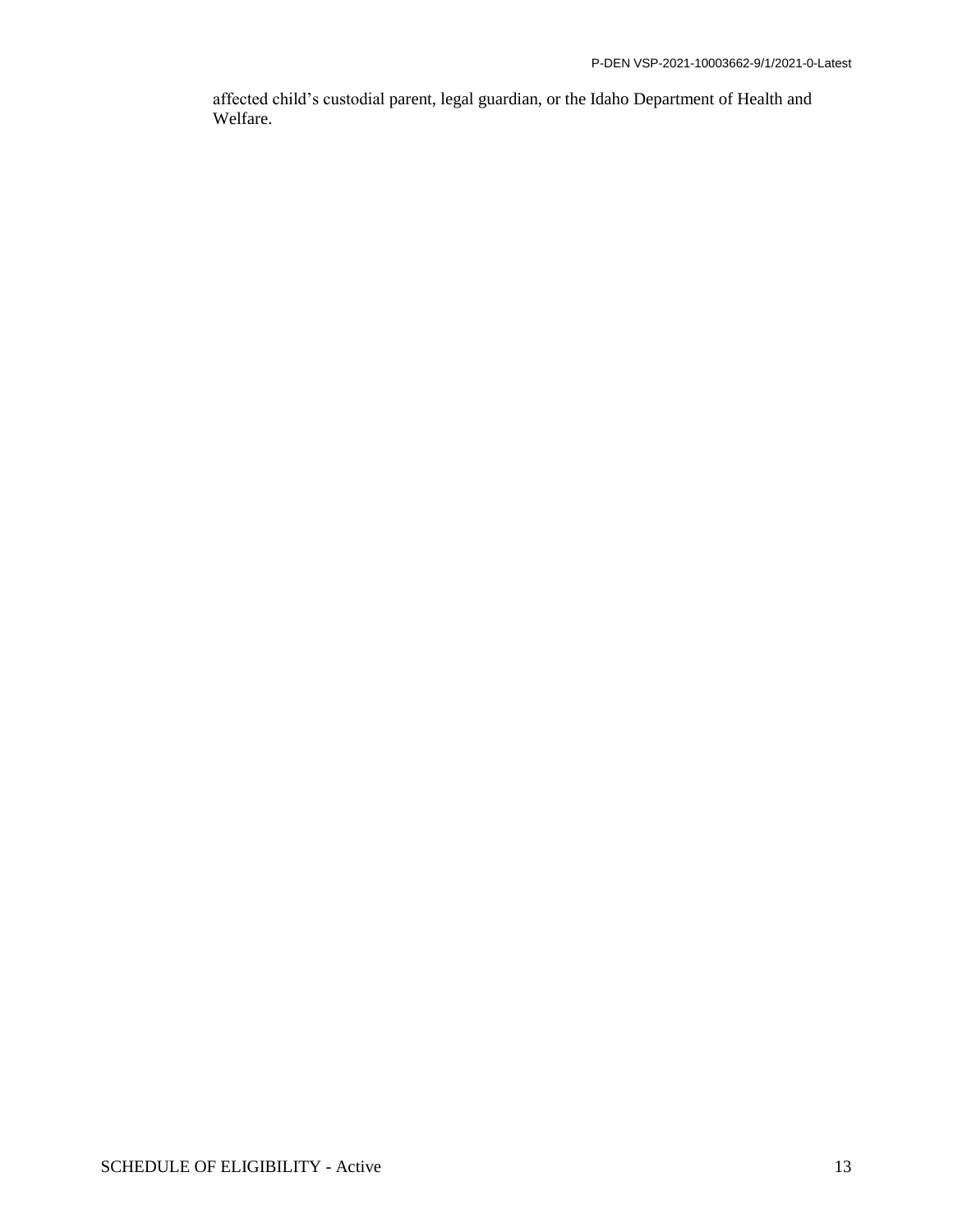#### **ELIGIBILITY AND ENROLLMENT FOR RETIREES SECTION**

#### **I. Eligibility and Enrollment**

All Eligible Retirees will have the opportunity to apply for coverage under this Plan. All applications submitted to Blue Cross of Idaho (BCI) by the Participating School District now or in the future, will be for Eligible Employees or Eligible Dependents only.

#### A**. Eligible Retiree**

- 1. Eligible Retiree is defined as: A retired employee who was employed by a Participating School District but who has permanently separated from public school employment in accordance with Idaho Code Title 59, Chapter 13.
- 2. The date the retiree becomes eligible for coverage in the Statewide School Retiree Program is on the first day of retirement in accordance with Idaho Code Title 59, Chapter 13, or the day a school district becomes a Participating School District, whichever is later.
- 3. A Retiree may, upon written request, defer enrollment in the Statewide School Retiree Program until a future date, thus postponing any draw on the unused sick leave account with PERSI.

During the period of deferment the Retiree must maintain continuous Trust coverage. The eligibility for Statewide School Retiree Program coverage ends should the School District from which the person retires move coverage for active employees to another insurance carrier.

#### B**. Eligible Dependent**

To qualify as an Eligible Dependent under this Plan, a person must be and remain one (1) of the following:

- 1. The Participating Employee's spouse under a legally valid marriage.
- 2. The Participating Employee's natural child, stepchild, legally adopted child, child placed with the Participating Employee for adoption, or child for whom the Participating Employee or the Participating Employee's spouse has court-appointed guardianship or custody. The child must be:
	- a) Under the age of twenty-six (26); or
	- b) Medically certified as disabled due to intellectual disability or physical handicap *and* financially dependent upon the Participating Employee for support, regardless of age.
- 3. A Participating Employee must notify BCI or the Participating School District within thirty (30) days when a dependent no longer qualifies as an Eligible Dependent. Coverage for the former Eligible Dependent will terminate the last day of the month in which the change in eligibility status took place.

#### **II. Loss Of Eligibility If A Participating School District Cancels**

If the Participating School District through which the retired Participant was last employed cancels its coverage under the Plan and leaves the Idaho School Benefit Trust Program, the retired Participant ceases to be an Eligible Retiree on the Effective Date of the cancellation.

#### **III. Payment Of Contribution And Effective Date**

A. All Eligible Retirees will have the opportunity to apply for coverage. In order to be eligible for retiree benefits, the Eligible Retiree must have continuous coverage from their former Participating School District s benefit schedule. All applications submitted to Blue Cross of Idaho now or in the future, must be for Eligible Retirees or Eligible Dependents only.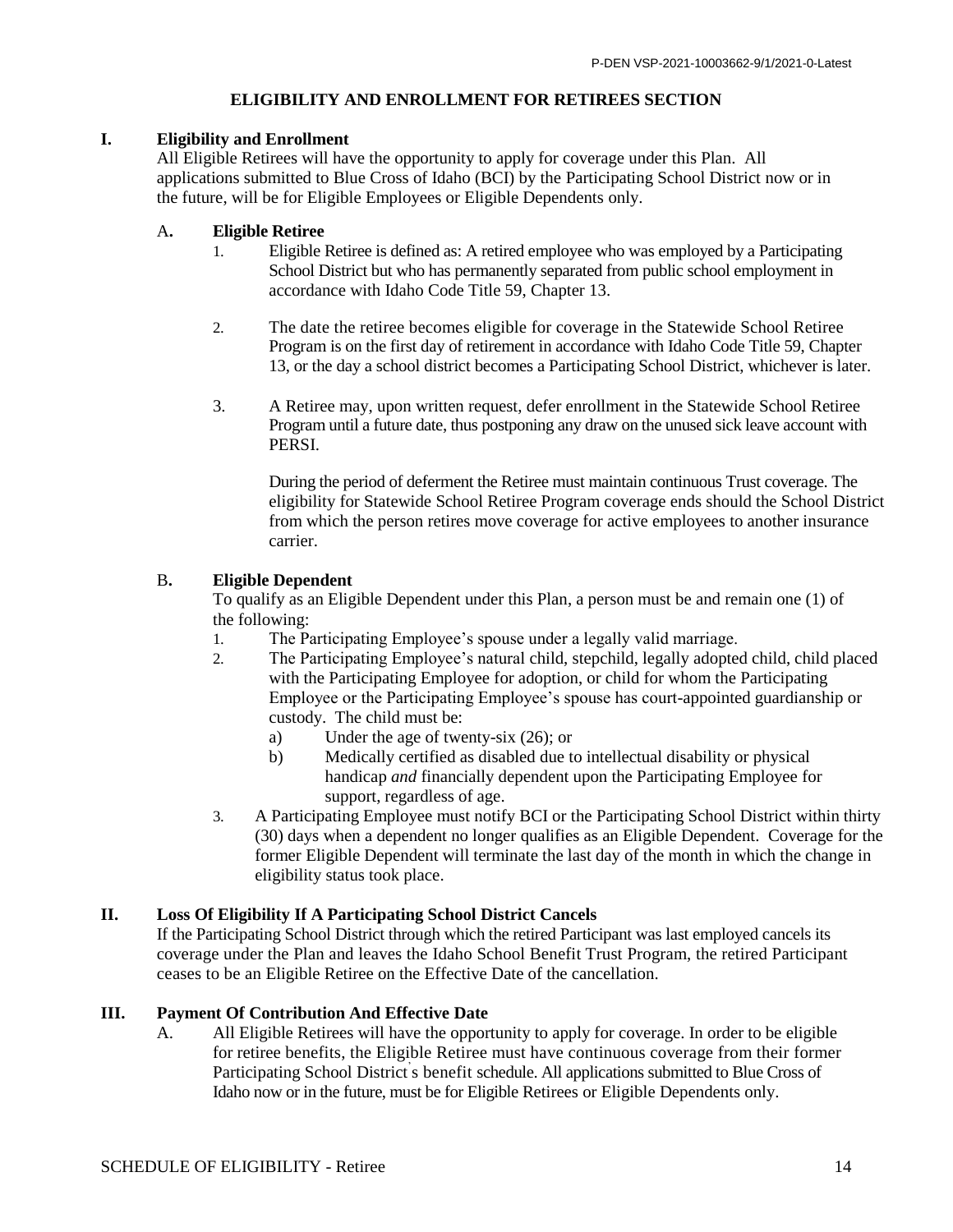B. The Contribution will be deducted from the Participant's sick leave fund to the extent such funds are available. When the sick leave funds are exhausted, the Contribution shall be deducted from the Participant's pension fund to the extent such funds are available.

If there is a sufficient amount of funds in the Retiree's sick leave and/or pension fund, the Public Employees Retirement System of Idaho agrees to collect required Retiree payments through withholding from the fund, be responsible for and make the payment to Blue Cross of Idaho on or before the first of the month during the term of this Plan. If the Retiree's monthly pension and/or sick leave fund is less than the required payment, the Retiree shall be responsible for remitting the entire monthly subscription payment to Blue Cross of Idaho on or before the first of the month during the term of this Plan.

- C. For a person who is an Eligible Retiree and who applies for Single, Two-Party or Family Coverage on or before the first day he or she first becomes eligible as provided herein, the Effective Date is either the Participating School District's Plan Date, or the first day of the month after the person first becomes eligible, whichever is earlier. A Retiree may not add a Dependent who was not enrolled when the Retiree was an active employee under the Idaho School Benefit Trust Program, except as provided for Eligible Dependents under paragraph III.F.
- D.
- 1. For an Eligible Retiree to enroll himself or herself and any Eligible Dependents for coverage under this Plan (or for a Participant to enroll Eligible Dependents for coverage under this Plan) the Eligible Person or Participant, as the case may be, must complete a Blue Cross of Idaho application and submit it and any required Contributions to Blue Cross of Idaho.

Except as provided otherwise in this section, the Effective Date of coverage for an Eligible Retiree or an Eligible Dependent will be the first day of the month following the month of enrollment.

The Effective Date of coverage for an Eligible Retiree and any Eligible Dependents listed on the Eligible Retiree's application is the Participating School District's Plan Date if the application is submitted to Blue Cross of Idaho by the Participating School District on or before the Plan Date.

- E. Eligible Retirees and Eligible Dependents shall be continued on this benefits schedule until eligible for Medicare coverage. When first eligible, Retirees and Eligible Dependents must enroll in Medicare (both Part A and Part B) in order to participate in the Statewide School Retiree Program that supplements Medicare.
	- 1. Except as stated otherwise in subparagraphs E2. and 3. below, the initial enrollment period is thirty (30) days for Eligible Employees and Eligible Dependents. The initial enrollment period begins on the date the Eligible Employee or Eligible Dependent first becomes eligible for coverage under this Plan.
	- 2. A Participant's newborn Dependent, including adopted newborn children who are placed with the adoptive Participant within sixty (60) days of the adopted child's date of birth, are covered under this Plan from and after the date of birth for sixty (60) days.

In order to continue coverage beyond the sixty (60) days outlined above, the Participant must complete an enrollment application within sixty (60) days of date of birth and submit the required Contribution within thirty-one (31) days of the date monthly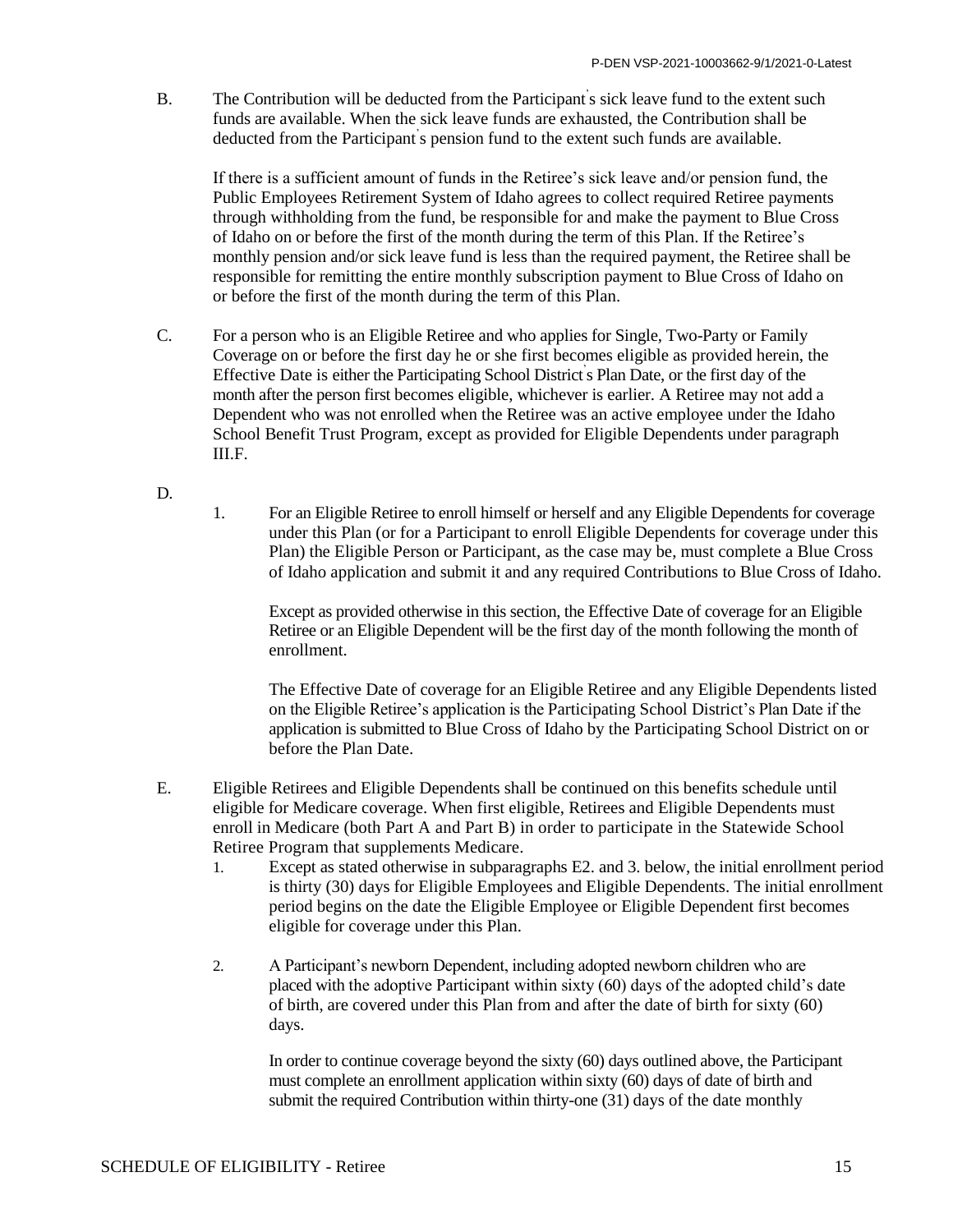billing is received by the Participating School District and a notice of Contribution is provided to the Participant by the Participating School District.

When a newborn child is added and the monthly Contribution changes, a full month s Contribution is required for the child if his or her date of birth falls on the 1st through the 15th day of the month. No Contribution for the first month is required if the child' s date of birth falls on the 16th through the last day of the month.

The Effective Date of coverage will be the date of birth for a newborn natural child or a newborn child adopted or placed for adoption within sixty (60) days of the child's date of birth.

If the date of adoption or the date of placement for adoption of a child is more than sixty (60) days after the child's date of birth, the Effective Date of coverage will be the date of adoption or the date of placement for adoption. In this Plan, 'child' means an individual who has not attained age eighteen (18) years as of the date of the adoption or placement for adoption. In this Plan, "placed for adoption" means physical placement in the care of the adoptive Participant, or in those circumstances in which such physical placement is prevented due to the medical needs of the child requiring placement in a medical facility, it means when the adoptive Participant signs an agreement for adoption of the child and signs an agreement assuming financial responsibility for the child.

3. The initial enrollment period is sixty (60) days for an Eligible Dependent who becomes eligible because of marriage. The initial enrollment period begins on the date of such marriage. The Effective Date of coverage is the first day of the month following the month of enrollment.

#### **IV. Qualified Medical Child Support Order**

- A. If this Plan provides for Family Coverage, BCI, on behalf of the Trust, will comply with a Qualified Medical Child Support Order (QMCSO) according to the provisions of applicable federal or state laws. A medical child support order is any judgment, decree, or order (including approval of a settlement agreement) issued by a court of competent jurisdiction that:
	- 1. Provides for child support with respect to a child of a Participating Employee or provides for health benefit coverage to such a child, is made pursuant to a state domestic relations law (including a community property law) and relates to benefits under this Plan**,** or
	- 2. Enforces a law relating to medical child support described in Section 1908 of the Social Security Act with respect to a group health plan.
- B. A medical child support order meets the requirements of a QMCSO if such order clearly specifies:
	- 1. The name and the last known mailing address (if any) of the Participating Employee and the name and mailing address of each child covered by the order.
	- 2. A reasonable description of the type of coverage to be provided by this Plan to each such child, or the manner in which such type of coverage is to be determined.
	- 3. The period to which such order applies.
- C.
- 1. Within fifteen (15) days of receipt of a medical child support order, BCI will notify the party who sent the order and each affected child of the receipt and of the criteria by which BCI determines if the medical child support order is a QMCSO. In addition, BCI will send an application to each affected child. The application must be completed by or on behalf of the affected child and promptly returned to BCI.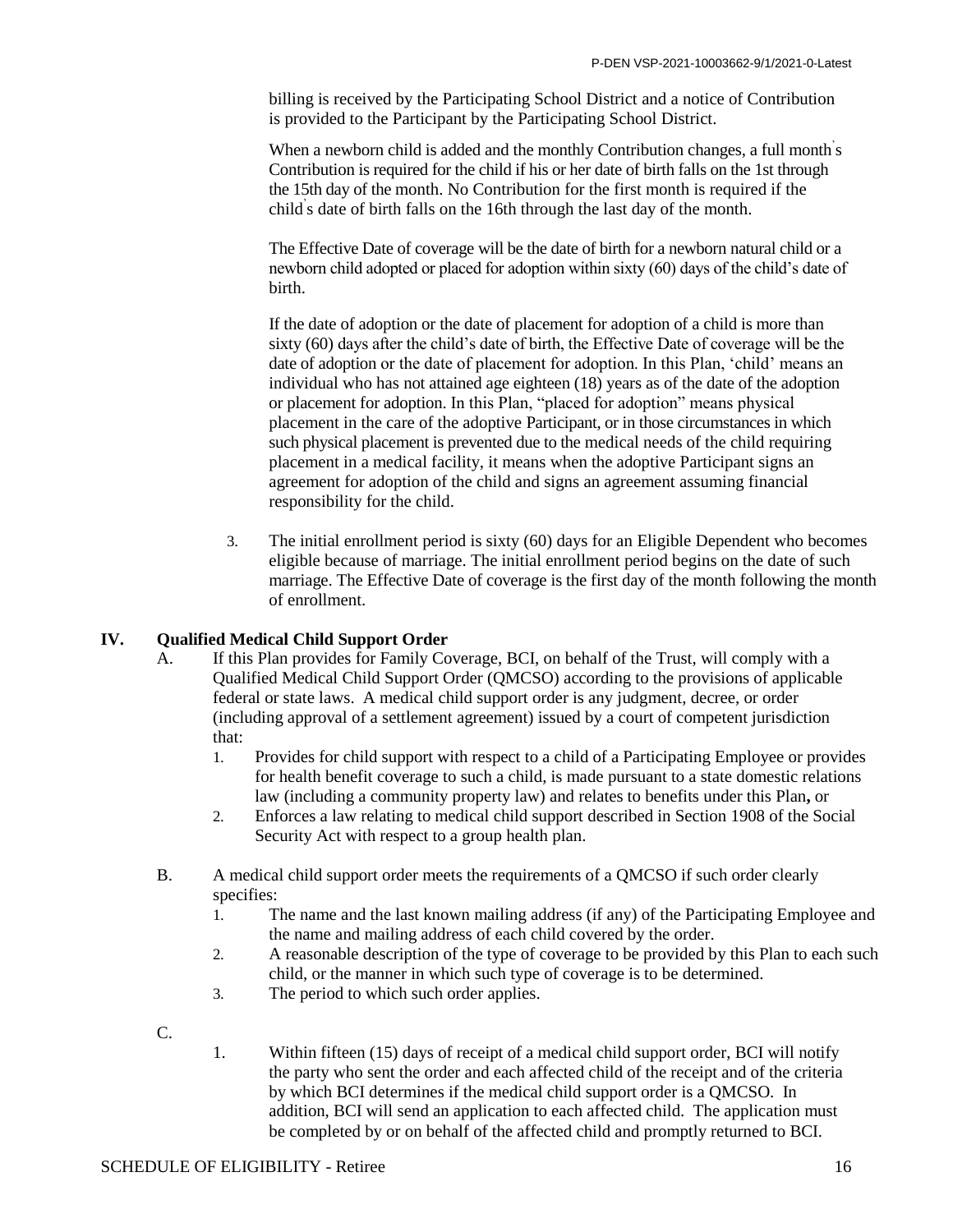With respect to a medical child support order, affected children may designate a representative for receipt of copies of notices sent to each of them.

- 2. Within thirty (30) days after receipt of a medical child support order and a completed application, BCI will determine if the medical child support order is a QMCSO and will notify the Participating Employee, the party who sent the order, and each affected child of such determination.
- D. BCI, on behalf of the Trust, will make benefit payments to the respective party for reimbursement of eligible expenses paid by an enrolled affected child or by an enrolled affected child's custodial parent, legal guardian, or the Idaho Department of Health and Welfare.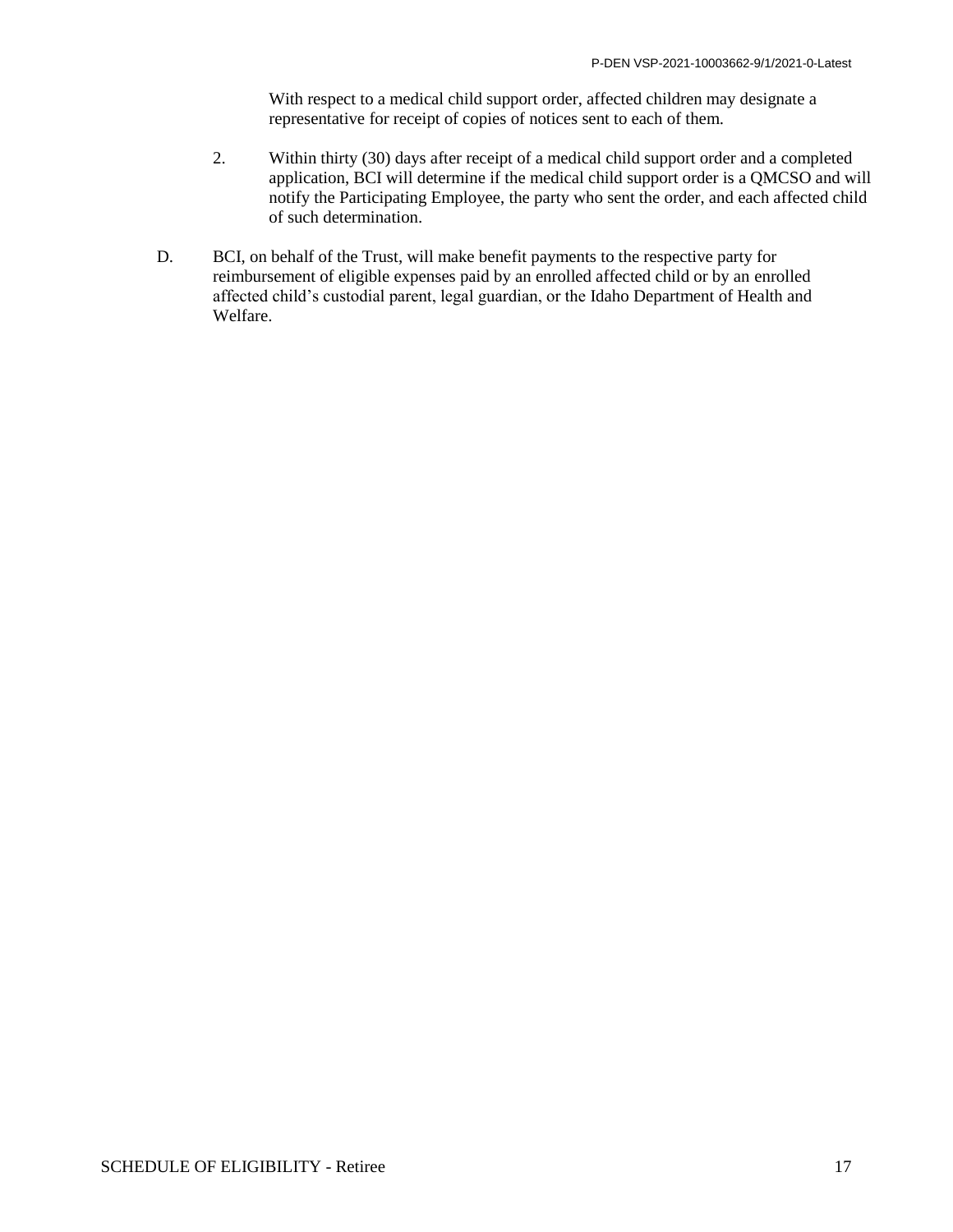#### **DEFINITIONS SECTION**

For reference, most terms defined in this section are capitalized throughout this Plan. Other terms may be defined where they appear in this Plan. All Providers and Facilities listed in this Plan and in the following section must be licensed and/or registered by the state where the services are rendered, unless exempt by federal law, and must be performing within the scope of license in order for BCI to provide benefits. Definitions in this Plan shall control over any other definition or interpretation unless the context clearly indicates otherwise.

**Accidental Injury or Injury**—an objectively demonstrable impairment of bodily function or damage to part of the body caused by trauma from a sudden, unforeseen external force or object, occurring at a reasonably identifiable time and place, and without a Participant's foresight or expectation, which requires medical attention at the time of the accident. The force may be the result of the injured party's actions, but must not be intentionally self-inflicted unless caused by a medical condition or domestic violence. Contact with an external object must be unexpected and unintentional, or the results of force must be unexpected and sudden.

**Administrative Services Agreement**—a formal agreement between BCI and the Trust outlining responsibilities, general administrative services and benefit payment services.

**Adverse Benefit Determination**—any denial, reduction, rescission of coverage, or termination of, or the failure to provide payment for, a benefit for services or ongoing treatment under this Plan.

**Amendment (Amend)—**a formal document signed by the representatives the Idaho School Benefit Trust. The Amendment adds, deletes or changes the provisions of the Plan and applies to all covered persons, including those persons covered before the Amendment becomes effective, unless otherwise specified.

**Benefit Period—**the specified period of time during which a Participant accumulates annual benefit limits, Deductible amounts and Out-of-pocket Limits.

**Benefits—**the amount Blue Cross of Idaho will pay for Covered Services after Deductible requirements are met.

**Benefits After Termination**—the benefits, if any, remaining under this Plan after a person ceases to be a Participant.

**Blue Cross Of Idaho (BCI)—**a nonprofit mutual insurance company, hired by the Board of Trustees to act as the Contract Administrator to perform claims processing and other specific administrative services as outlined in the Plan and/or Administrative Services Agreement.

**Board of Trustees**—the Board of Trustees of the Idaho School Benefit Trust has all discretionary authority to interpret and apply the terms and provisions of the Plan and to control the operation and administration of the Plan within applicable law. The Board of Trustees may adopt such rules as it deems necessary, desirable, or appropriate. All determination, interpretations, rules, and decisions of the Board of Trustees shall be made in its sole discretion and shall be conclusive and binding upon all persons having or claiming to have an interest or right under the Plan. The Board of Trustees may contract with one or more service agents, including the Contract Administrator, to assist in the handling of claims under the Plan and/or to provide advice and assistance in the general administration of the Plan. Such agent(s) may also be given limited authority to determine clams and make payments of benefits under the Plan on behalf of the authority of the Board of Trustees. The Board of Trustees also reserves and has the right to amend, modify or terminate the Plan at any time or in any manner.

**Closed List of Dental Covered Services—**the list of Covered Dental Services in the Dental Benefits Section for which benefits are available under this Plan.

**Congenital Anomaly—**a condition existing at or from birth, which is a significant deviation from the common form or function of the body, whether caused by a hereditary or a developmental defect or Disease. In this Plan, the term significant deviation is defined to be a deviation which impairs the function of the body and includes but is not limited to the conditions of cleft lip, cleft palate, webbed fingers or toes, sixth toes or fingers, or defects of metabolism and other conditions that are medically diagnosed to be Congenital Anomalies.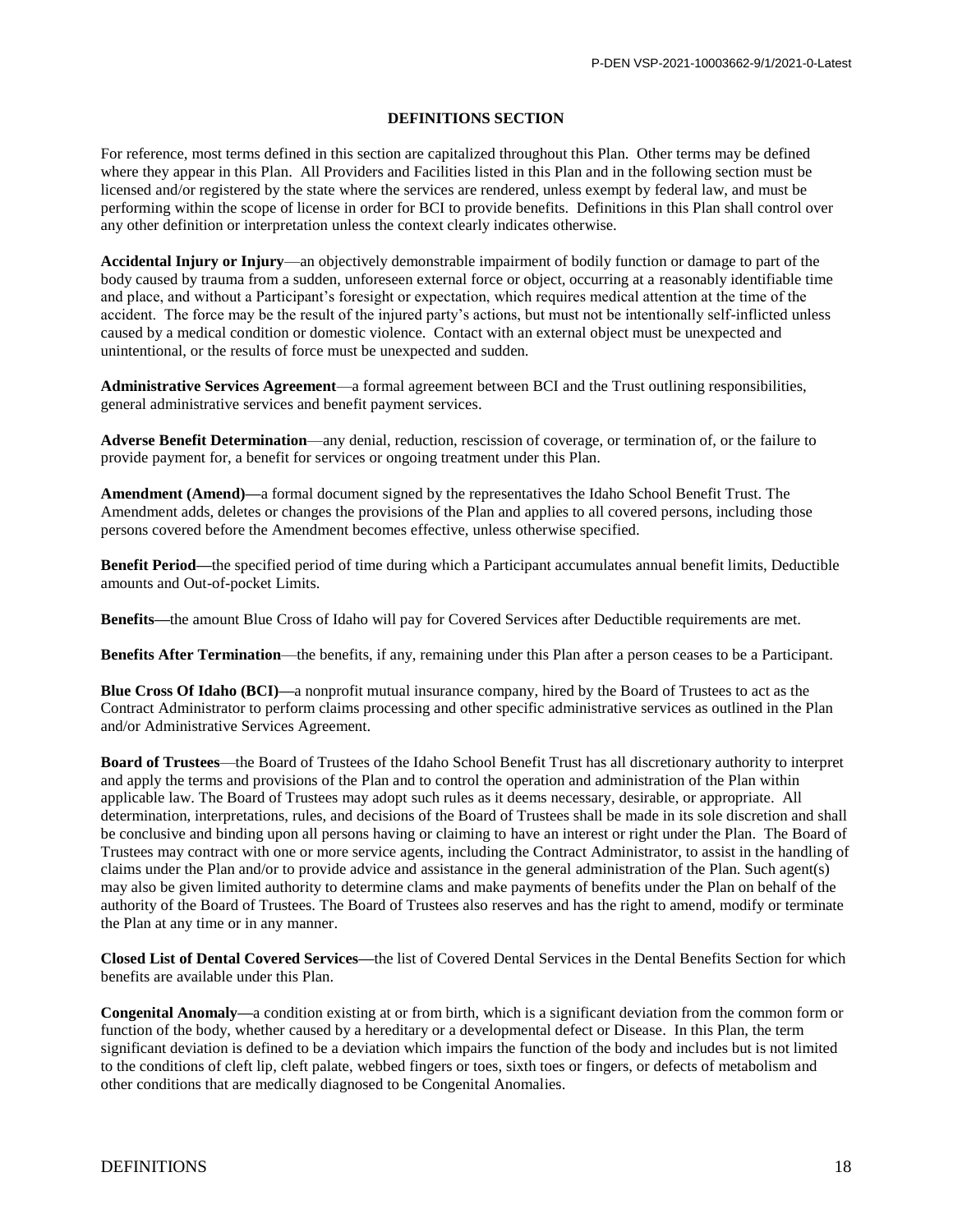**Contracting Dentist—**a Dentist that has entered into a written agreement with BCI to accept the Participant's Deductible and/or Cost Sharing plus BCI's Benefit payment as payment in full for Covered Services rendered to a Participant.

**Contract Administrator—**Blue Cross of Idaho has been hired as the Contract Administrator by the Trustees to perform claims processing and other specified administrative services in relation to the Plan. The Contract Administrator is not an insurer of health benefits under this Plan and does not exercise any of the discretionary authority and responsibility granted to the Trustees. The Contract Administrator is not responsible for Plan financing and does not guarantee the availability of benefits under this Plan.

**Contribution**—the amount paid or payable by the Participating School District or Eligible Employee into the Trust fund.

**Copayment—**a designated dollar and/or percentage amount, separate from Cost Sharing, that a Participant is financially responsible for and must pay to a Provider at the time certain Covered Services are rendered.

**Cost Effective—**a requested or provided medical service or supply that is Medically Necessary in order to identify or treat a Participant's health condition, illness or injury and that is:

- 1. Provided in the most cost-appropriate setting consistent with the Participant's clinical condition and the Covered Provider's expertise. For example, when applied to services that can be provided in either an Inpatient hospital setting or Outpatient hospital setting, the Cost Effective setting will generally be the outpatient setting. When applied to services that can be provided in a hospital setting or in a physician office setting, the Cost Effective setting will generally be the physician office setting.
- 2. Not more costly than an alternative service or supply, including no treatment, and at least as likely to produce an equivalent result for the Participant's condition, Disease, Illness or injury.

**Cost Sharing—**the percentage of the Maximum Allowance or the actual charge, whichever is less, a Participant is responsible to pay Out-of-Pocket for Covered Services after satisfaction of any applicable Deductibles or Copayments, or both.

**Covered Provider—**a Provider specified in this Plan from whom a Participant must receive Covered Services in order to be eligible to receive benefits.

**Covered Service—**when rendered by a Covered Provider, a service, supply, or procedure specified in this Plan for which benefits will be provided to a Participant.

**Custodial Care—**care designated principally to assist a Participant in engaging in the activities of daily living; or services which constitute personal care, such as help in walking and getting in and out of bed, assistance in eating, dressing, bathing, and using the toilet; preparation of special diets; and supervision of medication, which can usually be self-administered and does not require the continuing attention of trained medical or paramedical personnel. Custodial Care is normally, but not necessarily, provided in a nursing home, convalescent home, rest home, or similar institution.

**Deductible—**the amount a Participant is responsible to pay Out-of-pocket before BCI, on behalf of the Trust, begins to pay benefits for Covered Services. The amount credited to the Deductible is based on the Maximum Allowance or the actual charge, whichever is less.

**Dental Consultant—**a duly licensed dentist retained by BCI for the purpose of advising and performing any and all services requested in connection with review of dental claims, as well as consulting and advising in the area of dentistry.

**Dental Hygienist—**a person licensed to practice dental hygiene who is acting under the supervision and direction of a Dentist. For BCI to provide benefits, the Dental Hygienist must be licensed in the state where service is rendered and the hygienist must be performing within the scope of his/her license.

**Dental Treatment Plan—**the Dentist's report of recommended treatment on a form satisfactory to BCI that:

- 1. Itemizes dental procedures necessary for the care of a Participant.
- 2. Lists the charges for each procedure.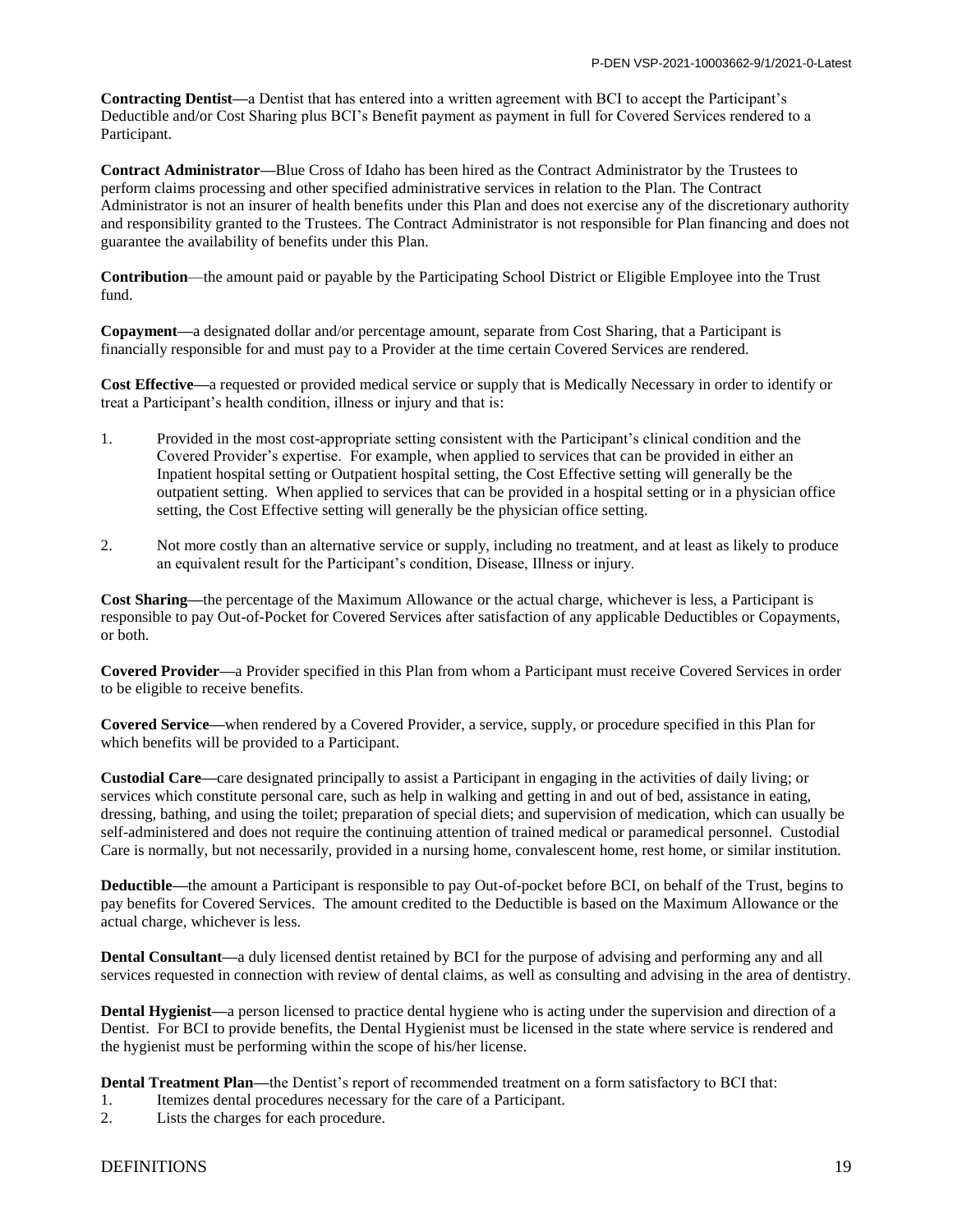3. Is accompanied by supporting preoperative x-rays and any other appropriate diagnostic materials reasonably required by BCI.

**Dentist—**an individual licensed to practice Dentistry.

**Dentistry or Dental Treatment—**the treatment of teeth and supporting structures, including but not limited to, the replacement of teeth.

**Denturist—**a person licensed in the state where service is rendered to engage in the practice of denturism. For BCI to provide benefits, the Denturist must be performing within the scope of his/her license.

**Disease—**any alteration in the body or any of its organs or parts that interrupts or disturbs the performance of vital functions, thereby causing or threatening pain, weakness, or dysfunction. A Disease can exist with or without a Participant's awareness of it, and can be of known or unknown cause(s).

**Effective Date—**the date when coverage for a Participant begins under this Plan.

**Eligible Dependent—**a person eligible for enrollment under a Participating Employee's coverage.

**Eligible Employee—**an employee of a Participating School District who is entitled to apply as a Participating Employee.

**Family Coverage—the enrollment of a Participating Employee and two (2) or more Eligible Dependents under this** Plan.

**Hypnosis—**an induced passive state in which there is an increased responsiveness to suggestions and commands, provided that these do not conflict seriously with the subject's conscious or unconscious wishes.

**Idaho School Benefit Trust Program**—the self-funded program for the pool of Participating School Districts who provide benefits for Eligible Employees and Eligible Retirees by selecting benefit options provided in the Plan.

**Illness—**a deviation from the healthy and normal condition of any bodily function or tissue. An Illness can exist with or without a Participant's awareness of it, and can be of known or unknown cause(s).

**Implant—**a device specifically designed to be placed surgically within or on the mandibular or maxillary bone as a means of providing for dental replacement.

**In-Network Services—**Covered Services provided by a Covered Provider.

**Inpatient—**a Participant who is admitted as a bed patient in a Licensed General Hospital or other Facility Provider and for whom a room and board charge is made.

**Investigational—**any technology (service, supply, procedure, treatment, drug, device, facility, equipment or biological product), which is in a developmental stage or has not been proven to improve health outcomes such as length of life, quality of life, and functional ability. A technology is considered investigational if, as determined by BCI, it fails to meet any one of the following criteria:

- 1. The technology must have final approval from the appropriate government regulatory body. This applies to drugs, biological products, devices, and other products/procedures that must have approval from the U.S. Food and Drug Administration (FDA) or another federal authority before they can be marketed. Interim approval is not sufficient. The condition for which the technology is approved must be the same as that BCI is evaluating.
- 2. The scientific evidence must permit conclusions concerning the effect of the technology on health outcomes. The evidence should consist of current published medical literature and investigations published in peerreviewed journals. The quality of the studies and consistency of results will be considered. The evidence should demonstrate that the technology can measure or alter physiological changes related to a Disease, injury, Illness, or condition. In addition, there should be evidence that such measurement or alteration affects health outcomes.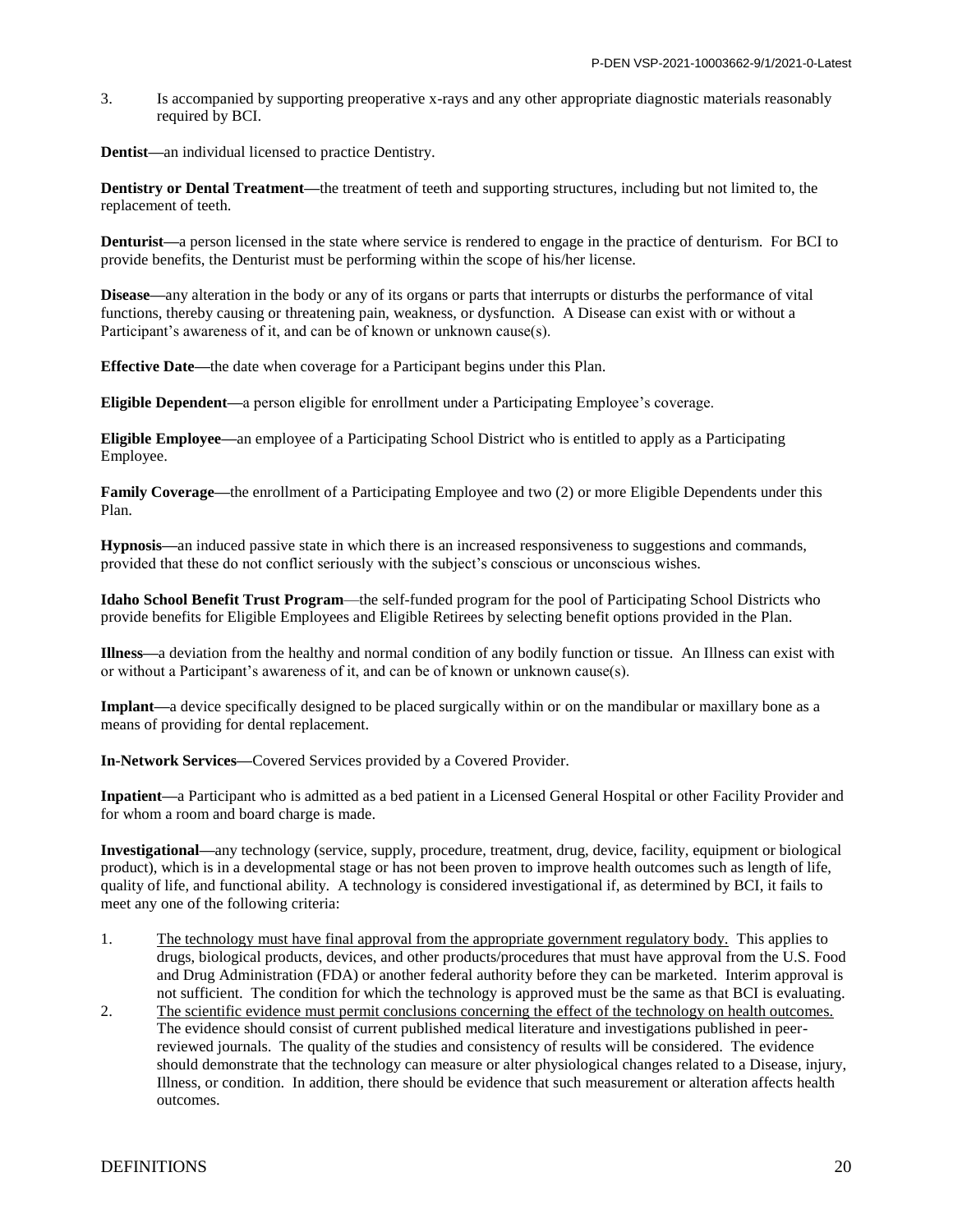- 3. The technology must improve the net health outcome. The technology's beneficial effects on health outcomes should outweigh any harmful effects on health outcomes.
- 4. The technology must be as beneficial as any established alternatives.
- 5. The technology must show improvement that is attainable outside the investigational setting. Improvements must be demonstrated when used under the usual conditions of medical practice.
- 6. If a technology is determined to be investigational, all services specifically associated with the technology, including but not limited to associated procedures, treatments, supplies, devices, equipment, facilities or drugs will also be considered investigational.

In determining whether a technology is investigational, BCI considers the following source documents: Blue Cross Blue Shield Association Center for Clinical Effectiveness (CCE) assessments, the Blue Cross and Blue Shield Association Medical Plan Reference Manual as adopted by BCI, and Blue Cross of Idaho Medical Policies. BCI also considers current published medical literature and peer review publications based upon scientific evidence, and evidence-based guidelines developed by national organizations and recognized authorities.

**Lifetime Benefit Limit—**the greatest aggregate amount payable by the Plan on behalf of an Individual for specified Covered Services during all periods in which the Participant has been continuously enrolled with the Participating School District.

**Maximum Allowance—**for Covered Services under the terms of this Plan, Maximum Allowance is the lesser of the billed charge or the amount established by BCI as the highest level of compensation for a Covered Service. If the Covered Services are rendered outside the state of Idaho by a Noncontracting or Contracting Dentist with a Blue Cross and/or Blue Shield affiliate in the location of the Covered Services, the Maximum Allowance is the lesser of the billed charge or the amount established by the affiliate as compensation.

Maximum Allowance for Covered Services provided by Contracting or Noncontracting Dentists is determined using many factors, including pre-negotiated payment amounts, a calculation of charges submitted by Contracting Idaho Dentists, and/or a calculation of the average charges submitted by all Idaho Dentists. Moreover, Maximum Allowance may differ depending on whether the Provider is Contracting or Noncontracting.

**Medicaid**—Title XIX (Grants to States for Medical Assistance Programs) of the United States Social Security Act as amended.

**Medically Necessary (or Medical Necessity)—**the Covered Service or supply recommended by the treating Covered Provider to identify or treat a Participant's condition, Disease, Illness or Accidental Injury and which is determined by BCI to be:

- 1. The most appropriate supply or level of service, considering potential benefit and harm to the Participant.
- 2. Proven to be effective in improving health outcomes;
	- a. For new treatment, effectiveness is determined by peer reviewed scientific evidence;
	- b. For existing treatment, effectiveness is determined first by peer reviewed scientific evidence, then by professional standards, then by expert opinion.
- 3. Not primarily for the convenience of the Participant or Covered Provider.
- 4. Cost Effective for this condition.

The fact that a Covered Provider may prescribe, order, recommend, or approve a service or supply does not, in and of itself, necessarily establish that such service or supply is Medically Necessary under this Policy.

The term Medically Necessary as defined and used in this Policy is strictly limited to the application and interpretation of this Policy, and any determination of whether a service is Medically Necessary hereunder is made solely for the purpose of determining whether services rendered are Covered Services.

In determining whether a service is Medically Necessary, BCI considers the medical records and, the following source documents: Blue Cross Blue Shield Association Center for Clinical Effectiveness (CCE) assessments, the Blue Cross and Blue Shield Association Medical Policy Reference Manual as adopted by BCI, and Blue Cross of Idaho Medical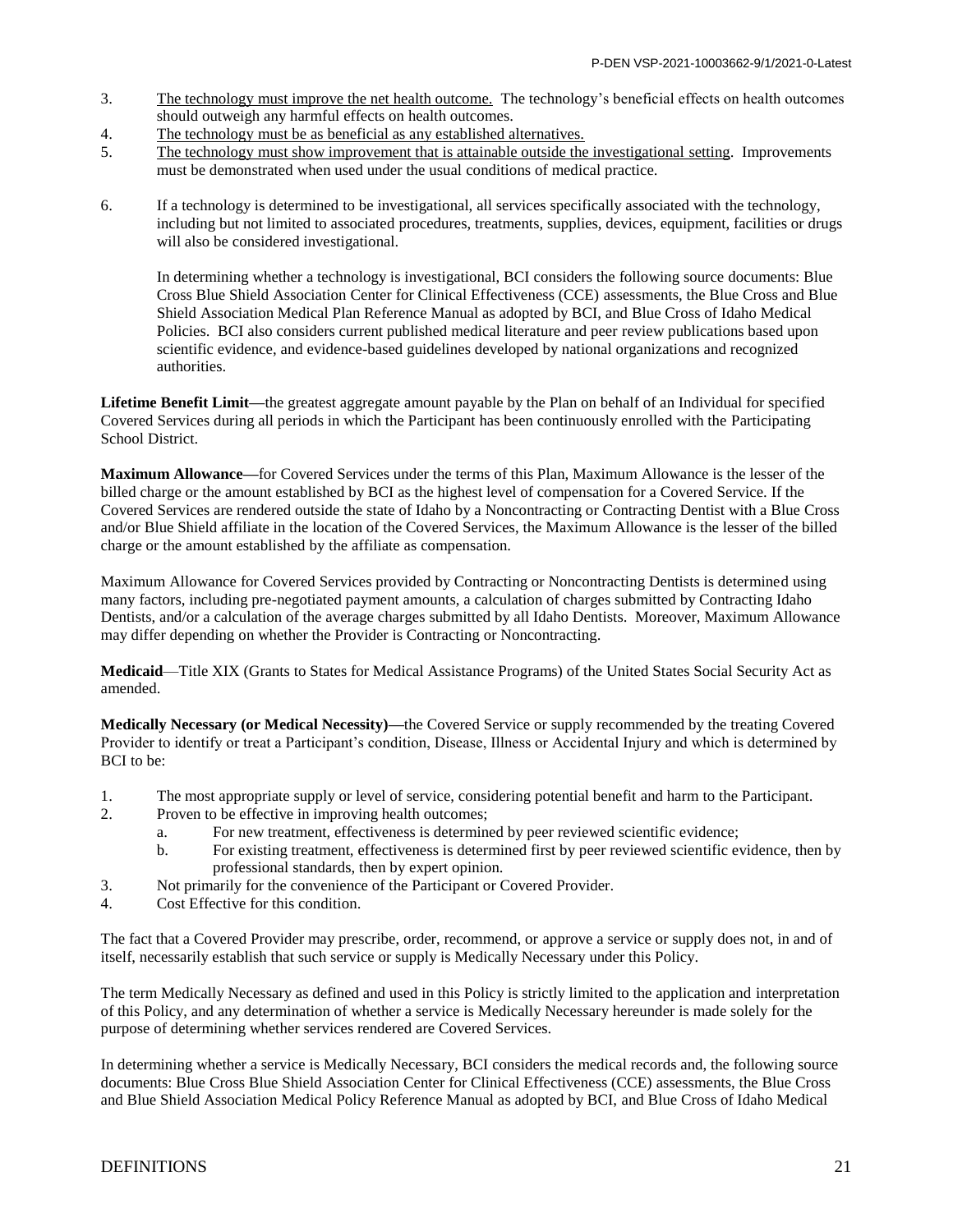Policies. BCI also considers, current published medical literature and peer review publications based upon scientific evidence, and evidence-based guidelines developed by national organizations and recognized authorities.

**Medicare**—Title XVIII (Health Insurance for the Aged and Disabled) of the United States Social Security Act as amended.

**Noncontracting Dentist—**a Professional Provider or Facility Provider that has not entered into a written agreement with BCI regarding payment for Covered Services rendered to a Participant.

**Out-Of-Network Services—**any Covered Services rendered by a Noncontracting provider.

**Out-Of-Pocket Limit—**the amount of Out-of-Pocket expenses incurred during one (1) Benefit Period that a Participant is responsible for paying. Eligible Out-of-Pocket expenses include only the Participant's Deductible and Cost Sharing for eligible Covered Services.

**Orthodontia or Orthodontic Treatment—**the movement of teeth through bone by means of active orthodontic appliances in order to correct a patient's malocclusion (misalignment of the teeth).

**Outpatient—**a Participant who receives services or supplies while not an Inpatient.

**Participant—**a Participating Employee or an enrolled Eligible Dependent covered under this Plan.

**Participating Employee—an Eligible Employee who has enrolled for coverage and has satisfied the requirements of** the Eligibility and Enrollment Section.

**Participating School District—a** school district that has a current participation agreement with the Trust.

**Plan(s)—**a multiple employer plan under which payment for medical, surgical, hospital, and other services for prevention, diagnosis, or treatment of any disease, injury, or bodily condition of an Eligible Employee is, or is to be, regularly provided for or promised from funds created or maintained in whole or in part by Contributions or payments thereto by the Participating School District and Eligible Employees.

**Plan Date—**the date specified in this Plan on which coverage commences for the Participating School District.

**Plan Sponsor**—Idaho School District Cooperative Services Council.

**Post-Service Claim—**any claim for a benefit under this Plan that does not require Prior Authorization before services are rendered.

**Preferred Provider Organization (PPO)—**a preferred provider organization product offered by the Trust in which the highest level of Benefits is received when the Participant obtains Covered Services from an In-Network Provider.

**Pre-Service Claim—**any claim for a benefit under this Plan that requires Prior Authorization before services are rendered.

**Provider—**a Dentist, Dental Hygienist or Denturist who provides services under this Plan and is acting within the scope of his or her license.

**Surgery—**within the scope of a Provider's license, the performance of:

- 1. Generally accepted operative and cutting procedures.<br>2. Endoscopic examinations and other invasive procedures
- 2. Endoscopic examinations and other invasive procedures using specialized instruments.
- 3. The correction of fractures and dislocations.
- 4. Customary preoperative and postoperative care.

**Trust—**the Idaho School Benefit Trust, also the Board of Trustees.

**Trustee**—the trustee, whether a single or multiple trustees of the Trust.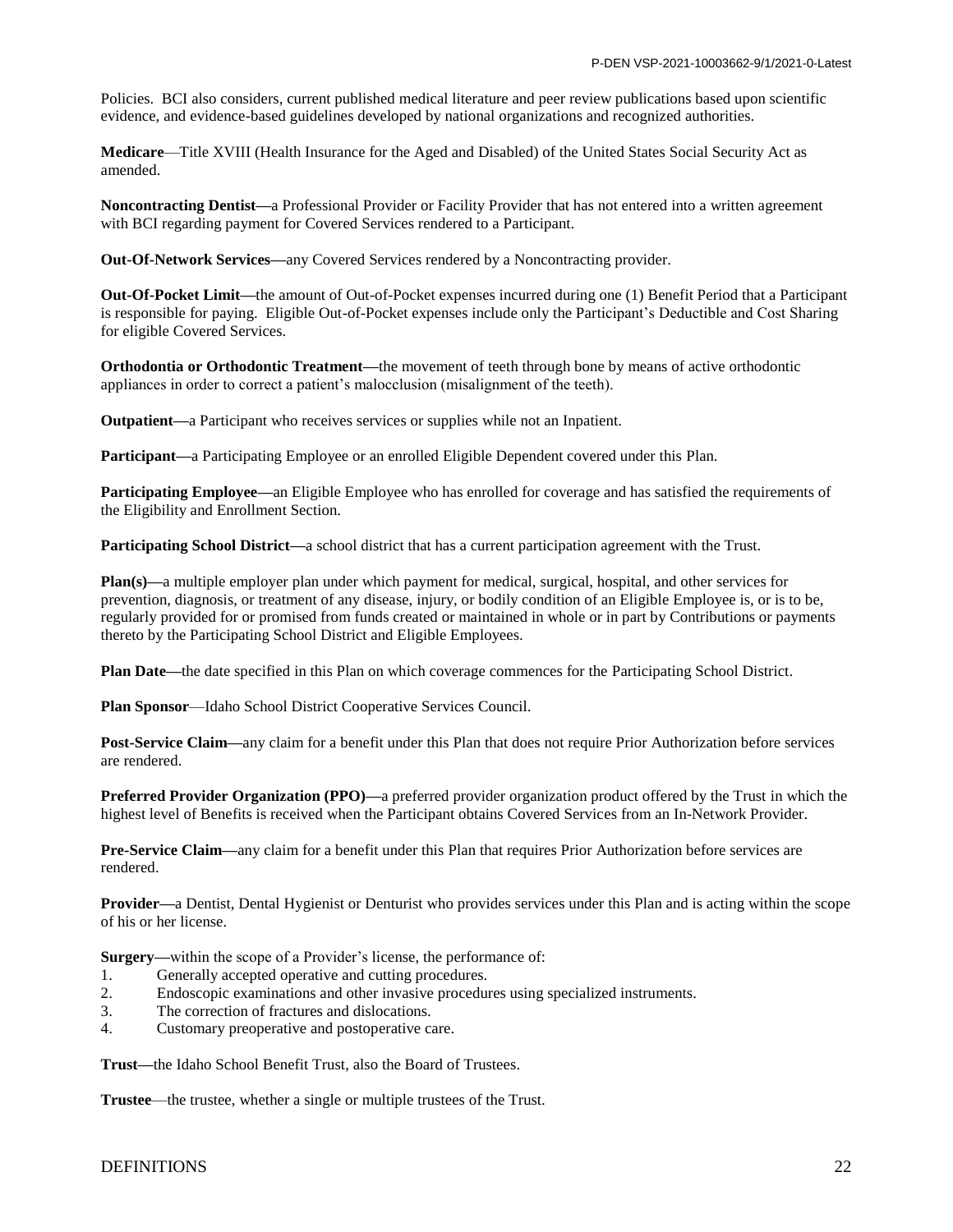#### **EXCLUSIONS AND LIMITATIONS SECTION**

In addition to the exclusions and limitations listed elsewhere in this Plan, the following exclusions and limitations apply to the entire Plan, unless otherwise specified.

#### **I. General Exclusions and Limitations**

There are no benefits for services, supplies, drugs or other charges that are:

- A. Procedures that are not included in the Closed List of Dental Covered Services; or that are not Medically Necessary for the care of a Participant's covered dental condition; or that do not have uniform professional endorsement.
- B. Charges for services that were started prior to the Participant's Effective Date. The following guidelines will be used to determine the date when a service is deemed to have been started:
	- 1. For full dentures or partial dentures: on the date the final impression is taken.
	- 2. For fixed bridges, crowns, inlays or onlays: on the date the teeth are first prepared.
	- 3. For root canal therapy: on the later of the date the pulp chamber is opened or the date canals are explored to the apex.
	- 4. For periodontal Surgery: on the date the Surgery is actually performed.
	- 5. For all other services: on the date the service is performed.
	- 6. For orthodontic services, if benefits are available under this Plan: on the date any bands or other appliances are first inserted.
- C. Cast restorations (crowns, inlays or onlays) for teeth that are restorable by other means (i.e., by amalgam or composite fillings).
- D. Replacement of an existing crown, inlay or onlay that was installed within the preceding five (5) years or replacement of an existing crown, inlay or onlay that can be repaired.
- E. Appliances, restorations or other services provided or performed solely to change, maintain or restore vertical dimension or occlusion.
- F. A service for cosmetic purposes, unless necessitated as a result of Accidental Injuries received while the Participant was covered by BCI.
- G. In excess of the Maximum Allowance.
- H. A partial or full removable denture for fixed bridgework, or the addition of teeth thereto, if involving a replacement or modification of a denture or bridgework that was installed during the preceding five (5) years.
- I. Orthodontic services and supplies unless otherwise specifically listed in the Closed List of Dental Covered Services.
- J. Replacement of lost or stolen appliances.
- K. Ridge augmentation procedures.
- L. Any procedure, service or supply other than alveoloplasty or alveolectomy required to prepare the alveolus, maxilla or mandible for a prosthetic appliance. Excluded services include, but are not limited to, vestibuloplasty, stomatoplasty and bone grafts (either synthetic or autogenous) to the alveolars, maxilla or mandible.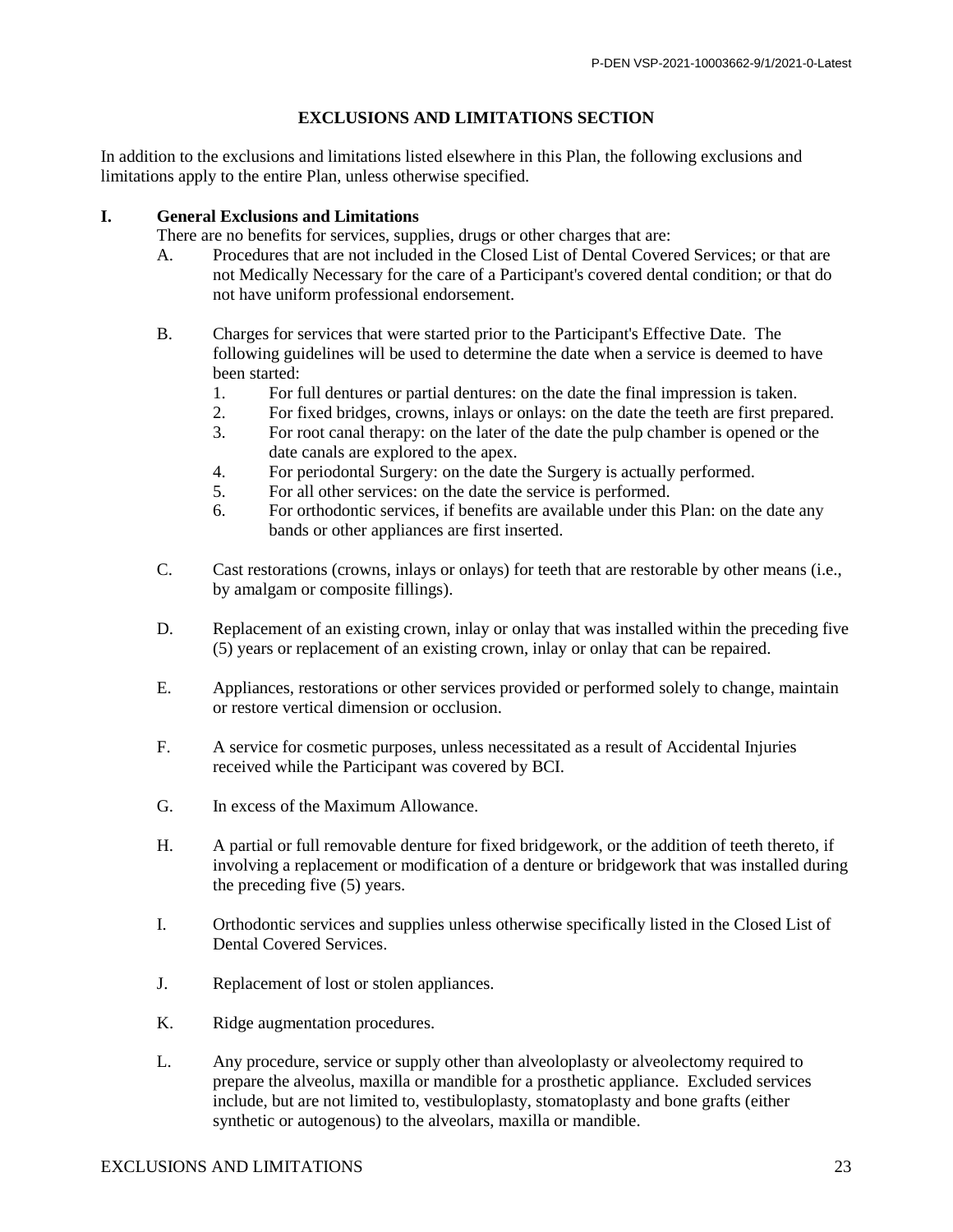- M. Any procedure, service or supply required directly or indirectly to treat a muscular, neural, orthopedic or skeletal disorder, dysfunction or Disease of the temporomandibular joint (jaw hinge) and its associated structures including, but not limited to, myofascial pain dysfunction syndrome.
- N. Orthognathic Surgery, including, but not limited to, osteotomy, ostectomy and other services or supplies to augment or reduce the upper or lower jaw.
- O. Temporary dental services. Charges for temporary services are considered an integral part of the final dental services and are not separately payable.
- P. Any service, procedure or supply for which the prognosis for success is not reasonably favorable as determined by BCI.
- Q. Myofunctional therapy and biofeedback procedures.
- R. For hospital Inpatient or Outpatient care for extraction of teeth or other dental procedures.
- S. Diagnostic casts.
- T. Occlusal adjustments.
- U. Not prescribed by or upon the direction of a Provider.
- V. Investigational in nature.
- W. Provided for any condition, Disease, Illness or Accidental Injury to the extent that the Participant is entitled to benefits under occupational coverage, obtained or provided by or through the employer under state or federal Workers' Compensation Acts or under Employer Liability Acts or other laws providing compensation for work-related injuries or conditions. This exclusion applies whether or not the Participant claims such benefits or compensation or recovers losses from a third party.
- X. Provided or paid for by any federal governmental entity or unit except when payment under this Plan is expressly required by federal law, or provided or paid for by any state or local governmental entity or unit where its charges therefor would vary, or are or would be affected by the existence of coverage under this Plan.
- Y. Provided for any condition, Accidental Injury, Disease or Illness suffered as a result of any act of war or any war, declared or undeclared.
- Z. Furnished by a Provider who is related to the Participant by blood or marriage and who ordinarily dwells in the Participant's household.
- AA. Received from a dental or medical department maintained by or on behalf of an employer, a mutual benefit association, labor union, trust or similar person or group.
- BB. For personal hygiene, comfort, beautification or convenience items even if prescribed by a Dentist, including but not limited to, air conditioners, air purifiers, humidifiers, physical fitness equipment or programs.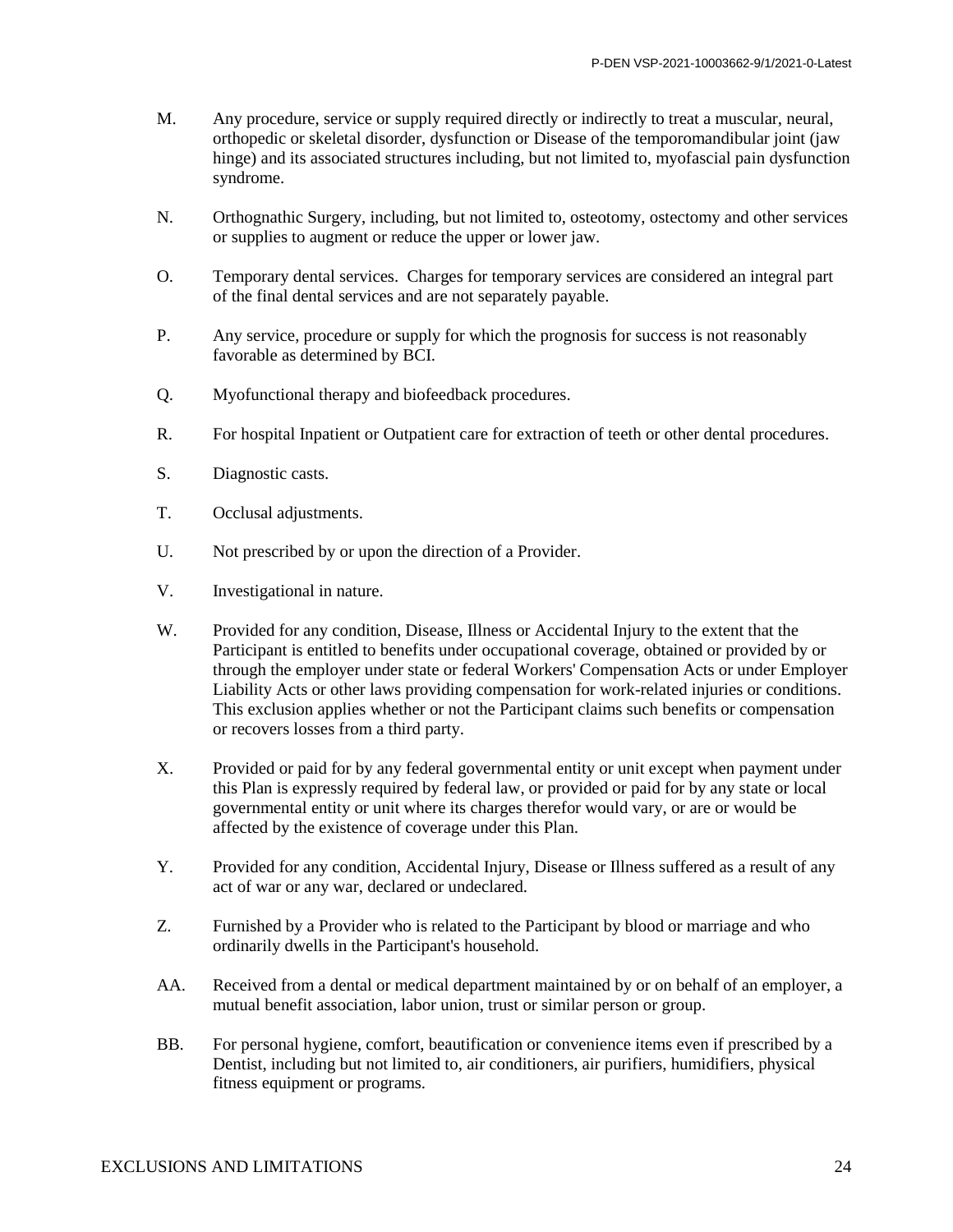- CC. For telephone consultations; for failure to keep a scheduled visit or appointment; for completion of a claim form; for interpretation services; or for personal mileage, transportation, food or lodging expenses or for mileage, transportation, food or lodging expenses billed by a Dentist or other Provider.
- DD. For Congenital Anomalies, or for developmental malformations, unless the patient is an Eligible Dependent child.
- EE. For the treatment of injuries sustained while committing a felony, voluntarily taking part in a riot, or while engaging in an illegal act or occupation, unless such injuries are a result of a medical condition or domestic violence.
- FF. For treatment or other health care of any Participant in connection with an Illness, Disease, Accidental Injury or other condition which would otherwise entitle the Participant to Covered Services under this Plan, if and to the extent those benefits are payable to or due the Participant under any medical payments provision, no fault provision, uninsured motorist provision, underinsured motorist provision, or other first party or no fault provision of any automobile, homeowner's or other similar Plan of insurance, contract or underwriting plan.

In the event Blue Cross of Idaho for any reason makes payment for or otherwise provides benefits excluded by this provision, it shall succeed to the rights of payment or reimbursement of the compensated Provider, the Participant, and the Participant 's heirs and personal representative against all insurers, underwriters, self-insurers or other such obligors contractually liable or obliged to the Participant or his or her estate for such services, supplies, drugs or other charges so provided by Blue Cross of Idaho in connection with such Illness, Disease, Accidental Injury or other condition.

- GG. For which A Participant would have no legal obligation to pay in the absence of coverage under this Plan or any similar coverage; or for which no charge or a different charge is usually made in the absence of insurance coverage; or charges in connection with work for compensation or charges; or for which reimbursement or payment is contemplated under an agreement with a third party.
- HH. Provided to persons who were enrolled as Eligible Dependents after they cease to qualify as Eligible Dependents due to a change in Eligibility status which occurs during the Plan term.
- II. Provided outside the United States, which if had been provided in the United States, would not be Covered Services under this Plan.
- JJ. Not directly related to the care and treatment of an actual condition, Illness, Disease or Accidental Injury.
- KK. For acupuncture or hypnosis.
- LL. Repair, removal, cleansing or reinsertion of Implants.
- MM. Precision or semi-precision attachments (including implants placed to support a fixed or removable denture).
- NN. Denture duplication.
- OO. Oral hygiene instruction.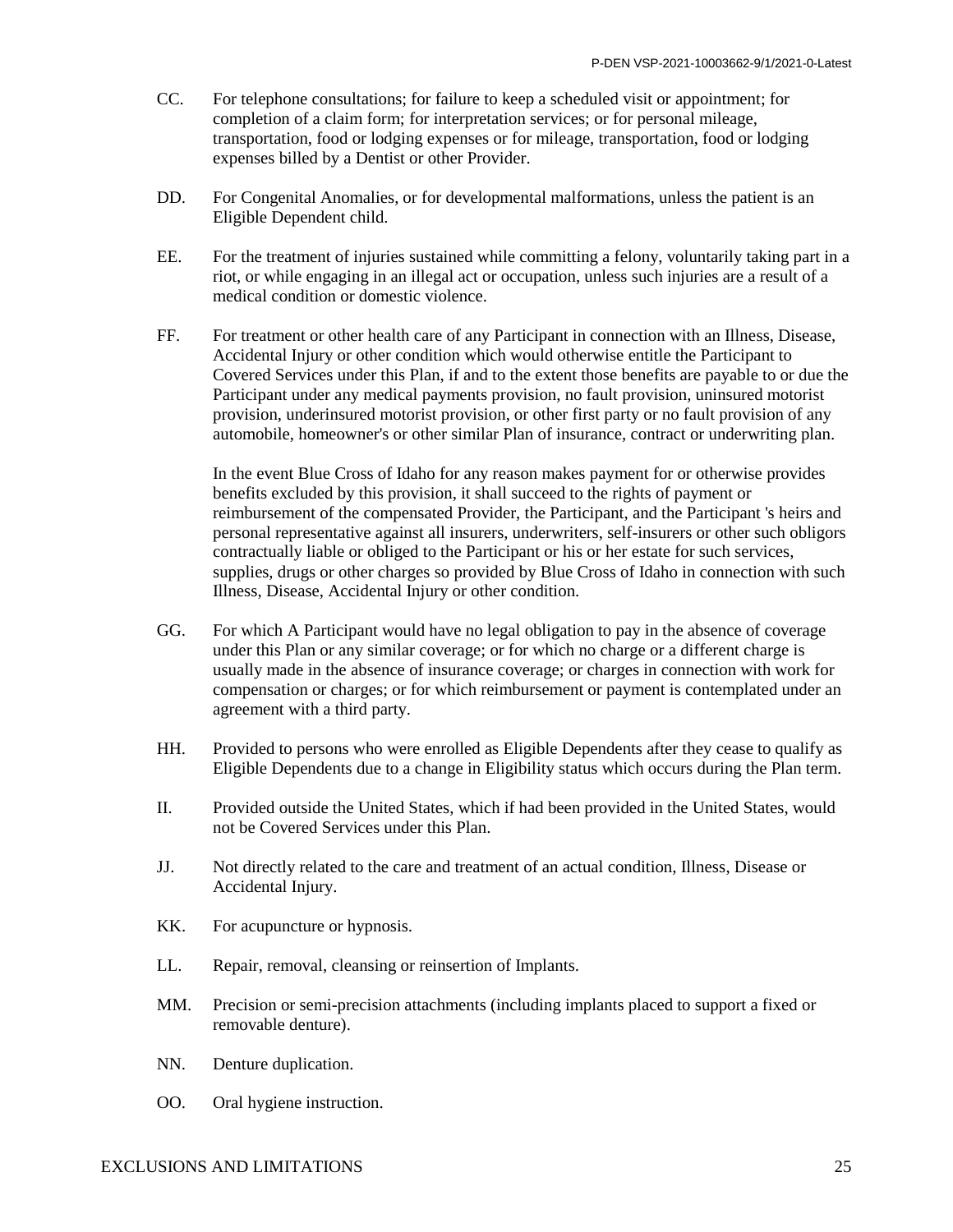- PP. Treatment of jaw fractures.
- QQ. Charges for acid etching.
- RR. Charges for oral cancer screening which are included in a regular oral examination.
- SS. No benefits are available for replacement and/or repair of orthodontic appliances. This includes removable and/or fixed retainers.

#### **II. Conditions**

#### **A. Right to Review Dental Work**

Before providing benefits for Covered Services, Blue Cross of Idaho has the right to refer the Participant to a Dentist of its choice and at its expense to verify the need, quantity and quality of dental work claimed as a benefit under this section.

#### **B. Care Rendered by More Than One Dentist**

If a Participant transfers from the care of one Dentist to another Dentist during a Dental Treatment Plan, or if more than one Dentist renders services for one dental procedure, Blue Cross of Idaho will pay no more than the amount that it would have paid had but one Dentist rendered the service.

#### **C. Alternate Treatment Plan**

If a Dentist and a Participant select a Dental Treatment Plan other than that which is customarily provided by the dental profession, payments of benefits available under this section shall be limited to the Dental Treatment Plan that is the standard and most economical, according to generally accepted dental practices.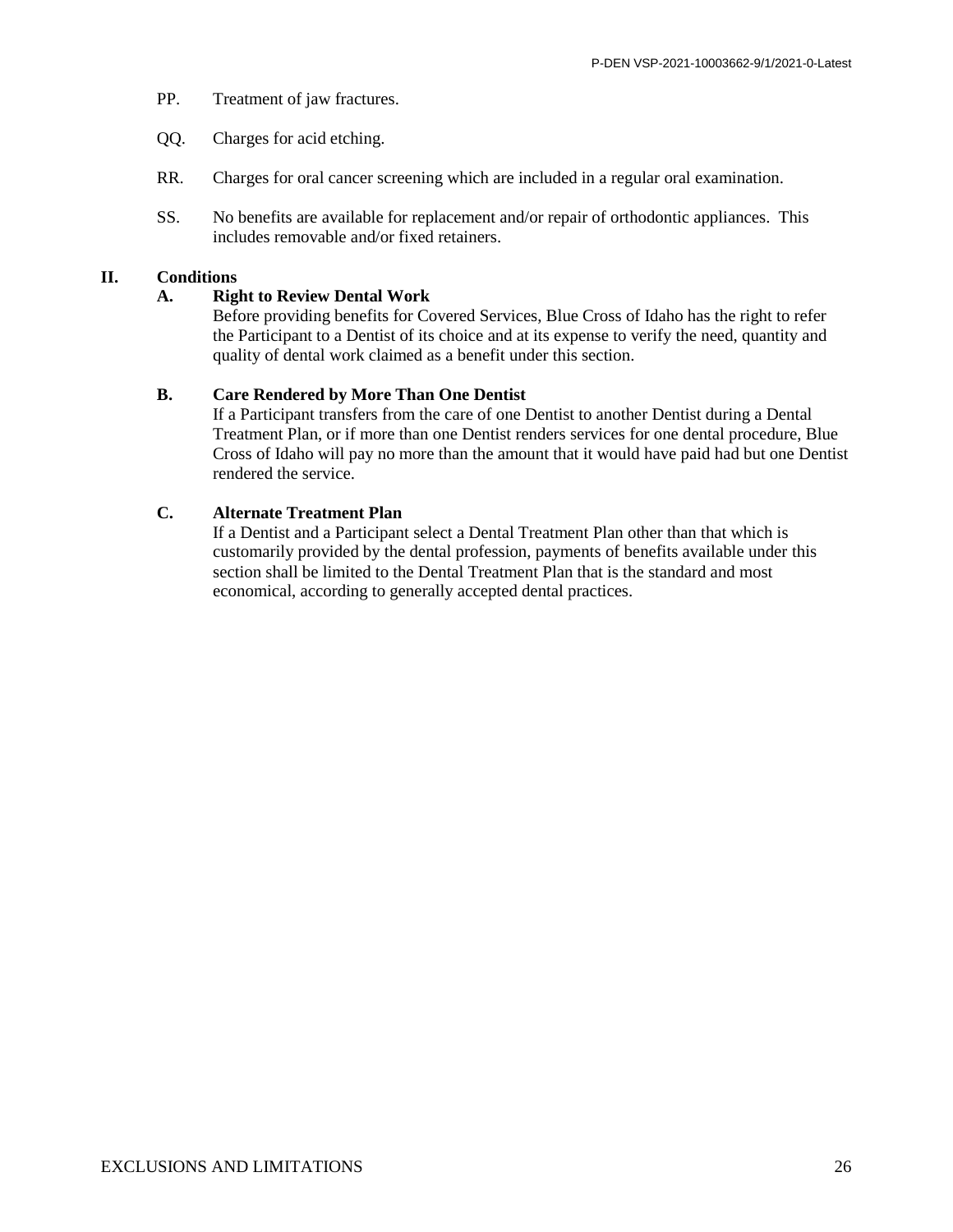#### **GENERAL PROVISIONS SECTION**

#### **I. Termination or Modification of a Participant's Coverage Under This Plan**

- **A.** If a Participating Employee ceases to be an Eligible Employee or the Participating School District does not remit the required Contribution, the Participating Employee's coverage and the coverage of any and all enrolled Eligible Dependents will terminate on the last day of the last month for which payment was made. If the Participating School District does not remit the required payments as required by the Administrative Services Agreement and Blue Cross of Idaho elects to terminate this Agreement, the Participating Employee's coverage and the coverage of any and all enrolled Eligible Dependents will terminate on the last day for which the Participating School District reimbursed Blue Cross of Idaho for the payment of claims and administrative fees.
- **B.** Except as provided in this paragraph, coverage for a Participant who is no longer eligible under this Plan will terminate on the date a Participant no longer qualifies as a Participant, as defined in the Eligibility and Enrollment Section. Coverage will not terminate because of age for a Participant who is a dependent child incapable of self-sustaining employment who is medically certified as disabled , who became so incapable prior to reaching the age limit, and who is chiefly dependent on the Participating Employee for support and maintenance, provided the Participating Employee, within thirty-one (31) days of when the dependent child reaches the age limit, has submitted to BCI (at the Participating Employee's expense) a Physician's certification of such dependent child's incapacity. BCI, on behalf of the Trust, may require, at reasonable intervals during the two (2) years following when the child reaches the age limit, subsequent proof of the child's continuing disability and dependency. After two (2) years, BCI, on behalf of the Trust, may require such subsequent proof once each year. Coverage for the dependent child will continue so long as this Plan remains in effect, the child's disability and financial dependency exists, and the child has not exhausted benefits.
- **C.** Termination or modification of this Plan automatically terminates or modifies all of the Participant's coverage and rights hereunder. It is the responsibility of the Participating School District to notify all of its Participants of the termination or any modification of this Plan, and BCI's notice to the Participating School District, upon mailing or any other delivery, constitutes complete and conclusive notice to the Participants.
- **D.** Except as otherwise provided in this Plan, no benefits are available to a Participant for Covered Services rendered after the date of termination of a Participant's coverage.
- **E.** The Trust may terminate or retroactively rescind a Participant's coverage under this Plan for any intentional misrepresentation, omission, or concealment of fact by, concerning, or on behalf of any Participant that was or would have been material to the Trust's acceptance of a risk, extension of coverage, provision of benefits, or payment of any claim.
- **F.** Prior to legal finalization of an adoption, the coverage provided in this Plan for a child placed for adoption with a Participating Employee continues as it would for a naturally born child of the Participating Employee until the first of the following events occurs:
	- 1. The date the child is removed permanently from placement and the legal obligation terminates, or
	- 2. The date the Participating Employee rescinds, in writing, the agreement of adoption or the agreement assuming financial responsibility.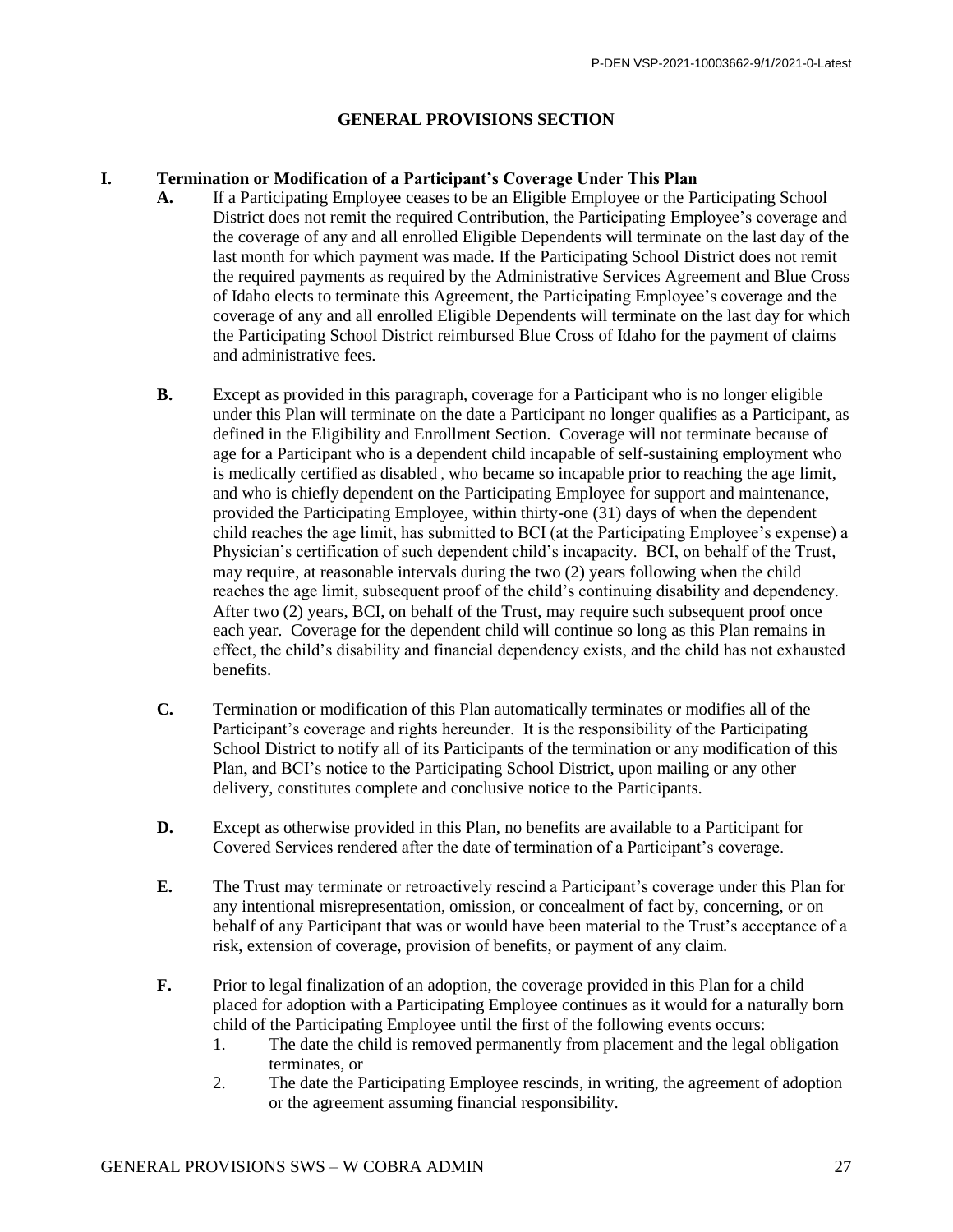If one (1) of the foregoing events occurs, coverage terminates on the last day of the month in which such event occurs.

**G.** Coverage under this Plan will terminate for an Eligible Dependent on the last day of the month he or she no longer qualifies as an Eligible Dependent due to a change in eligibility status.

#### **II. Benefits After Termination Of Coverage**

#### **A. Continuation of Coverage Under Federal Law**

As mandated by federal law, the Plan offers optional continuation of coverage to the Participating Employee and their covered dependents if coverage ends due to one of the following qualifying events:

- 1. Termination of the Participating Employee's employment for any reason, except gross misconduct as defined in the Participating School District's personnel policies. Coverage may continue for the Participating Employee and/or their Eligible Dependents.
- 2. A reduction in hours worked by the Participating Employee that results in loss of Plan eligibility. Coverage may continue for the Participating Employee and/or their Eligible Dependents.
- 3. The Participating Employee's death. Coverage may continue for their Eligible Dependents.
- 4. Divorce or legal separation from the Participating Employee's spouse. Coverage may continue for that spouse and the Eligible Dependents.
- 5. The Participating Employee becomes entitled to Medicare. Coverage may continue for Eligible Dependents that are not entitled to Medicare.
- 6. Loss of eligibility of covered dependent children due to Plan eligibility requirements. Coverage may continue for that dependent.

To choose this continuation of coverage, an individual must be a Participating Employee or an enrolled Eligible Dependent under the Plan on the day before the qualifying event. Choosing this continuation of coverage may interfere with the Participant's ability to receive coverage, which may be subsidized, under a state or federal exchange.

#### **B. Notification Requirement**

The Participating Employee or the Eligible Dependent has the responsibility to inform the Participating School District of a divorce, legal separation or a child losing dependent status under the Plan within sixty (60) days of the qualifying event. Failure to provide this notification within sixty (60) days will result in the loss of continuation coverage rights.

The Participating School District has the responsibility of notifying BCI of your death, termination of employment, reduction in hours, or entitlement to Medicare within thirty (30) days of the qualifying event.

BCI, on behalf of the Trust, will notify a qualifying individual of continuation coverage rights within fourteen (14) days of notification. The qualifying individual then has sixty (60) days to elect continuation coverage. Failure to elect continuation coverage within sixty (60) days after being notified by BCI, on behalf of the Trust, will result in loss of continuation of coverage rights.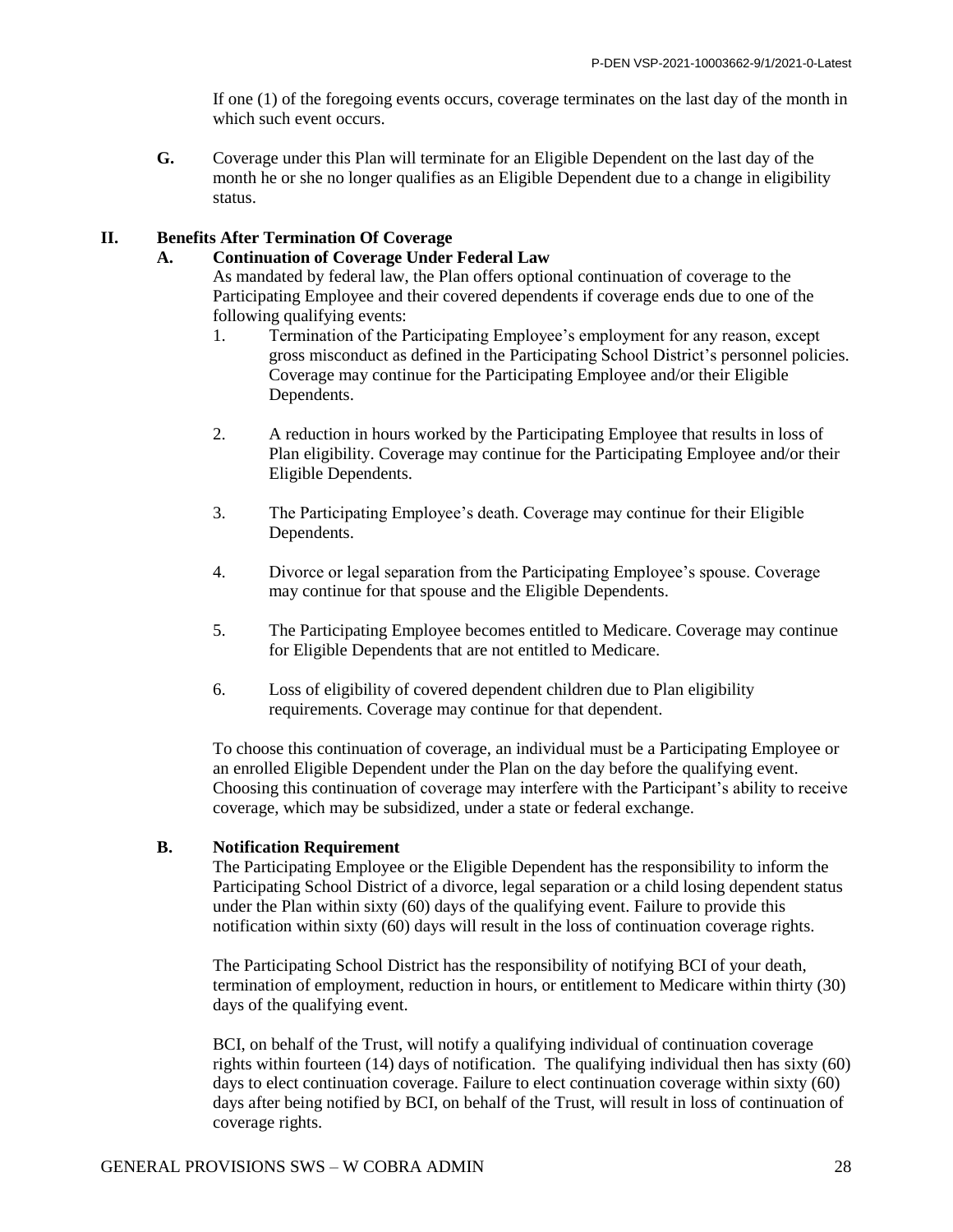#### **C. Cost of Continuation Coverage**

The cost of continuation coverage is determined by the Trust and paid by the qualifying individual. If the qualifying individual is not disabled, the applicable Contribution cannot exceed 102% of the Trust's cost of providing coverage. The cost of coverage during a period of extended continuation coverage due to a disability cannot exceed 150% of the Trust's cost of coverage.

The qualified individual must make the first payment within forty-five (45) days of notifying the Contract Administrator (BCI) of selection of continuation coverage. Future payments can be made in monthly installments within thirty (30) days of the due date. Rates and payment schedules are established by the Trust and may change when necessary due to Plan modifications.

The cost of continuation coverage is computed from the date coverage would normally end due to the qualifying event.

Failure to make the first payment within forty-five (45) days or any subsequent payment within thirty (30) days of the established due date will result in the permanent cancellation of continuation coverage.

#### **D. Maximum Period of Continuation Coverage**

The maximum period of continuation coverage for individuals who qualify due to termination of employment or reduction in hours worked is eighteen (18) months from the date of the qualifying event.

If a qualifying individual is disabled (as determined by the Social Security Administration) at the Participating Employee's time of termination or reduction in hours or is declared disabled within the first sixty (60) days of continuation coverage, continuation coverage for the qualifying individual may be extended to twenty-nine (29) months provided the qualifying individual notifies the Contract Administrator (Blue Cross of Idaho) within the eighteen (18) month continuation coverage period and within sixty (60) days after they receive notification of disability from the Social Security Administration (SSA).

The maximum period of continuation coverage for individuals who qualify due to any other described qualifying event, except bankruptcy, is thirty-six (36) months from the date of the qualifying event.

#### E. **Multiple Qualifying Events**

Should the Eligible Dependent(s) experience more than one qualifying event, they may be eligible for an additional period of continued coverage not to exceed a total of thirty-six (36) months from the date of the first qualifying event. For example, if the Participating Employee terminates employment, the Participating Employee and any enrolled Eligible Dependents may be eligible for eighteen (18) months of continued coverage. If during this eighteen (18) month period a second qualifying event (divorce, legal separation, death, Medicare entitlement, or a dependent child ceasing to be a dependent) takes place, then the original eighteen (18) months of continuation coverage can be extended to thirty-six (36) months from the date of the original qualifying event date for the enrolled Eligible Dependent qualified beneficiaries. If a second event occurs, it is the qualified beneficiary's responsibility to notify BCI.

F. **When Continuation Coverage Ends** Continuation Coverage ends on the earliest of: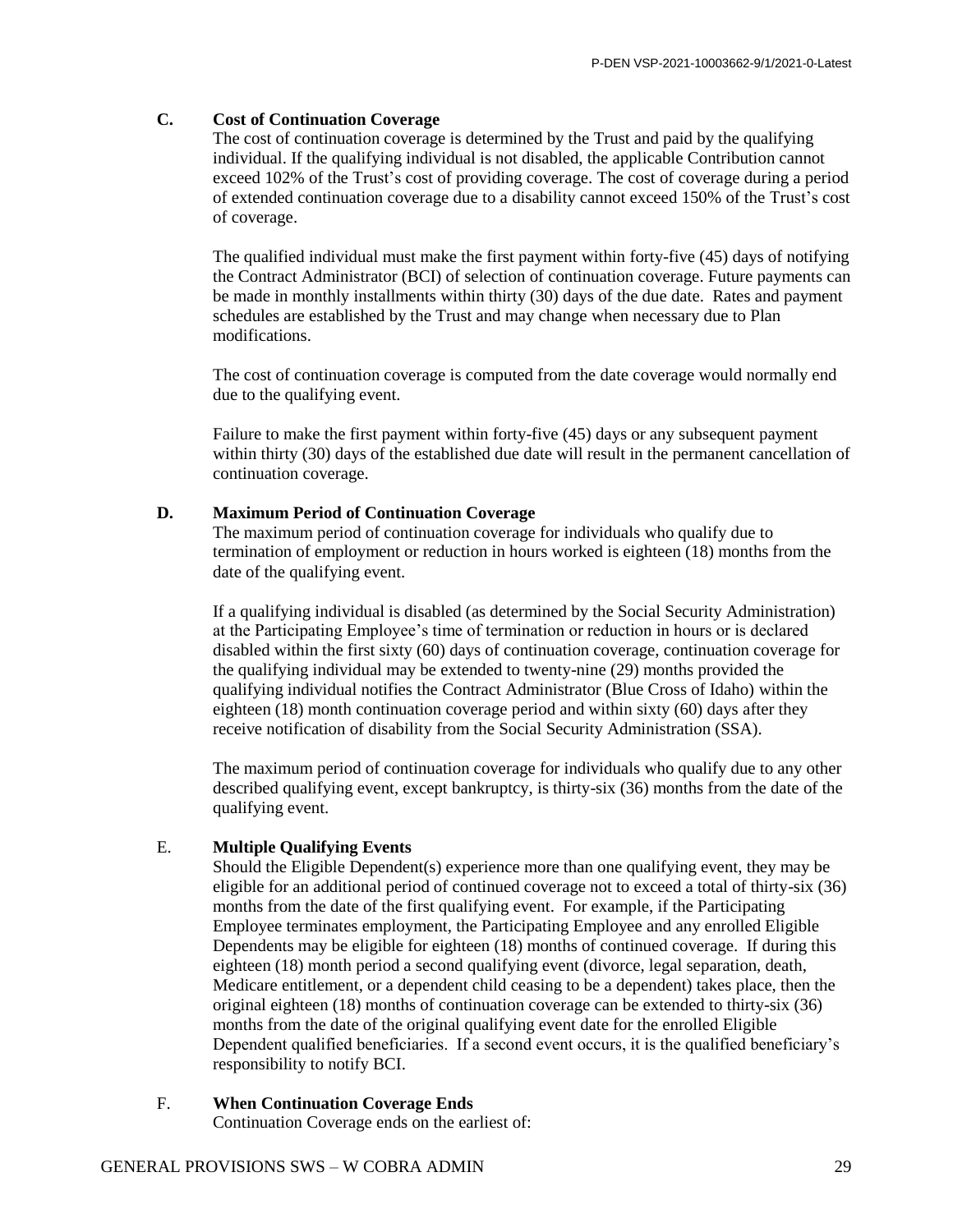- 1. The date the maximum continuation period expires.
- 2. The date the qualifying individual becomes entitled to coverage under Medicare.
- 3. The last period for which payment was made when coverage is cancelled due to nonpayment of the required cost.
- 4. The date the Trust no longer offers a group health plan to any of its employees.
- 5. The date the qualifying individual becomes covered under another group health plan.

#### **III. Contract Between BCI and The Trust**

This Plan is part of the contract between BCI and the Trust. BCI will provide the Participating School District with copies of the Plan to give to each Enrollee as a description of coverage or provide electronic access to the Plan, but this Plan shall not be construed as a contract between BCI and any Enrollee. BCI's mailing or any other delivery of this Plan to the Participating School District constitutes complete and conclusive issuance and delivery thereof to each Enrollee.

#### **IV. Applicable Law**

This Plan shall be governed by and interpreted according to the laws of the state of Idaho.

#### **V. Benefits to Which Participants are Entitled**

- **A**. Subject to all of the terms of this Plan, a Participant is entitled to benefits for Covered Services in the amounts specified in the benefit sections and/or in the Benefits Outline.
- **B.** In the event of an Inpatient Admission that occurs prior to the Participating School District's transfer to BCI and the Effective Date of coverage under this Plan, benefits will be provided only when the Participant receives services that are Covered Services under this Plan. The outgoing carrier has primary responsible for providing benefits for the Inpatient treatment from the date of admission until the first of the following events occur:
	- The Participant is discharged,
	- The Benefit Period under the previous coverage ends, or
	- Until benefits under the outgoing carrier's Plan are exhausted.

BCI will provide benefits for Covered Services incurred following the Effective Date of coverage reduced by the benefits paid by the outgoing carrier.

- **C.** Benefits will be provided only if Covered Services are prescribed by, or performed by, or under the direction of a Physician or other Professional Provider and are regularly and customarily included in such Covered Providers' charges.
- **D.** Covered Services are subject to the availability of Licensed General Hospitals and other Facility Providers and the ability of the employees of such Providers and of available Physicians to provide such services. The Trust and/or BCI shall not assume nor have any liability for conditions beyond its control which affect the Participant's ability to obtain Covered Services.
- **E.** The Board of Trustees of the Idaho School Benefit Trust intends the Plan to be permanent, but because future conditions affecting the Idaho School Benefit Trust cannot be anticipated or foreseen, the Board of Trustees of the Idaho School Benefit Trust reserves the right to amend, modify, or terminate the Plan at any time (pursuant to Idaho Code and Rules), which may result in the termination or modification of the Participants' Coverage. Expenses incurred prior to the Plan modification or termination will be paid as provided under the terms of the Plan prior to its modification or termination. Any material change made to this Plan will be provided in writing within sixty (60) days of the Effective Date of change.

#### **VI. Notice of Claim**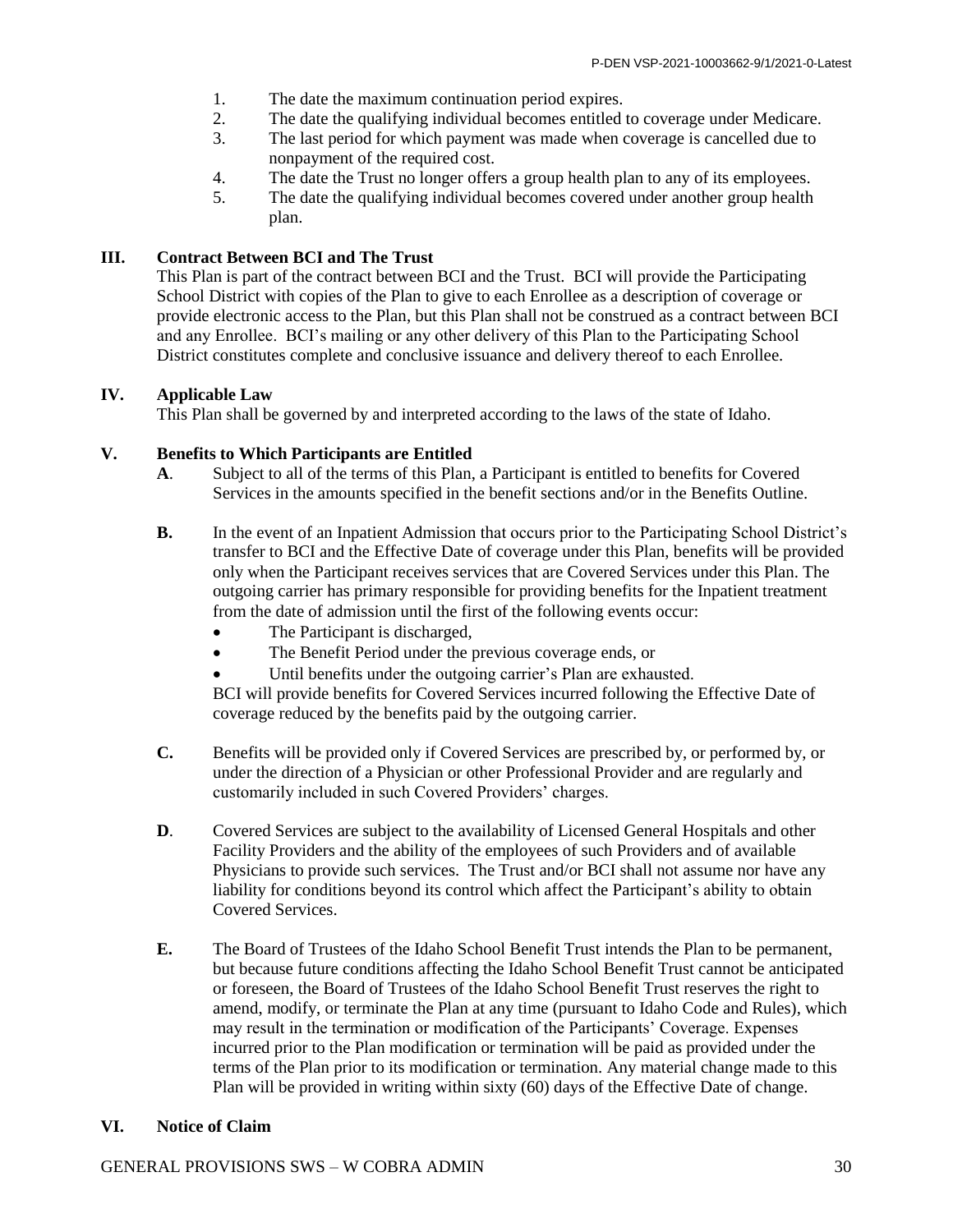BCI will process claims for benefits on behalf of the Participating School District according to the Administrative Services Agreement between the parties. A claim for Covered Services must be submitted within one year from the date of service and must include all the information necessary for BCI, on behalf of the Board of Trustees, to determine benefits.

#### **VII. Release and Disclosure of Medical Records and Other Information**

- **A.** In order to effectively apply the provisions of this Plan, BCI may obtain information from Providers and other entities pertaining to any health related services that the Participant may receive or may have received in the past. BCI may also disclose to Providers and other entities, information obtained from the Participant's transactions such as Plan coverage, Contributions, payment history and claims data necessary to allow the processing of a claim and for other health care operations. To protect the Participant's privacy, BCI treats all information in a confidential manner. For further information regarding BCI's privacy policies and procedures, the Participant may request a copy of BCI's Notice of Privacy Practices by contacting Customer Service at the number provided in this Plan.
- **B.** As a condition of coverage under this Plan, each Participant authorizes Providers to testify at BCI's request as to any information regarding the Participant's medical history, services rendered, and treatment received. Any and all provisions of law or professional ethics forbidding such disclosures or testimony are waived by and in behalf of each Participant.

#### **VIII. Exclusion of General Damages**

Liability under this Plan for benefits conferred hereunder, including recovery under any claim or breach of this Plan, shall be limited to the actual benefits for Covered Services as provided herein and shall specifically exclude any claim for general damages, including but not limited to, alleged pain, suffering or mental anguish, or for economic loss, or consequential loss or damages.

#### **IX. Payment of Benefits**

Blue Cross of Idaho provides administrative claims payment services only and does not assume any financial risk or obligation with respect to claims.

- **A.** BCI, on behalf of the Trust, is authorized by the Participant to make payments directly to Providers rendering Covered Services to the Participant for benefits provided under this Plan. Notwithstanding this authorization, BCI, on behalf of the Trust, reserves and shall have the right to make such payments directly to the Participant. Except as provided by law, BCI's right, on behalf of the Trust, to pay a Participant directly is not assignable by a Participant nor can it be waived without BCI's concurrence, on behalf of the Trust, nor may the right to receive benefits for Covered Services under this Plan be transferred or assigned, either before or after Covered Services are rendered. Payments will also be made in accordance with any assignment of rights required by state Medicaid plan.
- **B.** Blue Cross of Idaho prohibits direct or indirect payment by third parties unless it meets the standards set below.

Family, friends, religious institutions, private, not-for-profit foundations such as Indian tribes, tribal organizations, urban Indian organizations, state and federal government programs or grantees or sub-grantees such as the Ryan White HIV/AIDS Program and other similar entities are not prohibited from paying contribution on behalf of an individual receiving medical treatment. Cost Sharing contributions made from permitted third parties will be applied to the Participants applicable Deductible and/or Out-of-Pocket Limit.

Each of the following criteria must be met for BCI to accept a third party payment: 1. the assistance is provided on the basis of the Participant's financial need;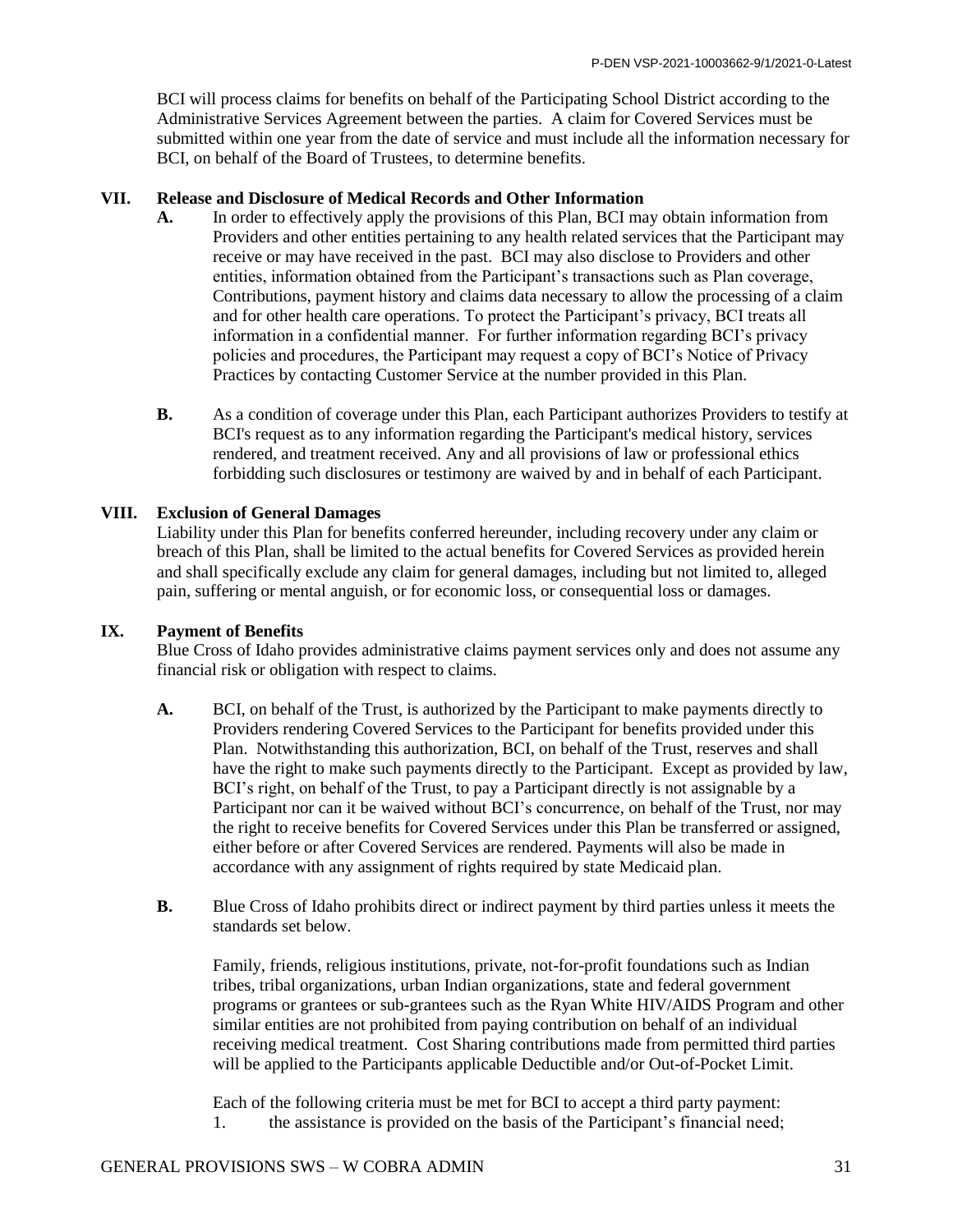- 2. the institution/organization is not a healthcare Provider; and
- 3. the institution/organization is not financially interested. Financially interested institutions/organizations include institutions/organizations that receive the majority of their funding from entities with a pecuniary interest in the payment of health insurance claims, or institutions/organizations that are subject to direct or indirect control of entities with a pecuniary interest in the payment of health insurance claims.

To assist in appropriately applying Cost Sharing contributions made from a permitted third party to the Participants applicable Deductible and/or Out-of-Pocket Limit, the Participant is encouraged to provide notification to BCI if they receive any form of assistance for payment of their contribution, Cost Sharing, Copayment or Deductible amounts.

Contributions submitted in violation of this provision will not be accepted and the Enrollee's Plan may be terminated for non-payment. Cost Sharing contributions made from nonpermitted third parties will not be applied to the Participants applicable Deductible and/or Out-of-Pocket Limit. BCI will inform the Participant in writing of the reason for rejecting or otherwise refusing to treat a third party payment as a payment from the Participant and of the Participant's right to file a complaint with the Department of Insurance.

**C.** Once Covered Services are rendered by a Provider, BCI, on behalf of the Trust, shall not be obliged to honor Participant requests not to pay claims submitted by such Provider, and BCI, on behalf of the Trust, shall have no liability to any person because of its rejection of such request; however, in its sole discretion, for good cause, BCI, on behalf of the Trust, may nonetheless deny all or any part of any Provider claim.

#### **X. Participant/Provider Relationship**

- **A.** The choice of a Provider is solely the Participant's.
- **B.** BCI does not render Covered Services but only makes payment for Covered Services received by Participants. BCI and the Trust are not liable for any act or omission or for the level of competence of any Provider, and BCI and the Trust have no responsibility for a Provider's failure or refusal to render Covered Services to a Participant.
- **C.** The use or nonuse of an adjective such as Contracting or Noncontracting is not a statement as to the ability of the Provider.

#### **XI. Participating Plan**

BCI may, in its sole discretion, make an agreement with any appropriate entity (referred to as a Participating Plan) to provide, in whole or in part, benefits for Covered Services to Participants, but it shall have no obligation to do so.

#### **XII. Coordination of this Plan's Benefits with Other Benefits**

This Coordination of Benefits (COB) provision applies when a Participant has health care coverage under more than one (1) Contract. Contract is defined below.

The Order of Benefit Determination Rules govern the order in which each Contract will pay a claim for benefits. The Contract that pays first is called the Primary Contract. The Primary Contract must pay benefits in accordance with its Plan terms without regard to the possibility that another Contract may cover some expenses. The Contract that pays after the Primary Contract is the Secondary Contract. The Secondary Contract may reduce the benefits it pays so that payments from all Contracts does not exceed one hundred percent (100%) of the total Allowable Expenses.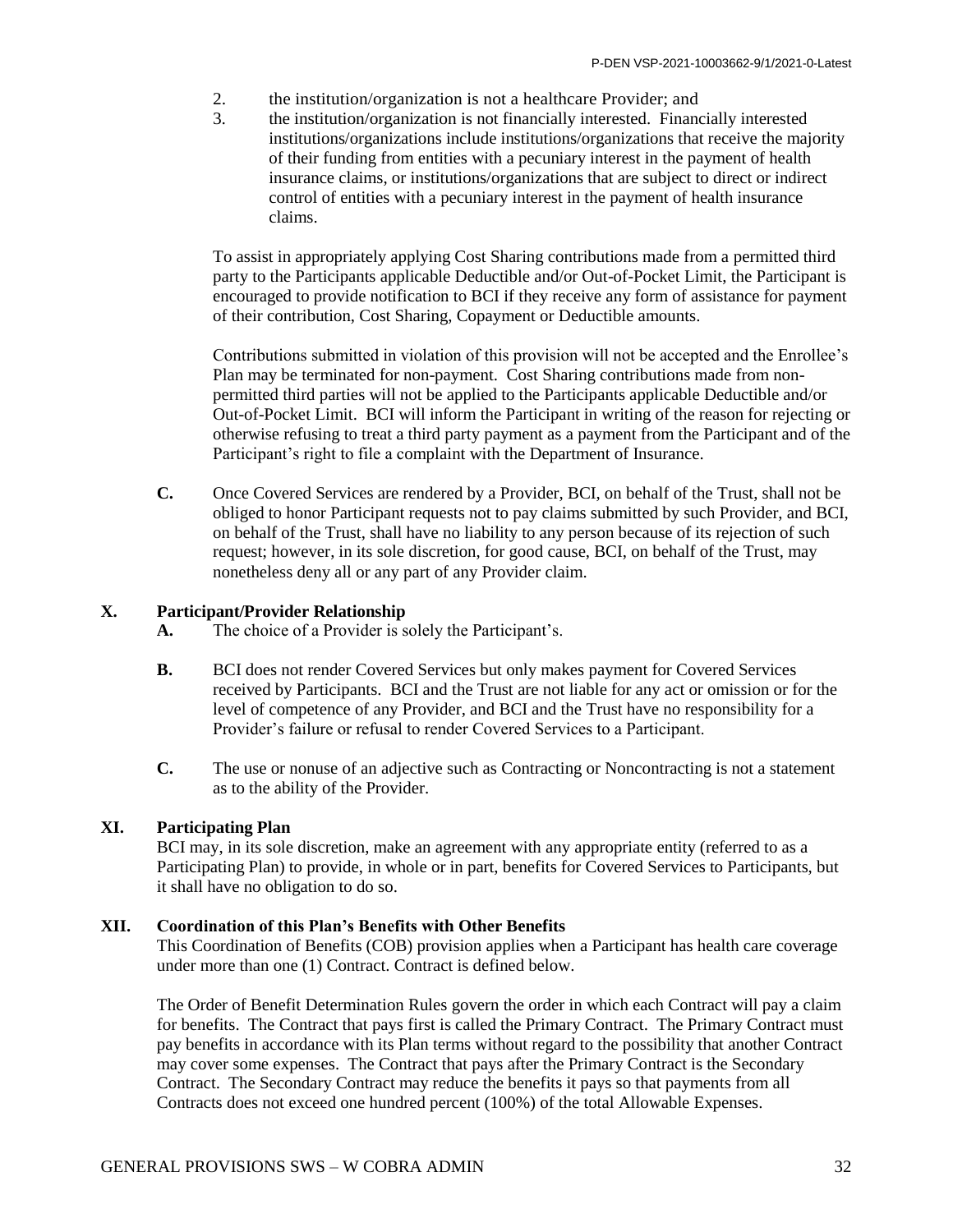#### **A. Definitions**

- 1. A Contract is any of the following that provides benefits or services for medical or dental care or treatment. If separate Contracts are used to provide coordinated coverage for members of a group, the separate Contracts are considered parts of the same Contract and there is no COB among those separate contracts.
	- a) Contract includes: group and non-group insurance contracts, health maintenance organization (HMO) contracts, Closed Panel Plans or other forms of group or group type coverage (whether insured or uninsured); medical care components of long-term care contracts, such as skilled nursing care; medical benefits under group or individual automobile contracts; and Medicare or any other federal governmental plan, as permitted by law.
	- b) Contract does not include: hospital indemnity coverage or other fixed indemnity coverage; accident only coverage; specified disease or specified accident coverage; limited benefit health coverage, as defined by state law; school accident type coverage; benefit for non-medical components of longterm care policies; Medicare supplement policies; Medicare or any other federal governmental plans, unless permitted by law.

Each Contract for coverage under a) or b) is a separate Contract. If a Contract has two (2) parts and COB rules apply only to one (1) of the two (2), each of the parts is treated as a separate Contract.

- 2. This Contract means, in a COB provision, the part of the Contract providing the health care benefits to which the COB provision applies and which may be reduced because of the benefits of other Contracts. Any other part of the Contract providing health care benefits is separate from this plan. A Contract may apply one (1) COB provision to certain benefits, such as dental benefits, coordinating only with similar benefits, any may apply under COB provision to coordinate other benefits.
- 3. The Order of Benefit Determination Rules determine whether This Contract is a Primary Contract or Secondary Contract when the Participant has health care coverage under more than one (1) Contract. When This Contract is primary, it determines payment for its benefits first before those of any other Contract without considering any other Contract's benefits. When This Contract is secondary, it determines its benefits after those of another Contract and may reduce the benefits it pays so that all Contract benefits do not exceed one hundred percent (100%) of the total Allowable Expense.
- 4. Allowable Expense is a health care expense, including Deductibles, Cost Sharing and Copayments, that is covered at least in part by any Contract covering the Participant. When a Contract provides benefits in the form of services, the reasonable cash value of each service will be considered an Allowable Expense and a benefit paid. An expense that is not covered by any Contract covering the Participant is not an Allowable Expense. In addition, any expense that a provider by law or in accordance with a contractual agreement is prohibited from charging a covered person is not an Allowable Expense.

The following are examples of expenses that are not Allowable Expenses:

a) The difference between the cost of a semi-private hospital room and a private hospital room is not an Allowable Expense, unless one of the Contracts provides coverage for private hospital room expenses.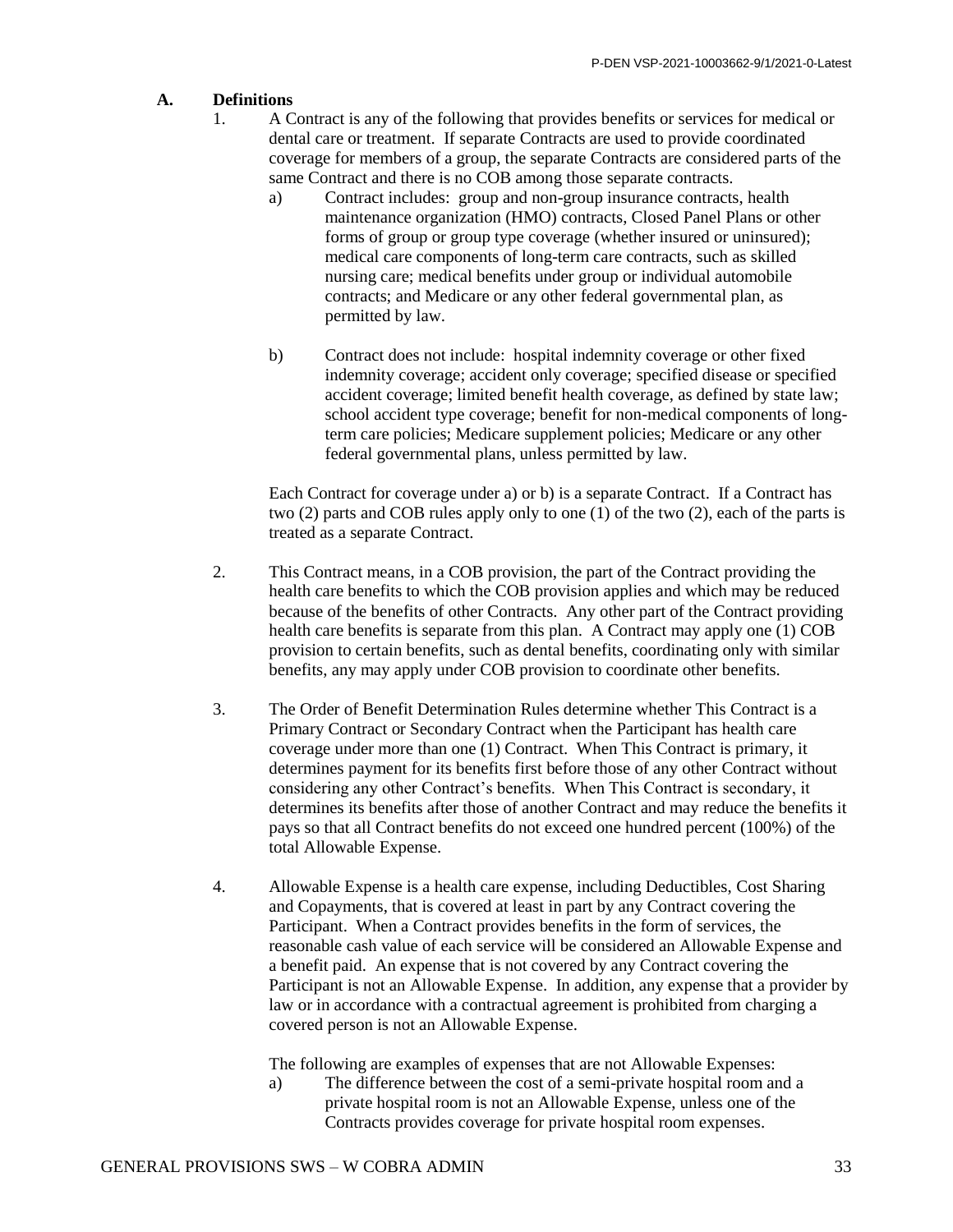- b) If a Participant is covered by two (2) or more Contracts that compute their benefit payments on the basis of usual and customary fees or relative value schedule reimbursement methodology, or other similar reimbursement methodology, any amount in excess of the highest reimbursement amount for a specific benefit is not an Allowable Expense.
- c) If a Participant is covered by two (2) or more Contracts that provide benefits or services on the basis of negotiated fees, an amount in excess of the highest of the negotiated fees it not an Allowable Expense.
- d) If a Participant is covered by one (1) Contract that calculates its benefits or services on the basis of usual and customary fees or relative value schedule reimbursement methodology or other similar reimbursement methodology and another Contract that provides its benefits or services on the basis of negotiated fees, the Primary Contract's payment arrangement shall be the Allowable Expense for all Contracts. However, if the provider has contracted with the Secondary Contract to provide the benefit or service for a specific negotiated fee or payment amount that is different than the Primary Contract's payment arrangement and if the provider's contract permits, the negotiated fee or payment shall be the Allowable Expense used by the Secondary Contract to determine its benefits.
- e) The amount of any benefit reduction by the Primary Contract because a covered person has failed to comply with the Contract provisions is not an Allowable Expense. Examples of these types of Contract provisions include second surgical opinions, pre-certificate of admissions, and preferred provider arrangements.
- 5. Closed Panel Plan is a Contract that provides health care benefits to covered persons primarily in the form of services through a panel of providers that have contracted with or are employed by the Plan, and that excludes coverage for services provided by other providers, except in cases of emergency or referral by a panel member.
- 6. Custodial Parent is the parent awarded custody by a court decree or, in the absence of a court decree, is the parent with whom the child resides more than one half of the calendar year excluding any temporary visitation.

#### **B. Order of Benefit Determination Rules**

When a Participant is covered by two (2) or more Contracts, the rules for determining the order of benefit payments are as follows:

- 1. The Primary Contract pays or provides its benefits according to its terms of coverage and without regard to the benefits of any other Contract.
- 2. a) Except as provided in Paragraph 2.b) below, a Contract that does not contain a coordination of benefits provision that is consistent with this regulation is always primary unless the provisions of both Contracts state that the complying Contract is primary.
	- b) Coverage that is obtained by virtue of membership in a group that is designed to supplement a part of a basic package of benefits and provides that this supplementary coverage shall be excess to any other parts of the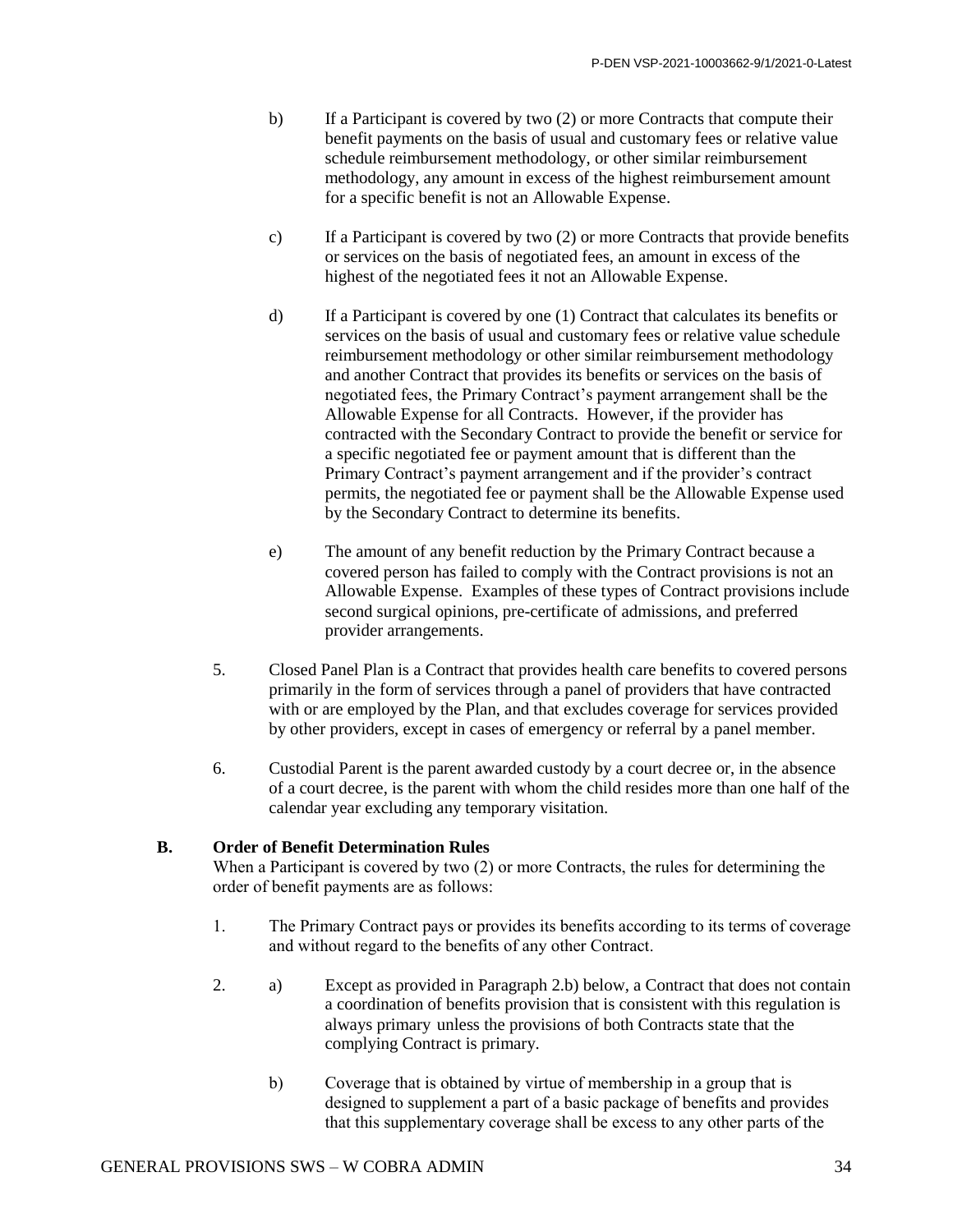Contract provided by the Contract holder. Examples of these types of situations are major medical coverages that are superimposed over base plan hospital and surgical benefits, and insurance type coverages that are written in connection with a Closed Panel Plan to provide out-of-network benefits.

- 3. A Contract may consider the benefits paid or provided by another Contract in calculating payment of its benefits only when it is secondary to that other Contract.
- 4. Each Contract determines its order of benefits using the first of the following rules that apply:
	- a) Non-Dependent or Dependent. The Contract that covers the Participant other than as a dependent, for example as an employee, member, planholder, subscriber or retiree is the Primary Contract and the Contract that covers the Participant as a dependent is the Secondary Contract. However, if the Participant is a Medicare beneficiary and, as a result of federal law, Medicare is secondary to the Contract covering the Participant as a dependent; and primary to the Contract covering the Participant as other than a dependent (e.g. a retired employee); then the order of benefits between the two Contracts is reversed so that the Contract covering the Participant as an employee, member, planholder, subscriber or retiree is the Secondary Contract and the other Contract is the Primary Contract.
	- b) Dependent Child Covered Under More Than One Contract. Unless there is a court decree stating otherwise, when a dependent child is covered by more than one Contract the order of benefits is determined as follows:
		- 1) For a dependent child whose parents are married or are living together, whether or not they have ever been married: The Contract of the parent whose birthday falls earlier in the calendar year is the Primary Contract; or If both parents have the same birthday, the Contract that has covered the parent the longest is the Primary **Contract**
		- 2) For a dependent child whose parents are divorced or separated or not living together, whether or not they have ever been married:
			- a) If a court decree states that one of the parents is responsible for the dependent child's health care expenses or health care coverage and the Contract of that parent has actual knowledge of those terms, that Contract is primary. This rule applies to Contract year commencing after the Contract is given notice of the court decree;
			- b) If a court decree states that both parents are responsible for the health care expenses or health care coverage of the dependent child, the provisions of Subparagraph (1) shall determine the order of benefits;
			- c) If a court decree states both parents have joint custody without specifying that one parent has responsibility for the health care expenses or health care coverage, the provisions of Subparagraph (1) above shall determine the order of benefits;
			- d) If there is no court decree allocating responsibility for the dependent child's health care expenses or health care coverage, the order of benefits for the child are as follows:
				- 1) The Contract covering the Custodial Parent;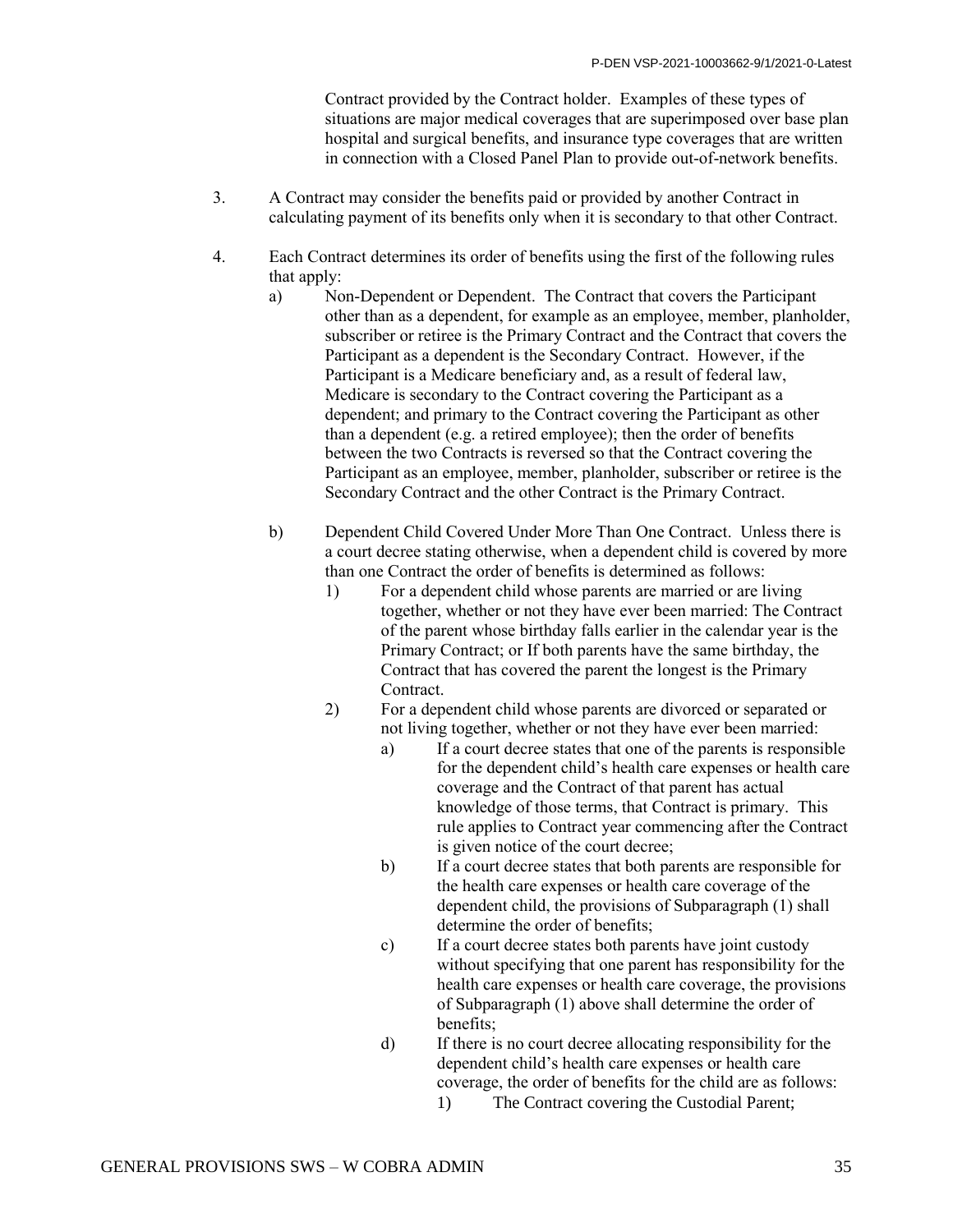- 2) The Contract covering the spouse of the Custodial Parent;
- 3) The Contract covering the non-Custodial Parent; and then
- 4) The Contract covering the spouse of the non-Custodial Parent.

For a dependent child covered under more than one Contract of individuals who are not the parents of the child, the provisions of Subparagraph (1) or (2) above shall determine the order of benefits as if those individuals were the parents of the child.

- c) Active Employee or Retired or Laid-off Employee. The Contract that covers a Participant as an active employee, that is, an employee who is neither laid off nor retired, is the Primary Contract. The Contract covering that same Participant as a retired or laid-off employee is the Secondary Contract. The same would hold true if a Participant is a dependent of an active employee and that same Participant is a dependent of a retired or laidoff employee. If the other Contract does not have this rule, and as a result, the Contracts do not agree on the order of benefits, this rule is ignored. This rule does not apply if the rule labeled 4.a) can determine the order of benefits.
- d) COBRA or State Continuation Coverage. If a Participant whose coverage is provided pursuant to COBRA or under a right of continuation provided by state or other federal law is covered under another Contract, the Contract covering the Participant as an employee, member, subscriber or retiree or covering the Participant as a dependent of an employee, member, subscriber or retiree is the Primary Contract and the COBRA or state or other federal continuation coverage is the Secondary Contract. If the other Contract does not have this rule, and as a result, the Contracts do not agree on the order of benefits, this rule is ignored. This rule does not apply if the rule labeled 4.a) can determine the order of benefits.
- e) Longer or Shorter Length of Coverage. The Contract that covered the Participant as an employee, member, policyholder, subscriber, or retiree longer is the Primary Contract and the Contract that covered the Participant the shorter period of time is the Secondary Contract.
- f) If the preceding rules do not determine the order of benefits, the Allowable Expenses shall be shared equally between the Contracts meeting the definition of Contract. In addition, This Contract will not pay more than it would have paid had it been the Primary Contract.

#### **C. Effect on the Benefits of this Contract**

1. When This Contract is secondary, it may reduce its benefits so that the total benefits paid or provided by all Contracts during a Contract year are not more than the total Allowable Expenses. In determining the amount to be paid for any claim, the Secondary Contract will calculate the benefits it would have paid in the absence of other health care coverage and apply that calculated amount to any Allowable Expense under its Contract that is unpaid by the Primary Contract. The Secondary Contract may then reduce its payment by the amount so that, when combined with the amount paid by the Primary Contract, the total benefits paid or provided by all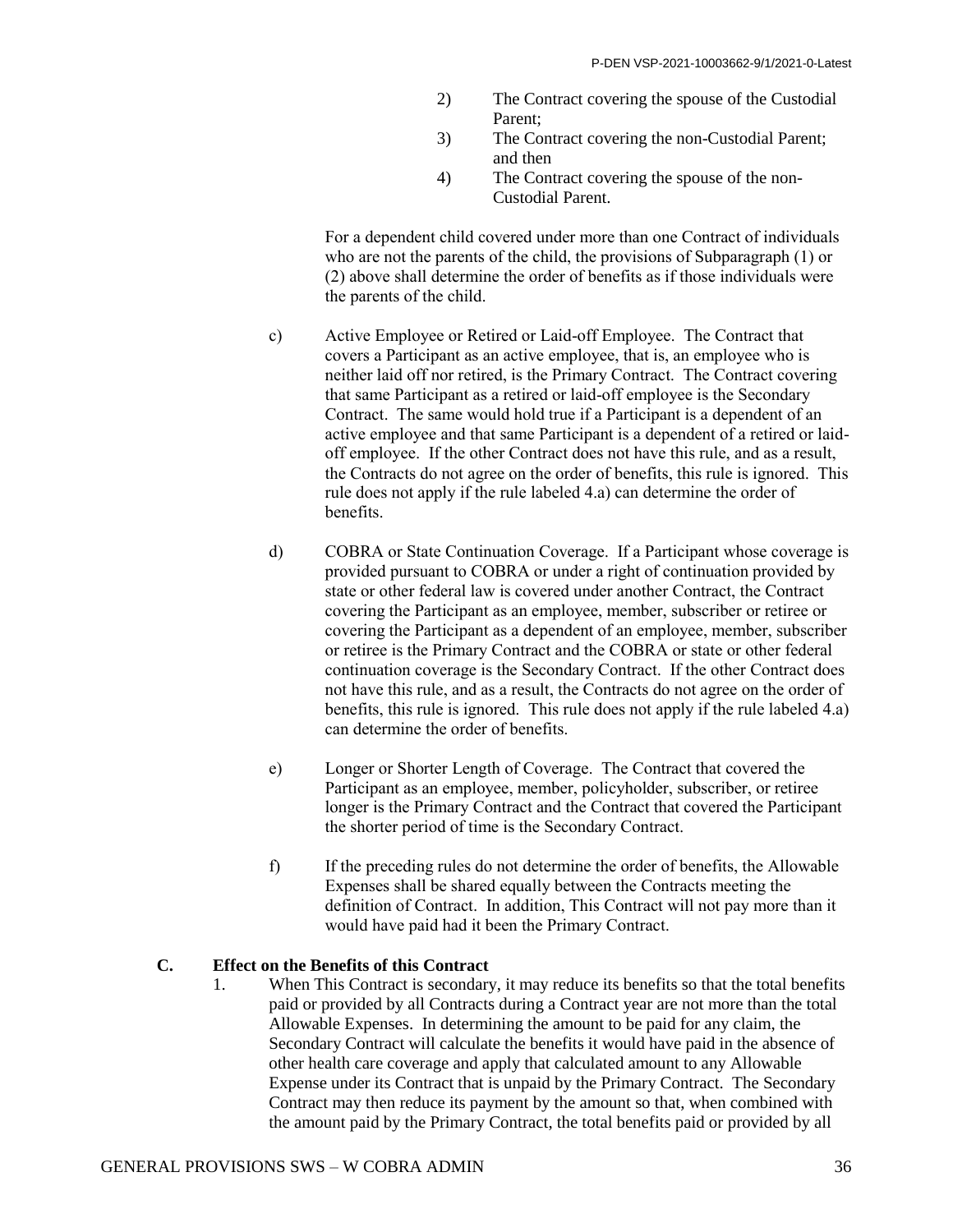Contracts for the claim do not exceed the total Allowable Expenses for that claim. In addition, the Secondary Contract shall credit to its Contract deductible any amounts it would have credited to its deductible in the absence of other health care coverage.

2. If a covered person is enrolled in two or more Closed Panel Plans and if, for any reason, including the provision of service by a non-panel provider, benefits are not payable by one Closed Panel Plan, COB shall not apply between that Contract and other Closed Panel Plans.

#### **D. Facility of Payment**

A payment made under another Contract may include an amount that should have been paid under This Contract. If it does, BCI may pay that amount to the organization that made that payment. That amount will then be treated as though it were a benefit paid under This Contract. BCI will not have to pay that amount again. The term "payment made" includes providing benefits in the form of services, in which case "payment made" means the reasonable cash value of the benefits provided in the form of services.

#### **E. Right of Recovery**

If the amount of the payments made by BCI is more than it should have paid under this COB provision, it may recover the excess from one or more of the Participants it has paid or for whom it has paid; or any other Participant or organization that may be responsible for the benefits or services provided for the covered Participant. The "amount of the payments" made" includes the reasonable cash value of any benefits provided in the form of services.

#### **XIII. Benefits for Medicare Eligibles Who are Covered Under this Plan**

- **A.** If the Participating School District has twenty (20) or more employees, any Eligible Employee or spouse of an Eligible Employee who becomes or remains a Participant of the Participating School District covered by this Plan after becoming eligible for Medicare (due to reaching age sixty-five (65)) is entitled to receive the benefits of this Plan as primary.
- **B.** If the Participating School District has one hundred (100) or more employees or the Participating School District is an organization which includes an employer with one hundred (100) or more employees, any Eligible Employee, spouse of an Eligible Employee or dependent child of an Eligible Employee who becomes or remains a Participant of the Participating School District covered by this Plan after becoming eligible for Medicare due to disability is entitled to receive the benefits of this Plan as primary.
- **C.** A Participant eligible for Medicare based solely on end stage renal Disease is entitled to receive the benefits of this Plan as primary for eighteen (18) months only, beginning with the month of Medicare entitlement, if Medicare entitlement is effective before March 1, 1996. If Medicare entitlement is effective on or after March 1, 1996, the Participant is entitled to receive the benefits of this Plan as primary for thirty (30) months only, beginning with the month of Medicare entitlement.
- D. The Participating School District's retirees, if covered under this Plan, and Eligible Employees or spouses of Eligible Employees (if a Participant) who are not subject to paragraphs A., B. or C. of this provision and who are Medicare eligible, will receive the benefits of this Plan reduced by any benefits available under Medicare. This applies even if the Participant fails to enroll in Medicare or does not claim the benefits available under Medicare.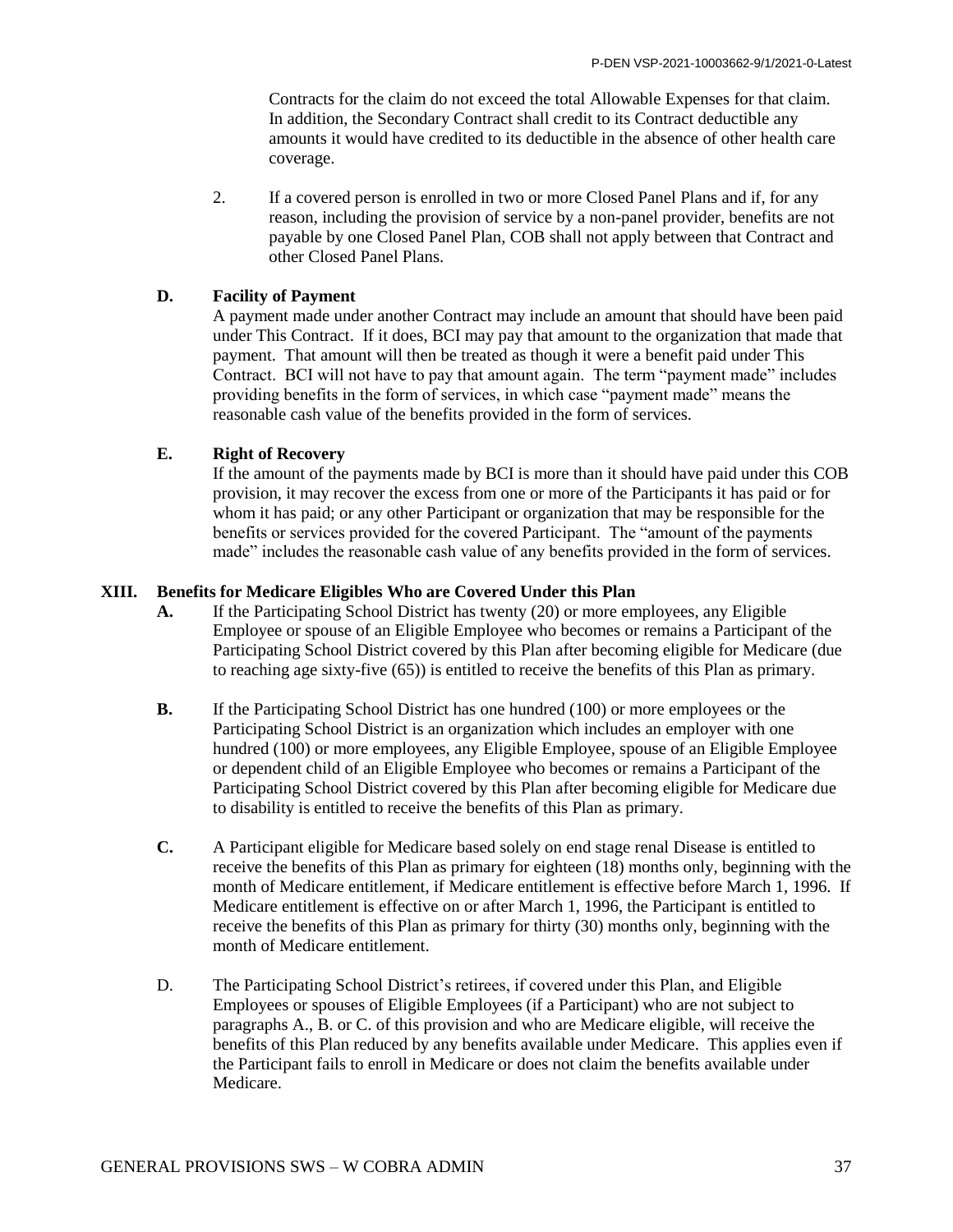#### **XIV. Incorporated by Reference**

All of the terms, limitations and exclusions of coverage contained in this Plan are incorporated by reference into all sections and Amendments and are as effective as if fully expressed in each one unless specifically noted to the contrary.

#### **XV. Inquiry and Appeals Procedures**

If the Participant's claim for benefits is denied and BCI issues an Adverse Benefit Determination, the Participant must first exhaust any applicable internal appeals process described below prior to pursuing legal action.

#### **A. Informal Inquiry**

For any initial questions concerning a claim, a Participant should call or write BCI's Customer Service Department. BCI's phone numbers and addresses are listed on the Explanation of Benefits (EOB) form and in the Contact Information section of this Plan.

#### **B. Formal Appeal**

A Participant who wishes to formally appeal a Pre-Service Claim decision by BCI, on behalf of the Trust, may do so through the following process:

- 1. A Participant may have an authorized representative pursue a benefit claim or an appeal of an Adverse Benefit Determination on their behalf. BCI requires that a Participant execute BCI's "Appointment of Authorized Representative" form before BCI, on behalf of the Trust determines that an individual has been authorized to act on behalf of the Participant. The form can be found on BCI's website at [www.bcidaho.com.](http://www.bcidaho.com/)
- 2. A written appeal must be sent to the Appeals and Grievance Coordinator within one hundred eighty (180) days after receipt of the notice of Adverse Benefit Determination. Urgent claim appeals, and the documents in support of such appeals may be submitted by phone or facsimile. The appeal should set forth the reasons why the Participant contends BCI's decision was incorrect. Any written comments, documents or other relevant information may be submitted with the appeal.
- 3. After receipt of the appeal, all facts, including those originally used in making the initial decision and any additional information that is sent or that is otherwise relevant, will be reviewed by a BCI Medical Director or physician designee. For non-urgent claim appeals, BCI will mail a written reply to the Participant within fifteen (15) days after receipt of the written appeal. Urgent claim appeals will be notified orally within seventy-two (72) hours. If the original decision is upheld, the reply will state the specific reasons for denial and the specific provisions on which the decision is based. Each appeal will be processed as quickly as possible taking into account the medical exigencies of each claim.
- 4. Furthermore, the Participant or their authorized representative has the right to reasonable access to, and copies of all documents, records, and other information that are relevant to the appeal.
- 5. If the original, non-urgent claim decision is upheld upon reconsideration, the Participant may send an additional written appeal to the Appeals and Grievance Coordinator requesting further review. This appeal must set forth the reasons for requesting additional reconsideration and must be sent within thirty (30) days of BCI's mailing of the initial reconsideration decision. A BCI Medical Director who is not subordinate to the Medical Director or physician designee who decided the initial appeal, will issue a final decision after consideration of all relevant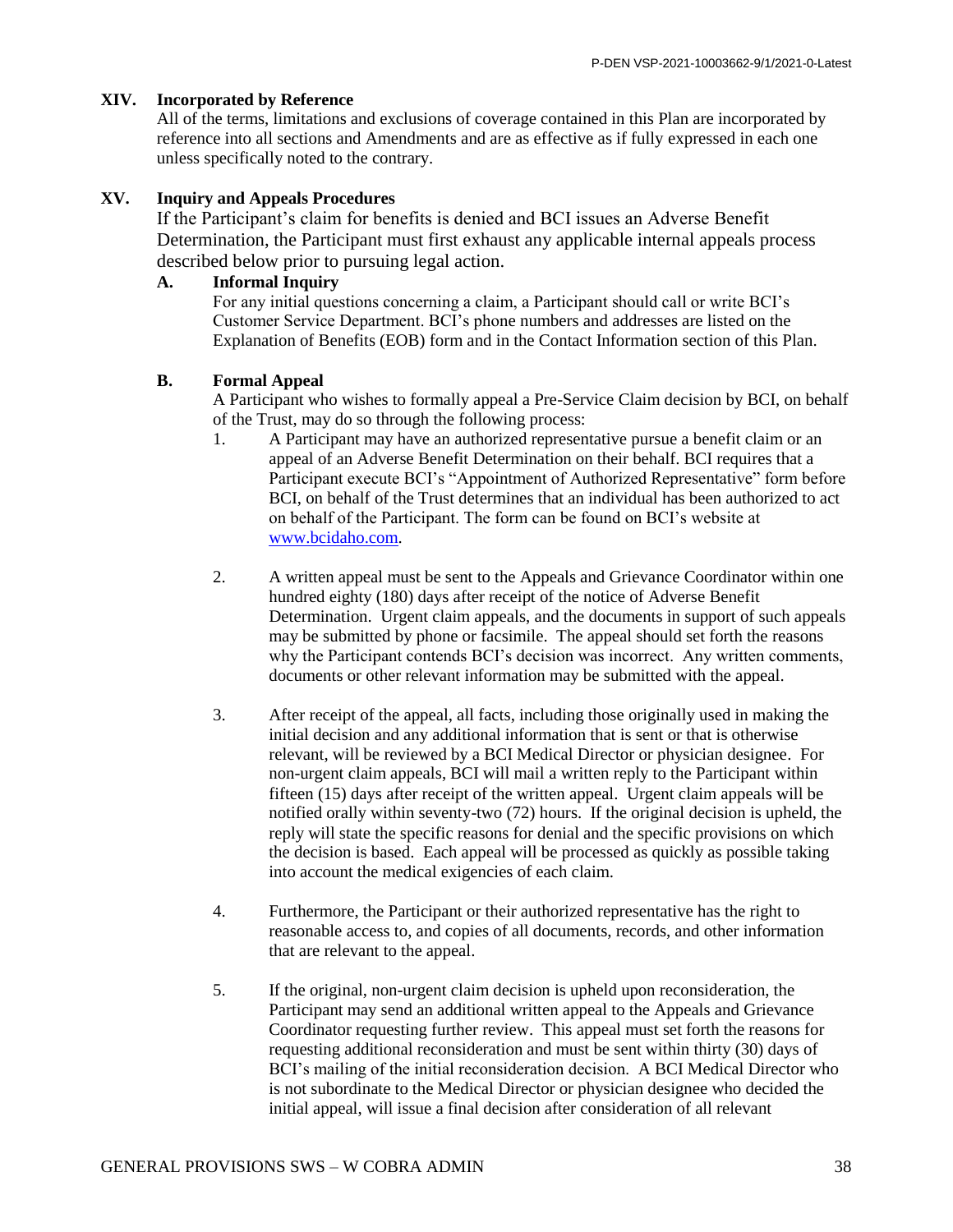information. A final decision on the appeal will be made within fifteen (15) days of its receipt.

- **C. A Participant who wishes to formally appeal a Post-Service Claims decision by BCI, on behalf of the Trust, may do so through the following process:**
	- 1. A Participant may have an authorized representative pursue a benefit claim or an appeal of an Adverse Benefit Determination on their behalf. BCI requires that a Participant execute BCI's "Appointment of Authorized Representative" form before BCI, on behalf of the Trust determines that an individual has been authorized to act on behalf of the Participant. The form can be found on BCI's website at [www.bcidaho.com.](http://www.bcidaho.com/)
	- 2. A written appeal must be sent to the Appeals and Grievance Coordinator within one hundred eighty (180) days after receipt of the notice of Adverse Benefit Determination. This written appeal should set forth the reasons why the Participant contends BCI's decision was incorrect. Any written comments, documents or other relevant information may be submitted with the appeal.
	- 3. After receipt of the written appeal, all facts, including those originally used in making the initial decision and any additional information that is sent or that is otherwise relevant, will be reviewed by a BCI Medical Director, or physician designee if the appeal requires medical judgment. BCI shall mail a written reply to the Participant within thirty (30) days after receipt of the written appeal. If the original decision is upheld, the reply will list the specific reasons for denial and the specific provisions on which the decision is based. Each appeal will be processed as quickly as possible.
	- 4. Furthermore, the Participant or their authorized representative has the right to reasonable access to, and copies of all documents, records, and other information that are relevant to the appeal.
	- 5. If the original decision is upheld upon reconsideration, the Participant may send an additional written appeal to the Appeals and Grievance Coordinator requesting *further review*. This appeal must set forth the reasons for requesting additional reconsideration and must be sent within sixty (60) days of BCI's mailing of the initial reconsideration decision. A BCI Medical Director who is not subordinate to the Medical Director or physician designee who decided the initial appeal, will issue a final decision after consideration of all relevant information, if the appeal requires medical judgment. A final decision on the appeal will be made within thirty (30) days of its receipt. If the appeal does not require medical judgment, a BCI Vice President who did not decide the initial appeal will issue the decision.

#### **D. External Review**

At BCI's discretion, on behalf of the Trust, an additional review is available for Adverse Benefit Determinations based upon medical issues including medical necessity and investigational treatment. A Participant must first exhaust both levels of the formal appeals process before submitting a request for External Review to the Appeals and Grievance Coordinator. A request for External Review must be sent within sixty (60) days of the date of Blue Cross of Idaho's second formal written appeal decision. External Review will be made by an impartial provider, associated with an independent review organization, who practices in the same or a similar specialty as the one involved in the review. The Independent Review Organization will issue a determination within sixty (60) days of receipt of the request for External Review.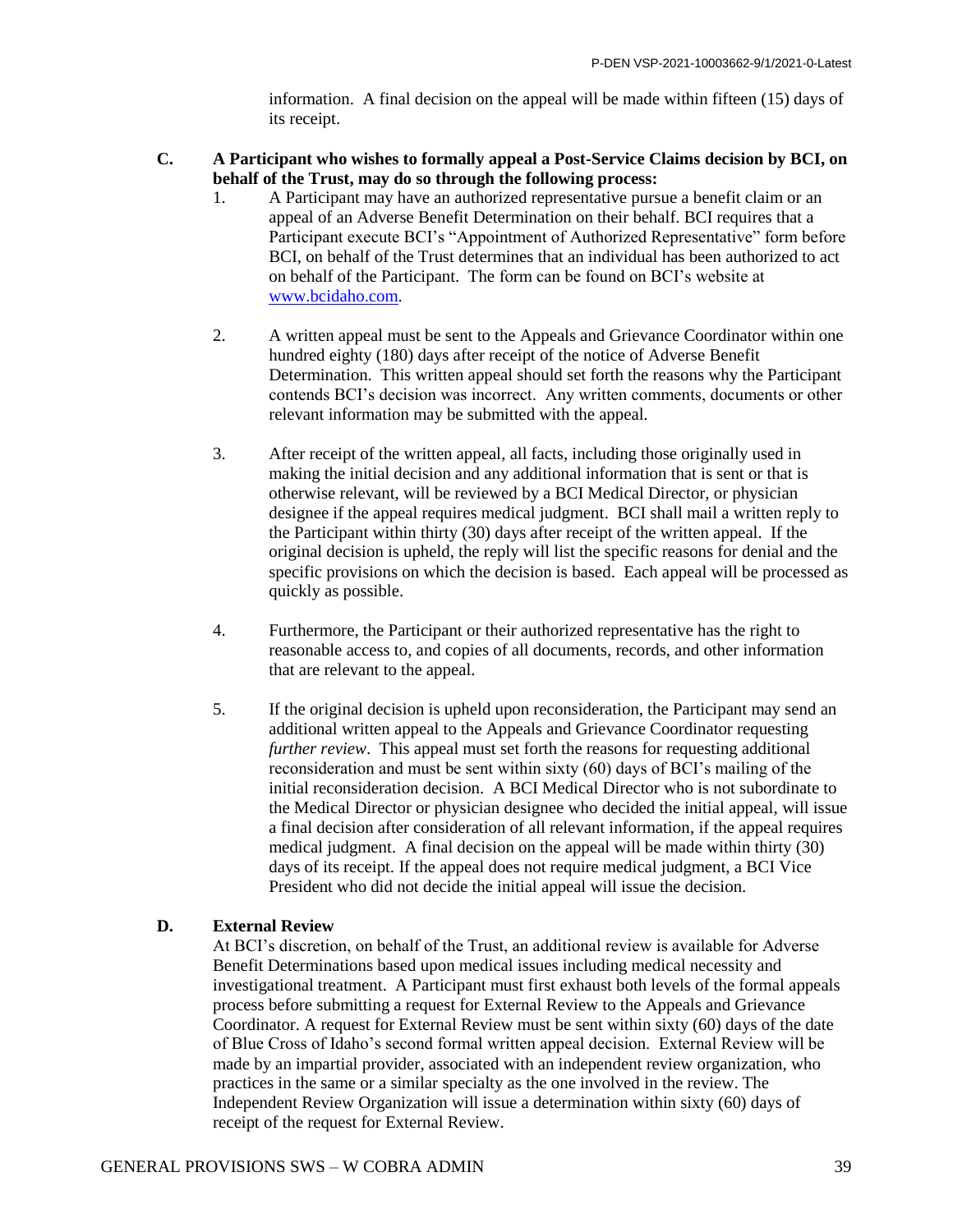Submission of an appeal for External Review is voluntary and does not affect a Participant's right to file a civil action under section 502(a) of the Employee Retirement Income Security Act (ERISA) following the exhaustion of the formal appeals process, except that the time to file such action shall be tolled while the External Review is pending.

#### **XVI. Reimbursement of Benefits Paid by Mistake**

If BCI mistakenly makes payment for benefits on behalf of a Participating Employee or his or her Eligible Dependent(s) that the Participating Employee or his or her Eligible Dependent(s) is not entitled to under this Plan, the Participating Employee must reimburse the erroneous payment to BCI, on behalf of the Trust.

The reimbursement is due and payable as soon as BCI notifies the Participating Employee and requests reimbursement. BCI, on behalf of the Trust, may also recover such erroneous payment from any other person or Provider to whom the payments were made. If reimbursement is not made in a timely manner, BCI, on behalf of the Trust, may reduce benefits or reduce an allowance for benefits as a set-off toward reimbursement.

Even though BCI, on behalf of the Trust, may elect to continue to provide benefits after mistakenly paying benefits, BCI, on behalf of the Trust, may still enforce this provision. This provision is in addition to, not instead of, any other remedy BCI, on behalf of the Trust, may have at law or in equity.

#### **XVII. Subrogation and Reimbursement Rights Of Blue Cross Of Idaho**

The benefits of this Plan will be available to a Participant when he or she is injured, suffers harm or incurs loss due to any act, omission, or defective or unreasonably hazardous product or service of another person, firm, corporation or entity (hereinafter referred to as "third party"). To the extent that such benefits for Covered Services are provided or paid for by Blue Cross of Idaho, on behalf of the Trust under this Plan or any other Blue Cross of Idaho plan, agreement, certificate, contract or plan, Blue Cross of Idaho, on behalf of the Trust shall be subrogated and succeed to the rights of the Participant or, in the event of the Participant's death, to the rights of his or her heirs, estate, and/or personal representative.

As a condition of receiving benefits for Covered Services in such an event, the Participant or his or her personal representative shall furnish Blue Cross of Idaho in writing with the names, addresses, and contact information of the third party or parties that caused or are responsible, or may have caused or may be responsible for such injury, harm or loss, and all facts and information known to the Participant or his or her personal representative concerning the injury, harm or loss. In addition, the insured shall furnish the name and contact information of the liability insurer and its adjuster of the third party, including the policy number, of any liability insurance that covers, or may cover, such injury, harm, or loss.

Blue Cross of Idaho, on behalf of the Trust may at its option elect to enforce either or both of its rights of subrogation and reimbursement.

Subrogation is taking over the Participant's right to receive payments from other parties. The Participant or his or her legal representative will transfer to Blue Cross of Idaho, on behalf of the Trust any rights he or she may have to take legal action arising from the injury, harm or loss to recover any sums paid on behalf of the Participant. Thus, Blue Cross of Idaho, on behalf of the Trust may initiate litigation at its sole discretion, in the name of the Participant, against any third party or parties. Furthermore, the Participant shall fully cooperate with Blue Cross of Idaho in its investigation, evaluation, litigation and/or collection efforts in connection with the injury, harm or loss and shall do nothing whatsoever to prejudice Blue Cross of Idaho's subrogation rights and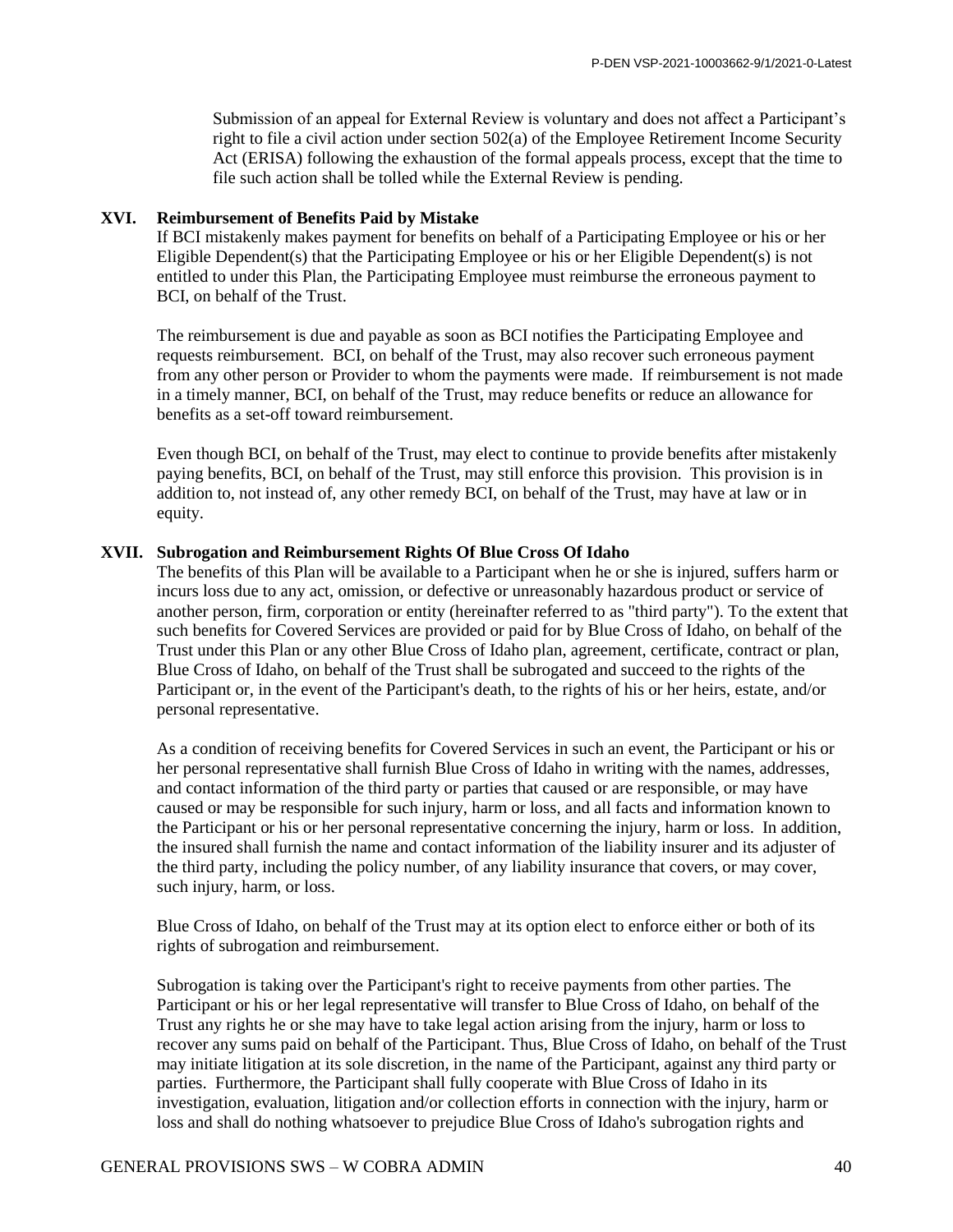efforts. Blue Cross of Idaho, on behalf of the Trust will be reimbursed in full for all benefits paid even if the Participant is not made whole or fully compensated by the recovery. Moreover, Blue Cross of Idaho and the Trust are not responsible for any attorney's fees, other expenses or costs incurred by the Participant without the prior written consent of Blue Cross of Idaho and, therefore, the "common fund" doctrine does not apply to any amounts recovered by any attorney the Participant hires regardless of whether amounts recovered are used to repay benefits paid by Blue Cross of Idaho, on behalf of the Trust.

Additionally, Blue Cross of Idaho, on behalf of the Trust may at its option elect to enforce its right of reimbursement from the Participant, or his or her legal representative, of any benefits paid from monies recovered as a result of the injury, harm or loss. The Participant shall fully cooperate with Blue Cross of Idaho, on behalf of the Trust in its investigation, evaluation, litigation and/or collection efforts in connection with the injury, harm or loss and shall do nothing whatsoever to prejudice the Plans reimbursement rights and efforts.

The Participant shall pay Blue Cross of Idaho, on behalf of the Trust as the first priority, and Blue Cross of Idaho shall have a constructive trust and an equitable lien on, all amounts from any recovery by suit, settlement or otherwise from any third party or parties or from any third party's or parties' insurer(s), indemnitor(s) or underwriter(s), to the extent of benefits provided by Blue Cross of Idaho, on behalf of the Trust under this Plan, regardless of how the recovery is allocated (i. e., pain and suffering) and whether the recovery makes the Participant whole. Thus, Blue Cross of Idaho will be reimbursed by the Participant, or his or her legal representative, from monies recovered as a result of the injury, harm or loss, for all benefits paid even if the Participant is not made whole or fully compensated by the recovery. Moreover, Blue Cross of Idaho and the Trust are not responsible for any attorney's fees, other expenses or costs incurred by the Participant without the prior written consent of Blue Cross of Idaho and, therefore, the "common fund" doctrine does not apply to any amounts recovered by any attorney the Participant hires regardless of whether amounts recovered are used to repay benefits paid by Blue Cross of Idaho, on behalf of the Trust.

To the extent that Blue Cross of Idaho, on behalf of the Trust provides or pays benefits for Covered Services, Blue Cross of Idaho's rights of subrogation and reimbursement extend to any right the Participant has to recover from the Participant's insurer, or under the Participant's "Medical Payments" coverage or any "Uninsured Motorist," "Underinsured Motorist," or other similar coverage provisions, and workers' compensation benefits.

Blue Cross of Idaho, on behalf of the Trust shall have the right, at its option, to seek reimbursement from, or enforce its right of subrogation against, the Participant, the Participant's personal representative, a special needs trust, or any trust, person or vehicle that holds any payment or recovery from or on behalf of the Participant including the Participant's attorney.

Blue Cross of Idaho's subrogation and reimbursement rights shall take priority over the Participant's rights both for benefits provided and payments made by Blue Cross of Idaho, and for benefits to be provided or payments to be made by Blue Cross of Idaho in the future on account of the injury, harm or loss giving rise to Blue Cross of Idaho's subrogation and reimbursement rights. Further, the Plan's subrogation and reimbursement rights for such benefits and payments provided or to be provided are primary and take precedence over the rights of the Participant, even if there are deficiencies in any recovery or insufficient financial resources available to the third party or parties to totally satisfy all of the claims and judgments of the Participant and Blue Cross of Idaho.

Collections or recoveries made by a Participant for such injury, harm or loss in excess of such benefits provided and payments made shall first be allocated to such future benefits and payments that would otherwise be owed by the Plan on account of the injury, harm or loss giving rise to Blue Cross of Idaho's subrogation and reimbursement rights, and shall constitute a Special Credit applicable to such future benefits and payments that would otherwise be owed by this Plan, or any subsequent Plan provided by the Trust. Thereafter, Blue Cross of Idaho, on behalf of the Trust, shall